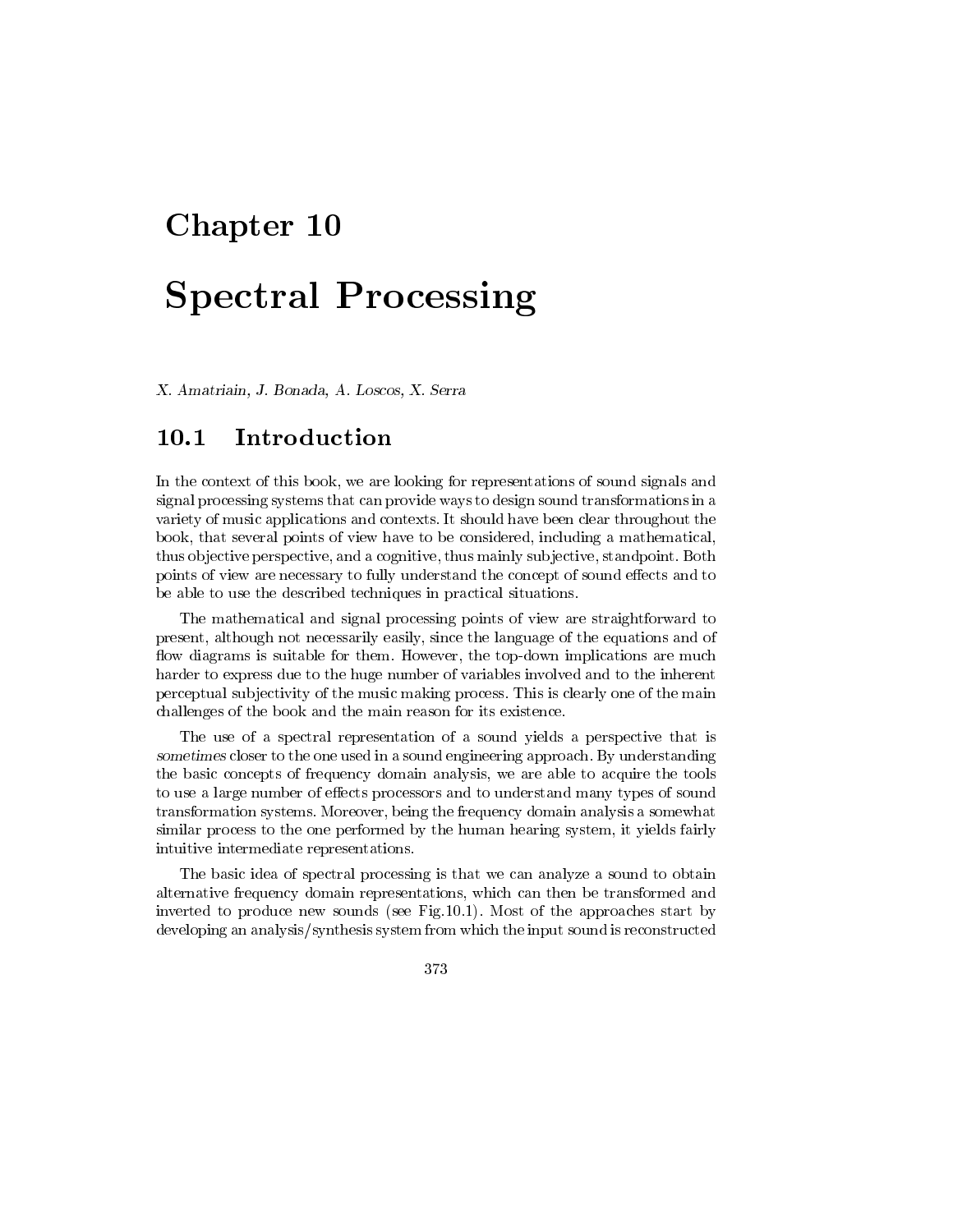without any perceptual loss of sound quality. The techniques described in chapters 8 and 9 are clear examples of this approach. Then the main issue is what is the intermediate representation and what parameters are available for applying the desired transformations.



Figure 10.1 Block diagram of a simple spectral processing framework.

Perceptual or musical concepts such as timbre or pitch are clearly related to the spectral characteristics of a sound. Even some very common processes for sound effects are better explained using a frequency domain representation. We usually think on the frequency axis when we talk about equalizing, filtering, pitch shifting, harmonizing ... In fact, some of them are specific to this signal processing approach and do not have an immediate counterpart on the time domain. On the other hand, most (but not all) of the sound effects presented in this book can be implemented in the frequency domain.

Another issue is whether or not this approach is the most efficient, or practical, for a given application. The process of transforming a time domain signal into a frequency domain representation is, by itself, not an immediate step. Some parameters are difficult to adjust and force us to take several compromises. Some settings, such as the size of the analysis window, have little or nothing to do with the high-level approach we intend to favor, and require the user to have a basic signal processing understanding.

In that sense, when we talk about higher level spectral processing we are thinking of an intermediate analysis step in which relevant features are extracted or computed from the spectrum. These relevant features should be much closer to a musical or high-level approach. We can then process the features themselves or even apply transformations that keep the features unchanged. For example, we can extract the fundamental frequency and the spectral shape from a sound and then modify the fundamental frequency without affecting the shape of the spectrum.

Assuming the fact that there is no single representation and processing system optimal for everything, our approach will be to present a set of complementary spectral models that can be combined to be used for the largest possible set of sounds and musical applications.

In section 10.2 we introduce two spectral models: Sinusoidal and Sinusoidal plus Residual. These models already represent a step up on the abstraction ladder and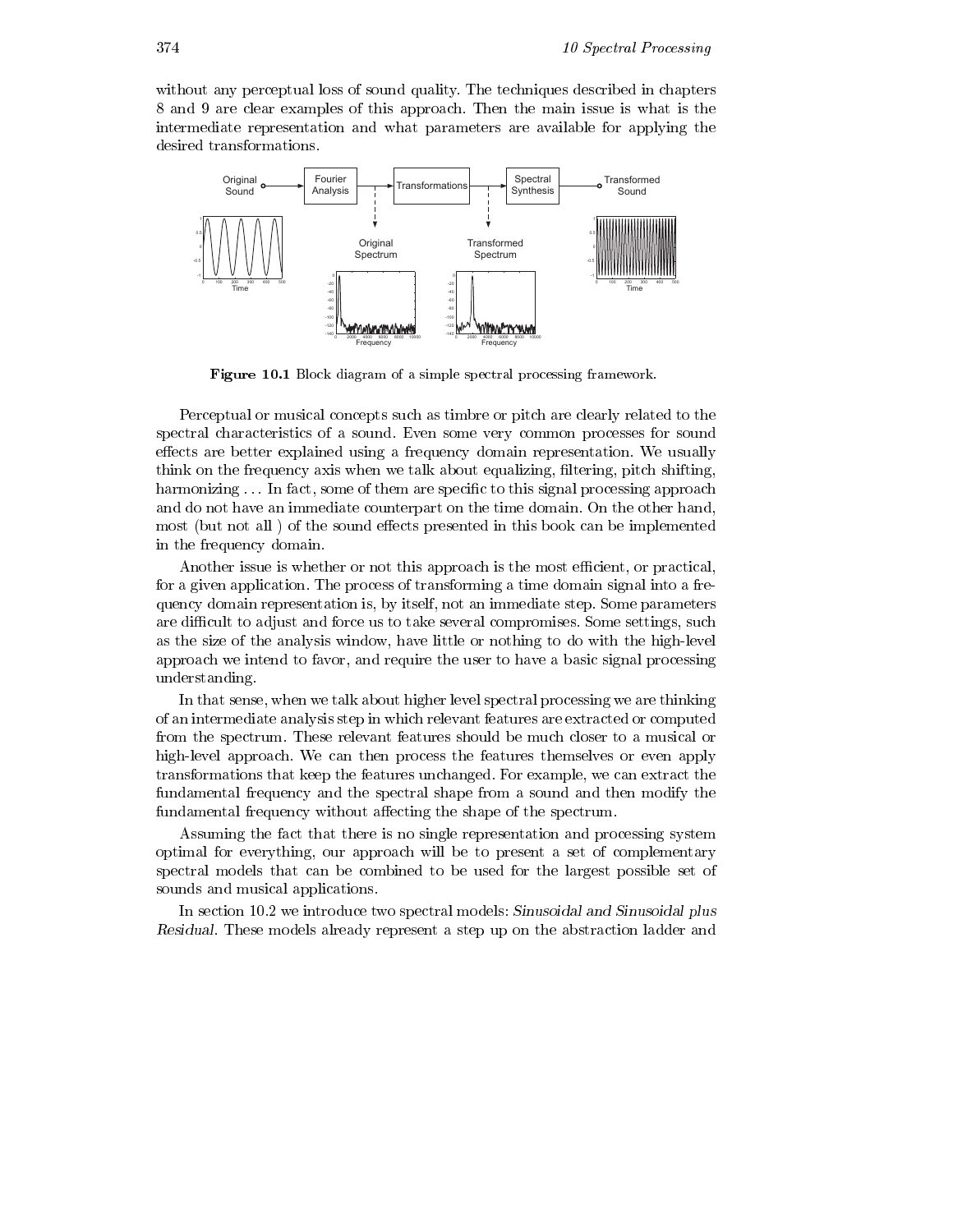

 $\blacksquare$  . The second complete of a might is the specified processing manifest of m

 - - - " - - - 8 -  - - -  - - - -- - - - - - - - - -\$ -3 ence ingive force of chicappine care encrities as can the open applies where receipt of new methods are the co -

 $\mathbf{r}_1, \mathbf{r}_2, \mathbf{r}_3, \mathbf{r}_4, \mathbf{r}_5, \mathbf{r}_6, \mathbf{r}_7, \mathbf{r}_8, \mathbf{r}_9, \mathbf{r}_1, \mathbf{r}_2, \mathbf{r}_3, \mathbf{r}_4, \mathbf{r}_5, \mathbf{r}_7, \mathbf{r}_8, \mathbf{r}_9, \mathbf{r}_9, \mathbf{r}_1, \mathbf{r}_2, \mathbf{r}_3, \mathbf{r}_5, \mathbf{r}_7, \mathbf{r}_8, \mathbf{r}_9, \mathbf{r}_9, \mathbf{r}_1, \mathbf{$ account of the coording and about 500 in 100 willet join with 57 interests become process interest Matlab code to implement an analysis-synthesis framework in section 10.3. This # - -  -  $\alpha$  . The state of  $\alpha$  is the second to the second continue the state to the second interaction of the state of  $\alpha$  $\frac{1}{2}$   $\frac{1}{2}$   $\frac{1}{2}$   $\frac{1}{2}$   $\frac{1}{2}$   $\frac{1}{2}$   $\frac{1}{2}$   $\frac{1}{2}$   $\frac{1}{2}$   $\frac{1}{2}$   $\frac{1}{2}$   $\frac{1}{2}$   $\frac{1}{2}$   $\frac{1}{2}$   $\frac{1}{2}$   $\frac{1}{2}$   $\frac{1}{2}$   $\frac{1}{2}$   $\frac{1}{2}$   $\frac{1}{2}$   $\frac{1}{2}$   $\frac{1}{2}$  in Fig. 10.2.

In section 10.4 we will provide a set of basic audio effects and transformations  $\alpha$  ,  $\alpha$  ,  $\alpha$  ,  $\alpha$  ,  $\alpha$  ,  $\alpha$  ,  $\alpha$  ,  $\alpha$  ,  $\alpha$  ,  $\alpha$  ,  $\alpha$  ,  $\alpha$  ,  $\alpha$  ,  $\alpha$  ,  $\alpha$  ,  $\alpha$  ,  $\alpha$  ,  $\alpha$  ,  $\alpha$  ,  $\alpha$  ,  $\alpha$  ,  $\alpha$  ,  $\alpha$  ,  $\alpha$  ,  $\alpha$  ,  $\alpha$  ,  $\alpha$  ,  $\alpha$  ,  $\alpha$  ,  $\alpha$  ,  $\alpha$  ,  $\alpha$ 10 province 101 am 01 chemi

 $\mathcal{L}$  ,  $\mathcal{L}$  ,  $\mathcal{L}$  is the state of  $\mathcal{L}$  . The state of the state of the state of  $\mathcal{L}$  is the state of  $\mathcal{L}$  and  $\mathcal{L}$  is the state of  $\mathcal{L}$ tions. In section 10.5.1 we introduce a real-time singing voice conversion application that has been developed for use in Karaoke, and in section 10.5.2 we define the basi - - - - - - - - - # 
 - -

## 10.2 **Spectral Models**

 - - - - - - -  $\alpha$  -means representative and  $\rho$  norget remains required in  $\rho$  retails respectively.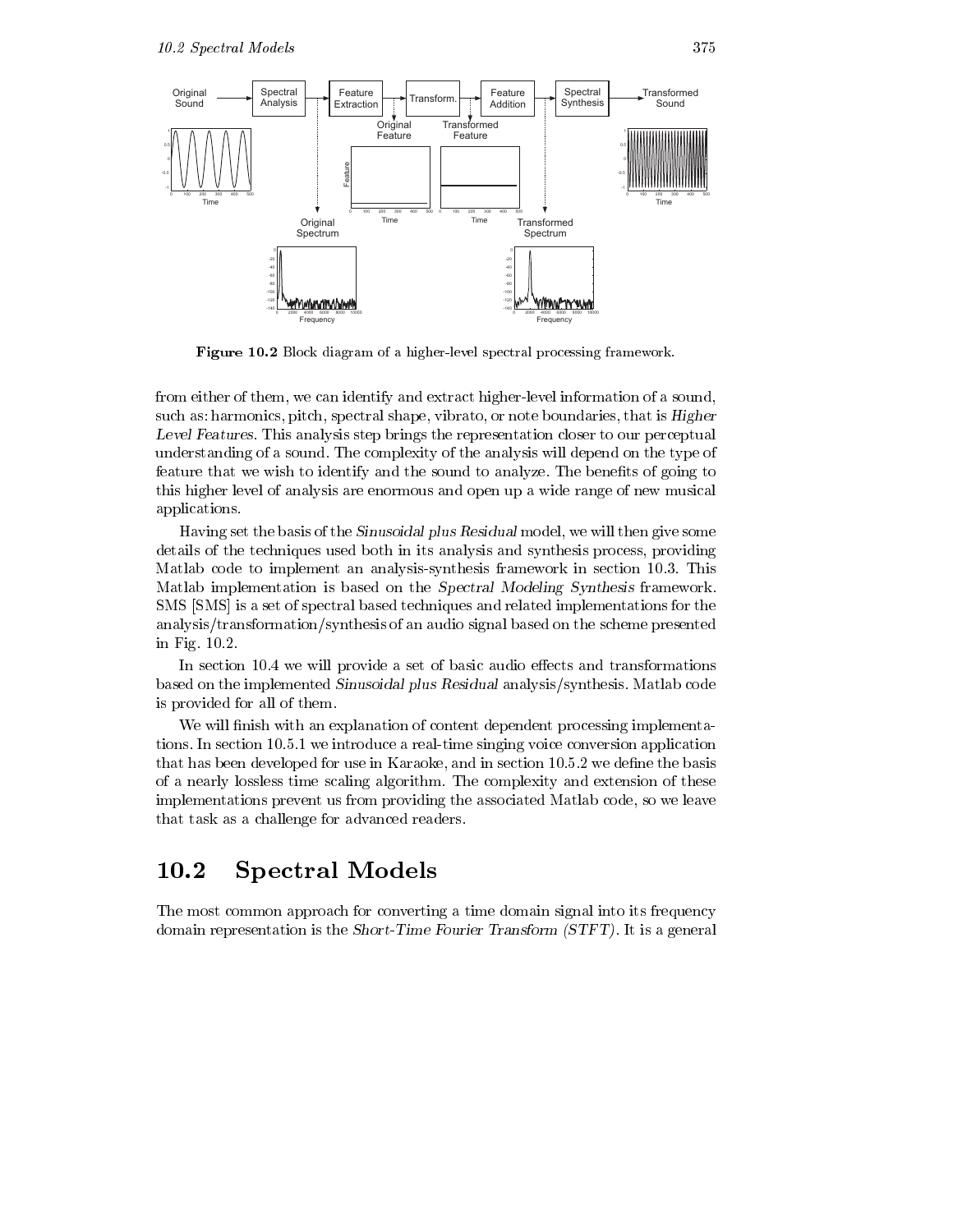technique from which we can implement lossless analysis/synthesis systems. Many sound transformation systems are based on direct implementations of the basic algorithm and several examples have been presented in chapter 8.

In this chapter, we will briefly mention the Sinusoidal Model and will concentrate, with a Matlab sample code, on the Sinusoidal plus Residual Model. Anyhow, the decision as to what spectral representation to use in a particular situation is not an easy one. The boundaries are not clear and there are always compromises to take into account, such as: (1) sound fidelity, (2) flexibility, (3) coding efficiency, and (4) computational requirements. Ideally, we want to maximize fidelity and flexibility while minimizing memory consumption and computational requirements. The best choice for maximum fidelity and minimum computation time is the STFT that, anyhow, yields a rather inflexible representation and inefficient coding scheme. Thus our interest in finding higher-level representations as the ones we present in this section.

#### 10.2.1 Sinusoidal Model

Using the output of the STFT, the Sinusoidal model represents a step towards a more flexible representations while compromising both sound fidelity and computing time. It is based on modeling the time-varying spectral characteristics of a sound as sums of time-varying sinusoids. The input sound  $s(t)$  is modeled by,

$$
s(t) = \sum_{r=1}^{R} A_r(t) \cos[\theta_r(t)]
$$
 (10.1)

where  $A_r(t)$  and  $\theta_r(t)$  are the instantaneous amplitude and phase of the  $r^{th}$  sinusoid, respectively [McA86, Smi87].

To obtain a sinusoidal representation from a sound, an analysis is performed in order to estimate the instantaneous amplitudes and phases of the sinusoids. This estimation is generally done by first computing the STFT of the sound, as described in chapter 8, then detecting the spectral peaks (and measuring the magnitude, frequency and phase of each one), and finally organizing them as time-varying sinusoidal tracks.

It is a quite general technique that can be used in a wide range of sounds and offers a gain in flexibility compared with the direct STFT implementation.

#### Sinusoidal plus Residual Model 10.2.2

The Sinusoidal plus Residual model can cover a wide "compromise space" and can in fact be seen as the generalization of both the STFT and the Sinusoidal models. Using this approach, we can decide what part of the spectral information is modeled as sinusoids and what is left as STFT. With a good analysis, the Sinusoidal plus Residual representation is very flexible while maintaining a good sound fidelity, and the representation is quite efficient. In this approach, the Sinusoidal representation is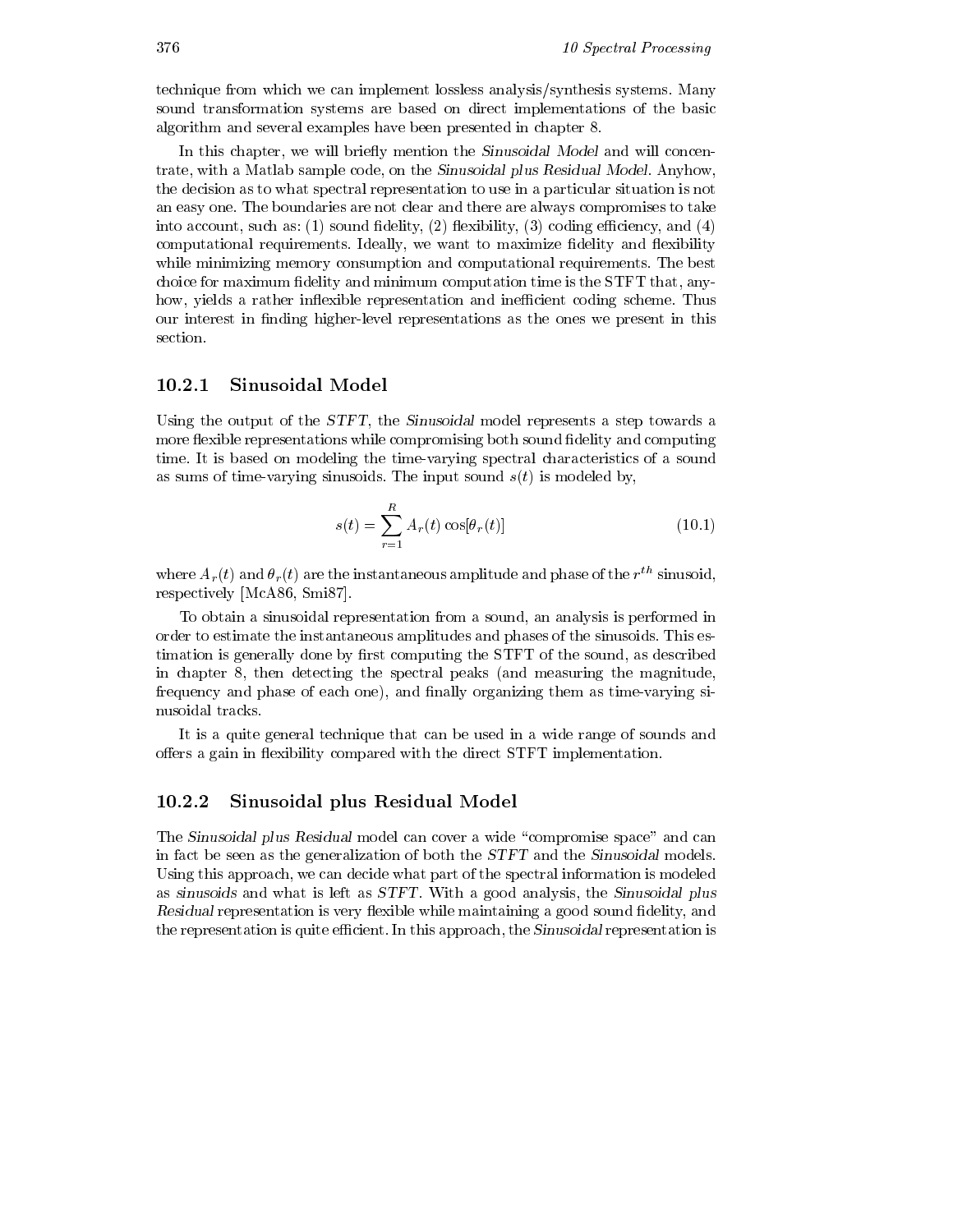used to model only the stable partials of a sound. The residual, or its approximation, models what is left, which should ideally be a stochastic component. This model is less general than either the STFT or the Sinusoidal representations but it results in an enormous gain in flexibility [Ser89, Ser90, Ser96].

The input sound  $s(t)$  is modeled by,

$$
s(t) = \sum_{r=1}^{R} A_r(t) \cos[\theta_r(t)] + e(t)
$$
 (10.2)

where  $A_r(t)$  and  $\theta_r(t)$  are the instantaneous amplitude and phase of the  $r^{th}$  sinusoid. respectively, and  $e(t)$  is the noise component at time t (in seconds).

The sinusoidal plus residual model assumes that the sinusoids are stable partials of the sound with a slowly changing amplitude and frequency. With this restriction, we are able to add major constraints to the detection of sinusoids in the spectrum and omit the detection of the phase of each peak. The instantaneous phase that appears in the equation is taken to be the integral of the instantaneous frequency  $\omega_r(t)$ , and therefore satisfies

$$
\theta_r(t) = \int_0^t \omega_r(\tau) d\tau \tag{10.3}
$$

where  $\omega(t)$  is the frequency in radians, and r is the sinusoid number. When the sinusoids are used to model only the stable partials of the sound, we refer to this part of the sound as the deterministic component.

Within this model we can either leave the residual signal,  $e(t)$ , to be the difference between the original sound and the sinusoidal component, resulting into an identity system, or we can assume that  $e(t)$  is a stochastic signal. In this case, the residual can be described as filtered white noise,

$$
e(t) = \int_0^t h(t, \tau)u(\tau)d\tau
$$
\n(10.4)

where  $u(t)$  is white noise and  $h(t, \tau)$  is the response of a time varying filter to an impulse at time t. That is, the residual is modeled by the time-domain convolution of white noise with a time-varying frequency-shaping filter.

The implementation of the analysis for the Sinusoidal plus Residual Model is more complex than the one for the Sinusoidal Model. Figure 10.3 shows a simplified block diagram of this analysis.

The first few steps are the same as those in a sinusoidal-only analysis. The major differences start on the peak continuation process since in order to have a good partial-residual decomposition we have to refine this peak-continuation process in such a way as to be able to identify the stable partials of the sound. Several strategies can be used to accomplish this. The simplest case is when the sound is monophonic and pseudo-harmonic. By using the fundamental frequency information in the peak continuation algorithm, we can easily identify the harmonic partials.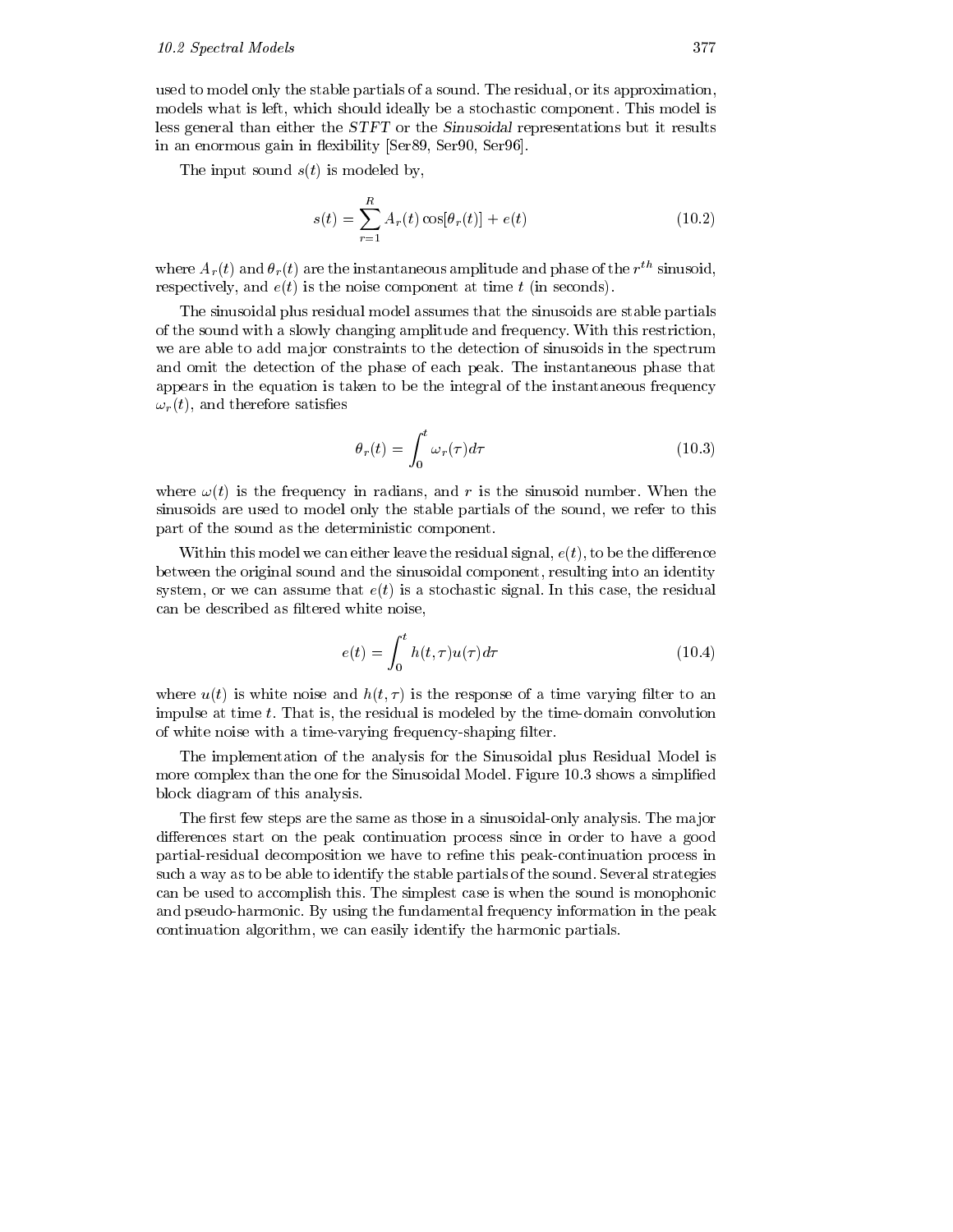

- Agus o fore biour drogram or the sings-state pide reduction of the second second second second second second

 --  -  3 - - - " -- - - -  - -   --- - -  $\alpha$  . The state of the strong contribution of  $\alpha$  such that  $\alpha$  is the state  $\alpha$  . The state of  $\alpha$  is the state of  $\alpha$  $\alpha$  and  $\alpha$  into  $\alpha$  international to  $\alpha$  and  $\alpha$  is the set of the  $\alpha$  in  $\alpha$  in  $\alpha$  is a set of  $\alpha$  --- - 3- - w will can character the complete complete the complete and corrected to the coop complete the coop - - -  - - && " - - -  - - the specified phosphere implies we allocated it che foste and complete approximately on to stochastic signal. Figure 10.4 shows a spectrogram illustrating the sinusoidal and roord don't component of

 $\blacksquare$  . The contract of the contract of the contract of the contract of the contract of the contract of the contract of the contract of the contract of the contract of the contract of the contract of the contract of the  - :D -/, & (( E((;

## 10.3

to in a closic city and hooks of eight city heat to discusse deeply the minute commission alternative to the process that results in a simulation prost weather representative is the second of  $\frac{1}{2}$ 1000 GODDING IN DOME GODDIN 0110 MICH 00 DDD.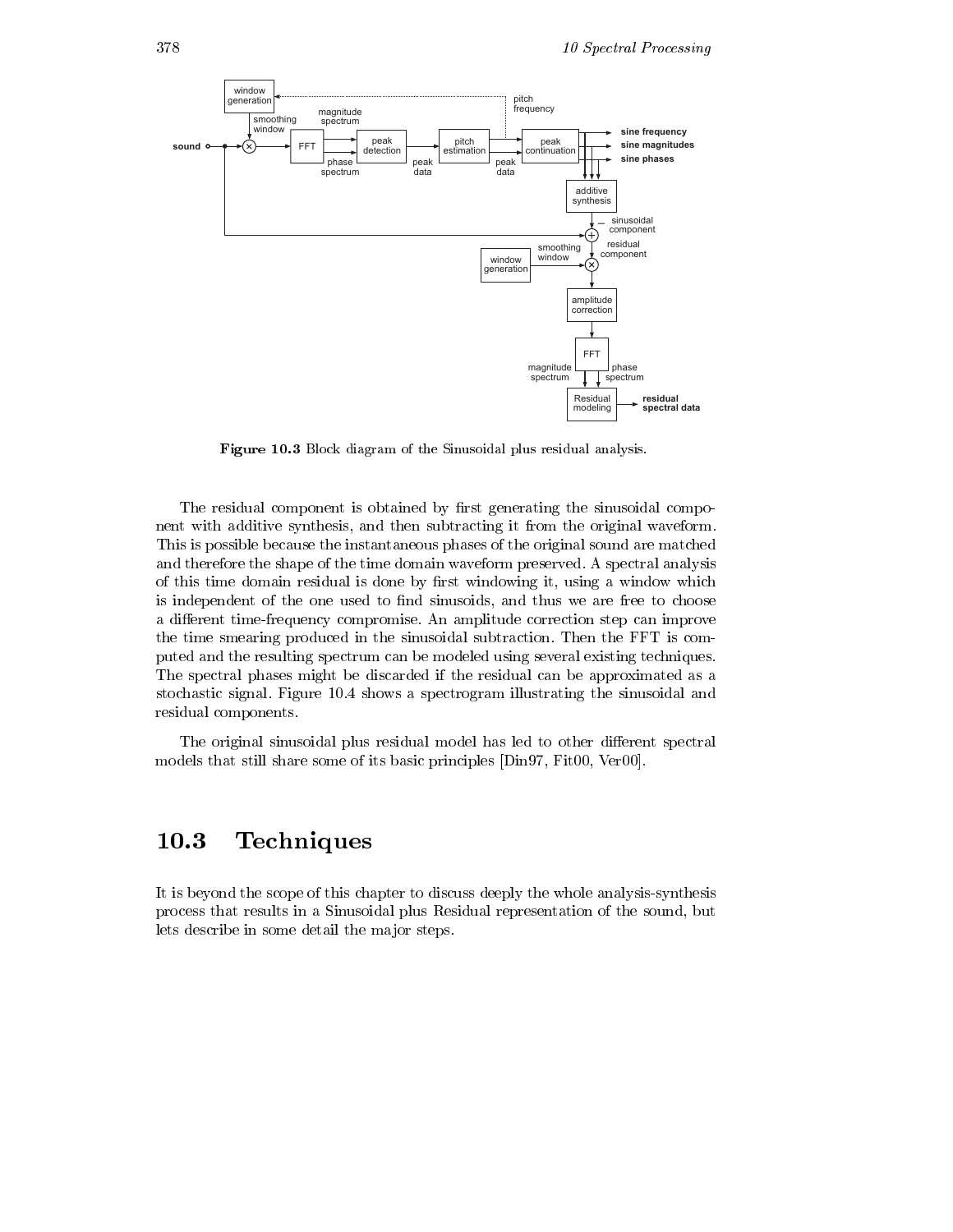

Figure 10.4 Spectrogram: a) sinusoidal component, b) residual spectrum.

#### 10.3.1 Analysis

The analysis step of the Sinusoidal plus Residual model was already presented in the previous section and it is illustrated in Fig. 10.3. Next we will introduce the most important techniques and the basic considerations that need be taken into account when analyzing a sound.

## Previous considerations: STFT settings

In this section, we will see that the STFT process is far from being unsupervised, and its settings are indeed critical in order to get a good representation of the sound. The main parameters involved in this step are window size, window type, frame size and hop size.

As has already been mentioned in previous chapters, the first step involved in the process of converting a time domain signal into its frequency domain representation, is the windowing of the sound. This operation involves selecting a number of samples from the sound signal and multiplying their value by a windowing function [Har78].

The number of samples taken in every processing step is defined by the window size. It is a crucial parameter, especially if we take into account that the number of spectral samples that the DFT will yield at its output, corresponds to half the number of samples of its input spread over half of the original sampling rate. We will not go into the details of the DFT mathematics that lead to this property, but it is very important to note that the longer the window, the more frequency resolution we will have. On the other hand, it is straightforward to see the drawback of taking very long windows: the loss of time resolution. This phenomenon is known as the time vs. frequency resolution tradeoff (see Fig. 10.5). A more specific limitation of the window size has to do with choosing windows with odd sample-length in order to guarantee even symmetry about the origin.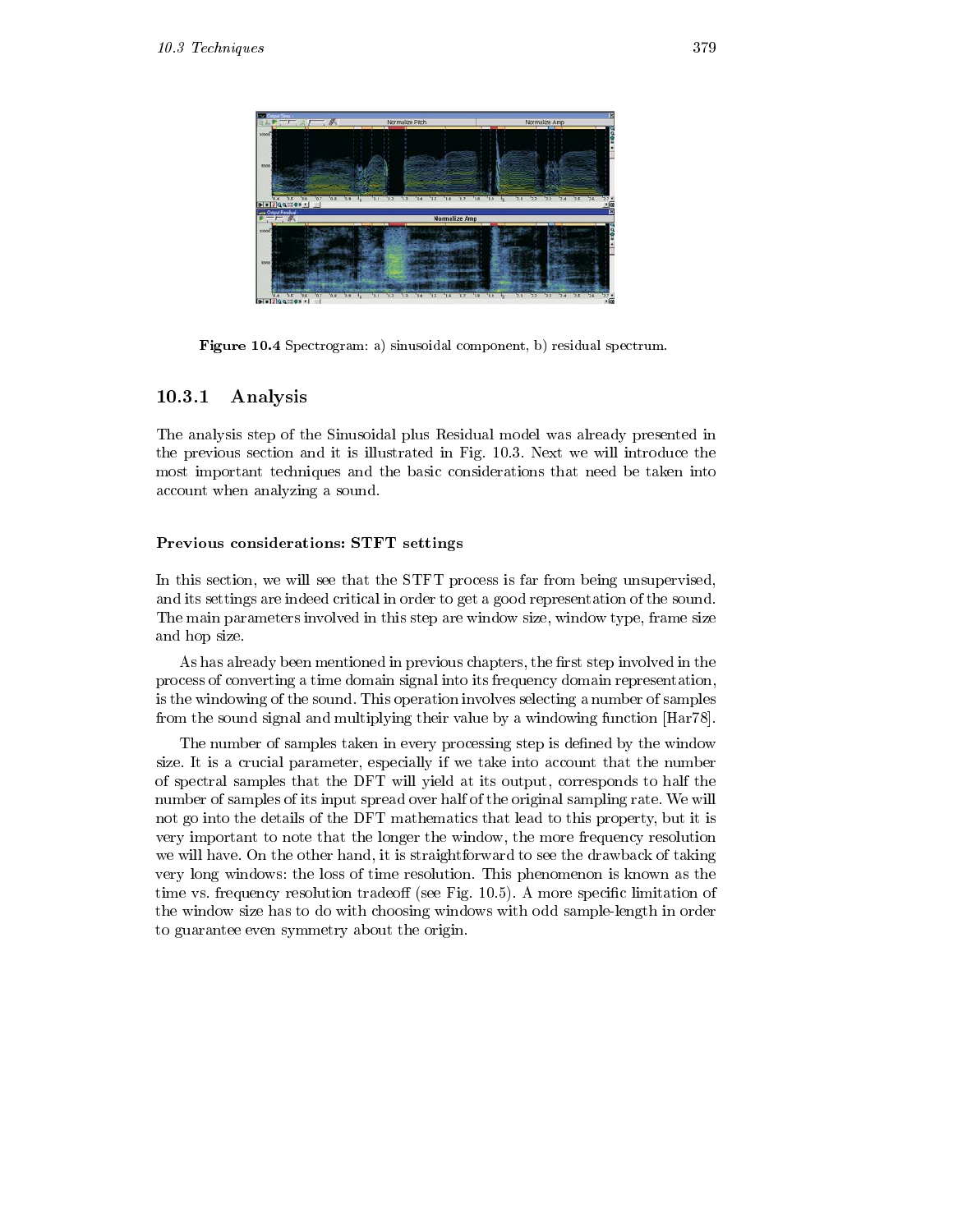

r igare roto rune to negativi resolution craditativ

the miles of willies who who has a very second circuity of the second specification of the - -  - 5 -   $\frac{1}{2}$  . The contract of  $\frac{1}{2}$  and  $\frac{1}{2}$  and  $\frac{1}{2}$  and  $\frac{1}{2}$  and  $\frac{1}{2}$  and  $\frac{1}{2}$  and  $\frac{1}{2}$  . There is the  $\frac{1}{2}$  - -)  - - - - - & of each of the signals (see Fig.  $10.6$  ). One may be tempted to forget about deciding  $\alpha$  -  $\alpha$  -  $\alpha$  -  $\alpha$  -  $\alpha$  -  $\alpha$  -  $\alpha$  -  $\alpha$  -  $\alpha$  -  $\alpha$  -  $\alpha$  -  $\alpha$  -  $\alpha$  -  $\alpha$  -  $\alpha$  -  $\alpha$  -  $\alpha$  -  $\alpha$  -  $\alpha$  -  $\alpha$  -  $\alpha$  -  $\alpha$  -  $\alpha$  -  $\alpha$  -  $\alpha$  -  $\alpha$  -  $\alpha$  -  $\alpha$  -  $\alpha$  -  $\alpha$  -  $\alpha$  -  $\alpha$ - - - - && 1- - - -  - -  - where the transferred of the collection possible to the manufacture of the second of the second of the second of the second of the second of the second of the second of the second of the second of the second of the second



- !  - 

 - - a parametrization is aborat of flow and where the computer and the computer of and the first the co  - -  - -  - % ) - - -- - - \$ 3-  two sinusoidal peaks (see Fig. 10.7). The following formula expresses the relationship  $\frac{1}{2}$  . The state is the mean fost search rath by the state strip in  $\alpha$  is the arc strip in  $\alpha$  $\mathbf{r}$  and  $\mathbf{r}$  are the contractional contraction of  $\mathbf{r}$  and  $\mathbf{r}$  and  $\mathbf{r}$  and  $\mathbf{r}$ 

$$
M \ge B_s \frac{f_s}{|f_{k+1} - f_k|}.\tag{10.5}
$$

the campaign received containing week can allow the care and inglied stay from the complete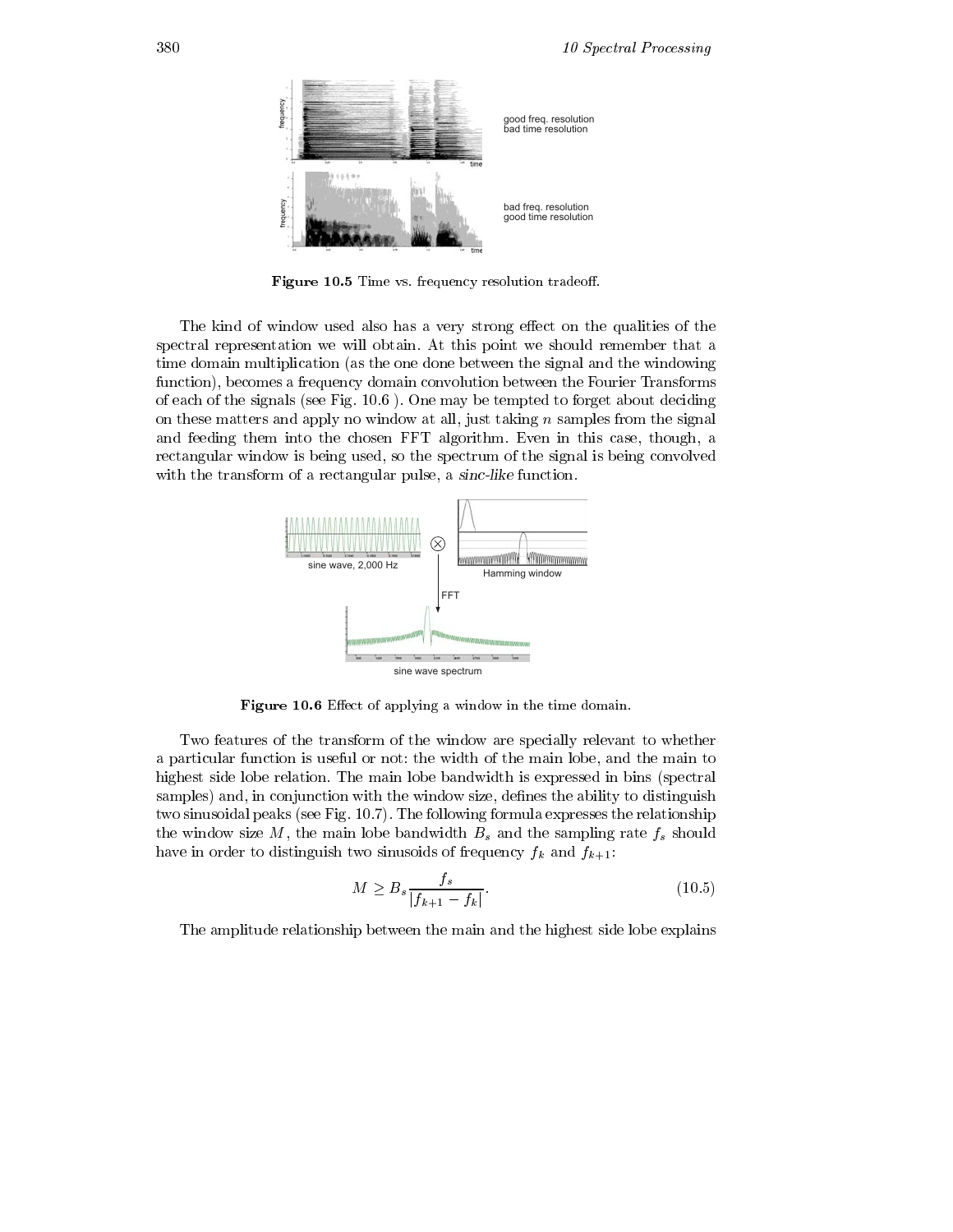

Figure 10.7 Effect of the window size in distinguishing between two sinusoids.

the amount of distortion a peak will receive from surrounding partials. It would be ideal to have a window with an extremely narrow main lobe and a very high main to secondary lobe relation. However, the inherent tradeoff between these two parameters forces a compromise to be taken.

Common windows that can be used in the analysis step are Rectangular, Triangular, Kaiser-Bessel, Hamming, Hanning and Blackmann-Harris. In the Matlab code supplied in this chapter, we have chosen a Blackmann-Harris 92 dB window for the sake of simplicity. This window has a rather wide main lobe (9 bins) but an extremely high main-to-secondary lobe relation of 92 dB. This difference is so close to the dynamic range of a 16-bit representation that, in that case, we need only take into account the influence of the main lobe. The following Matlab function (M-file 10.1) implements the generation of a Blackman-Harris window.

```
M-file 10.1 (bh92.m)
function[bh92SINE2SINE,bh92SINE2SINEsize]=bh92SINE2SINEgeneration;
%function[bh92SINE2SINE,bh92SINE2SINEsize]=bh92SINE2SINEgeneration;
\%% ==> generation of the Blackman-Harris window
% output data:
%
      bh92SINE2SINEsize: size of the window
%
      bh92SINE2SINE: (sampled) window
bh92SINE2SINEsize = 4096;bh92SINE2SINE = zeros(bh92SINE2SINEsize, 1);bh92N = 512:
bh92const = [0.35875, 0.48829, 0.14128, 0.01168];
bh92Theta = -4*2*pi/bh92N;bh92ThetaIncr = 8*2*pi/bh92N/bh92SINE2SINEsize;for i=1:bh92SINE2SINEsize
   for m=0:3bh92SINE2SINE(i)=bh92SINE2SINE(i)-bh92const(m+1)/2*...(sine2sine(bh92Theta-m*2*pi/bh92N,bh92N)+...sine2sine(bh92Theta+m*2*pi/bh92N,bh92N));
```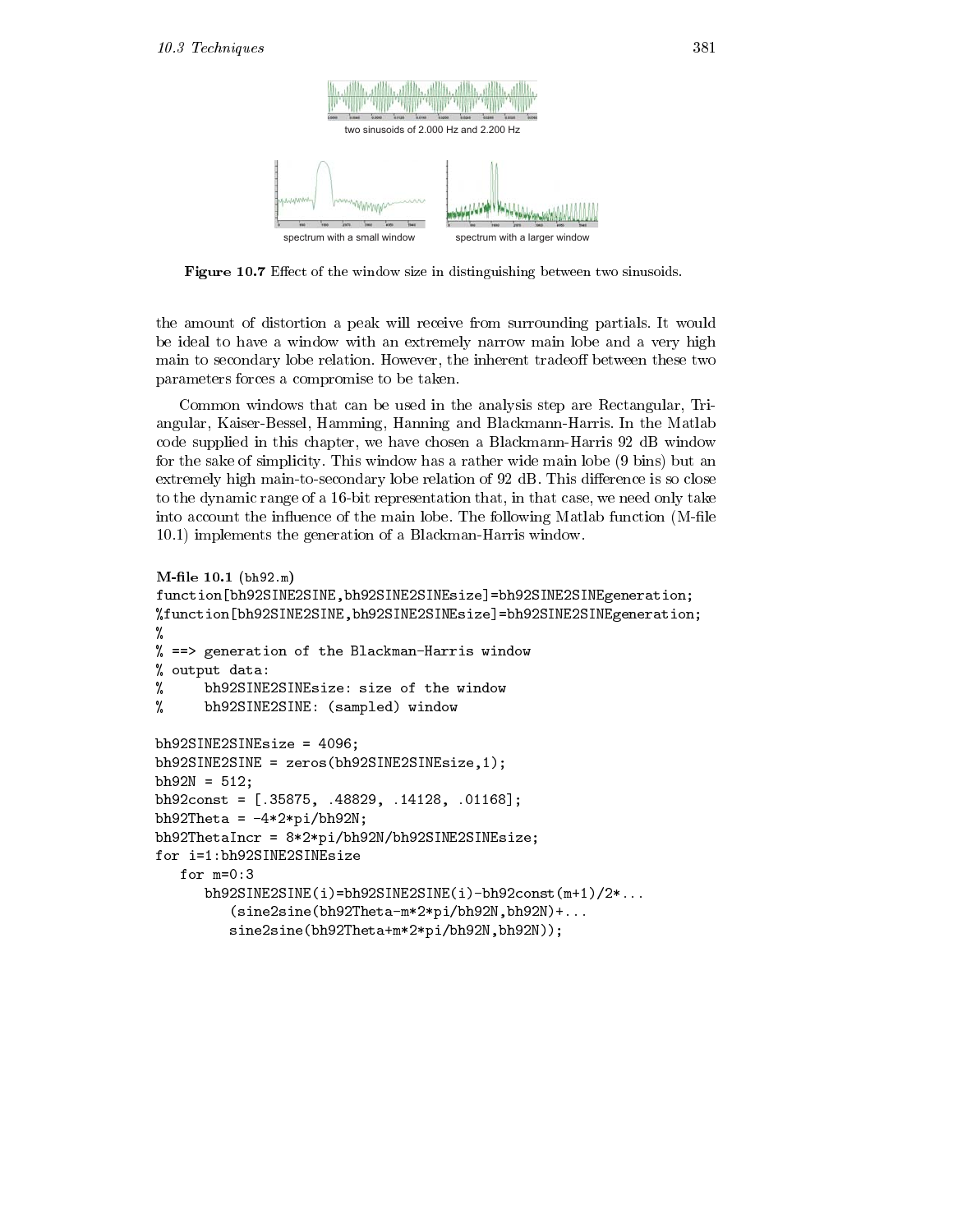```
end:bh92Theta = bh92Theta + bh92ThetaIncr;
end:bh92SINE2SINE = bh92SINE2SINE/bh92SINE2SINE(bh92SINE2SINE2SINEsize/2+1);
```
The value of the sine2sine function (not included in the basic Matlab package) is computed as follows:

```
M-file 10.2 (sine2sine.m)
function x = sine2sine(x, N)% sine2sine function !!!
x = sin((N/2) * x) / sin(x/2);
```
One may think that a possible way of overcoming the time/frequency tradeoff is to add zeros to the windowed signals in order to have a longer FFT and so increase the frequency resolution. This process is known as zero-padding and it represents an interpolation in the frequency domain. Thus, when we zero-pad a signal before the DFT process, we are not adding any information to its frequency representation (we will still not distinguish two sinusoids if Eq.  $(10.5)$  is not satisfied), but we are indeed increasing the frequency resolution by adding intermediate interpolated bins. This process can help in the peak detection process, as explained later.

A final step is the circular shift already described in section 8.2.2. This buffer centering guarantees the preservation of zero-phase conditions in the analysis process.

Once the spectrum of a frame has been computed, the window must move to the next position in the waveform in order to take the next set of samples. The distance between the centers of two consecutive windows is known as *hop size*. If the hop size is smaller than the window size, we will be including some overlap, that is, some samples will be used more than once in the analysis process. In general, the more overlap, the smoother the transitions of the spectrum will be across time, but that is a computationally expensive process. The window type and the hop size must be chosen in such a way that the resulting envelope adds approximately to a constant, following the equation

$$
A_w(m) \equiv \sum_{n=-\infty}^{\infty} w(m - nH) \approx \text{constant.}
$$
 (10.6)

A measure of the deviation of  $A_w$  from a constant is the difference between the maximum and minimum values for the envelope as a percentage of the maximum value:

$$
d_w = 100 \times \frac{\max_{m} [A_w(m)] - \min_{m} [A_w(m)]}{\max_{m} [A_w(m)]}
$$
(10.7)

This measure is referred to as the amplitude deviation of the overlap factor. Variables should be chosen accordingly to keep this factor around or below one per cent.

382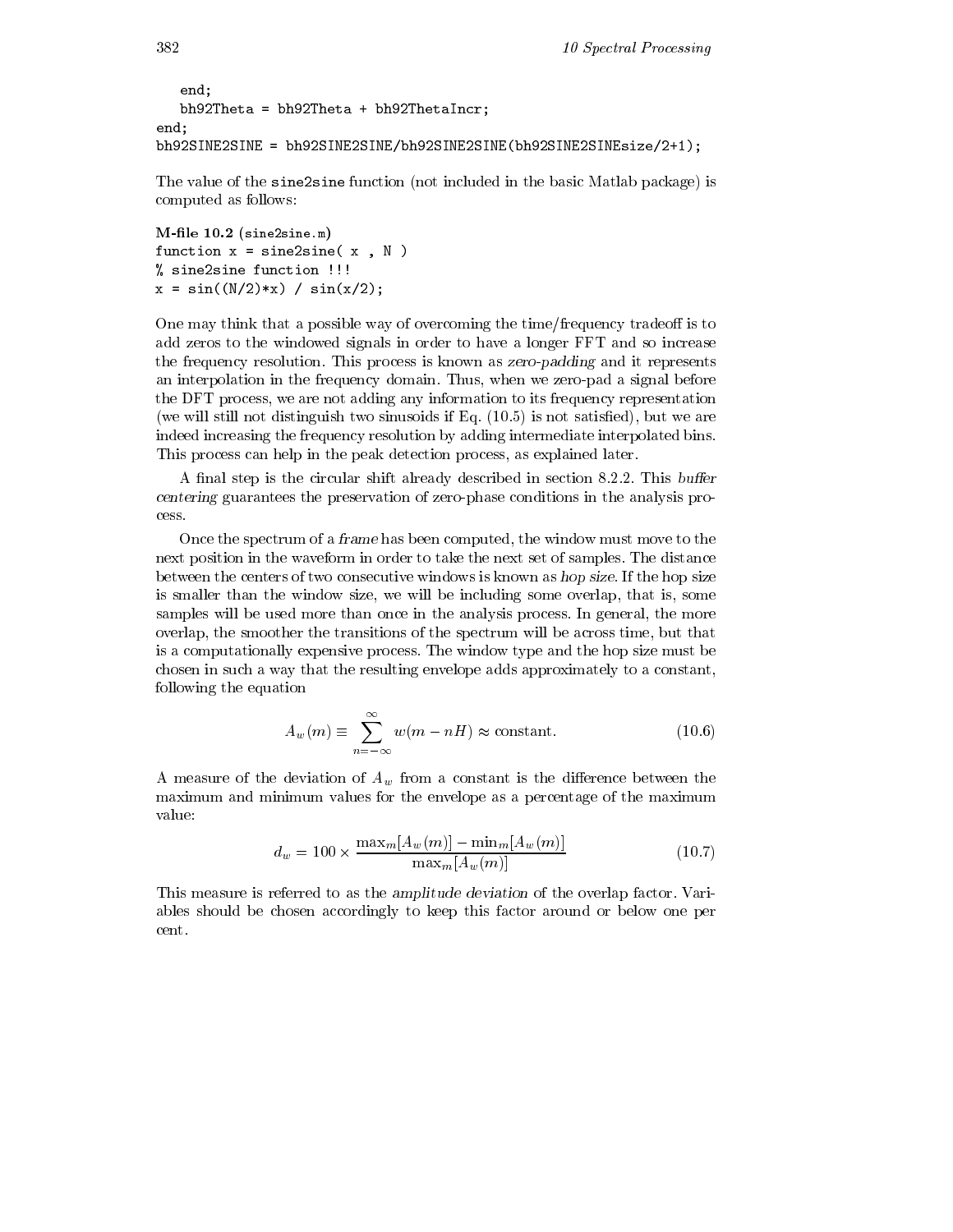We have seen that the STFT process that is bound to provide a suitable frequency domain representation of the input signal, is a far from trivial process and is dependent on some low-level parameters closely related to the signal processing domain. A little theoretical knowledge is required but only practice will surely lead to the desired results.

## **Peak Detection**

The sinusoidal model assumes that each spectrum of the STFT representation can be explained by a series of sinusoids. For a given frequency resolution, using enough points in the spectrum, a sinusoid can be identified by its shape. Theoretically, a sinusoid that is stable both in amplitude and in frequency - a partial - has a well-defined frequency representation: the transform of the analysis window used to compute the Fourier transform. It should be possible to take advantage of this characteristic to distinguish partials from other frequency components. However, in practice this is rarely the case, since most natural sounds are not perfectly periodic and do not have nicely spaced and clearly defined peaks in the frequency domain. There are interactions between the different components, and the shapes of the spectral peaks cannot be detected without tolerating some mismatch. Only certain instrumental sounds (e.g., the steady-state part of an oboe sound) are periodic enough and sufficiently free from prominent noise components that the frequency representation of a stable sinusoid can be recognized easily in a single spectrum (see Fig. 10.8). A practical solution is to detect as many peaks as possible, with some small constraints, and delay the decision of what is a "well behaved" partial, to the next step in the analysis: the peak continuation algorithm.

A "peak" is defined as a local maximum in the magnitude spectrum, and the only practical constraints to be made in the peak search are to have a frequency range and a magnitude threshold. Due to the sampled nature of the spectrum returned by the FFT, each peak is accurate only to within half a sample. A spectral sample represents a frequency interval of  $f_s/N$  Hz, where  $f_s$  is the sampling rate and N is the FFT size. Zero-padding in the time domain increases the number of spectral samples per Hz and thus increases the accuracy of the simple peak detection (see previous section). However, to obtain frequency accuracy on the level of 0.1  $\%$  of the distance from the top of an ideal peak to its first zero crossing (in the case of a Rectangular window), the zero-padding factor required is 1000.

A more efficient spectral interpolation scheme is to zero-pad such that quadratic (or other simple) spectral interpolation, using only samples immediately surrounding the maximum-magnitude sample, suffices to refine the estimate to  $0.1\%$  accuracy. That is the approach we have chosen and is illustrated in Fig. 10.9. The frequency and magnitude of a peak is obtained from the magnitude spectrum expressed in dB. Then the phase value of the peak is measured by reading the value of the unwrapped phase spectrum at the position resulting from the frequency of the peak.

Although we cannot rely on the exact shape of the peak to decide whether it is a partial or not, it is sometimes useful to have a measure of how close its shape is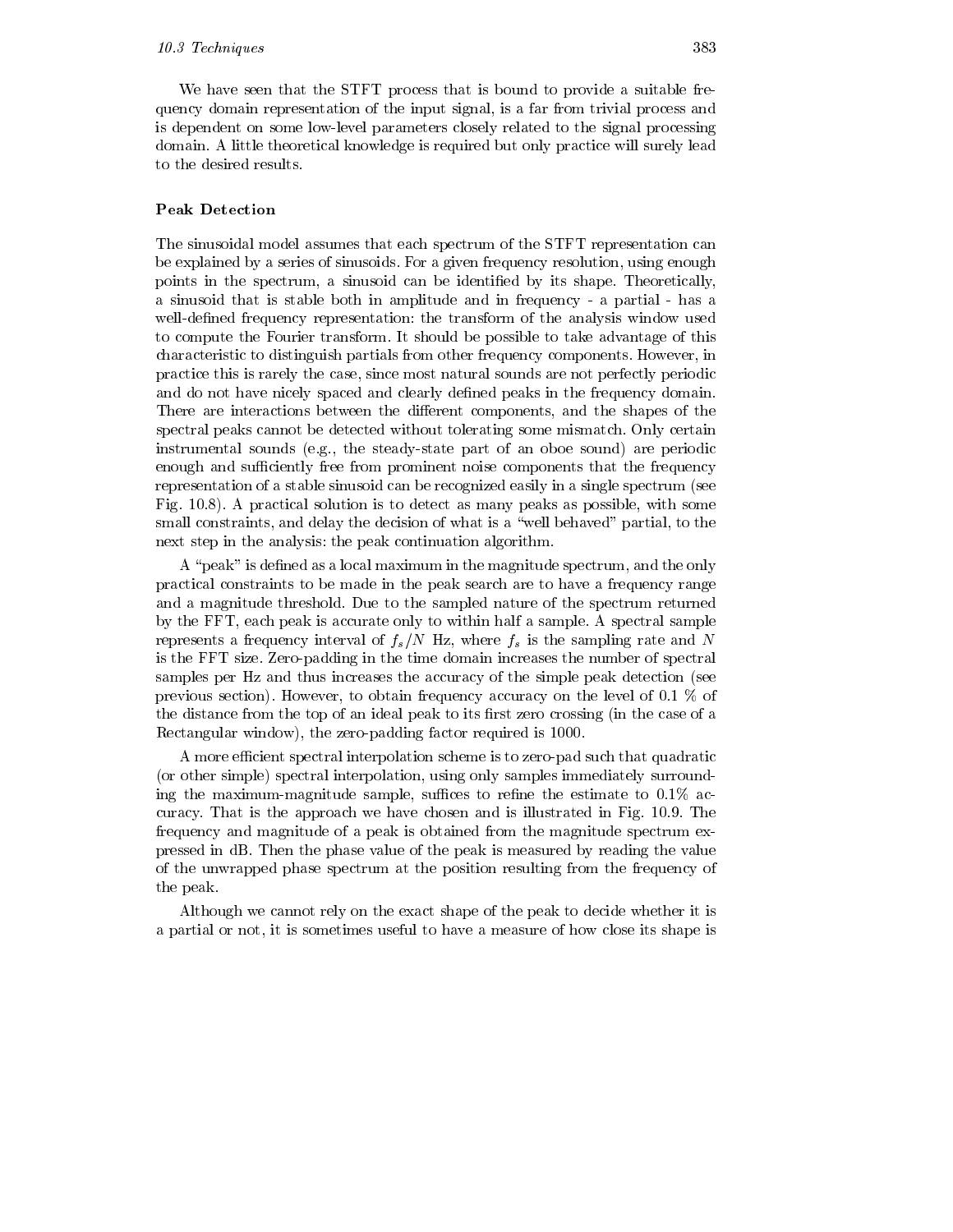

- # # # 



r radio role radiabano metrologicion in eno possi decedente processi

 - 
 2 - - - - -- - 
 :D/,;

The following Matlab code (M-file  $10.3$ ) implements the peak detection algo- - - 88 3- 

 $\cdots$   $\cdots$   $\cdots$   $\cdots$ function [loc, val] = PickPeaks(spectrum, nPeaks, minspace)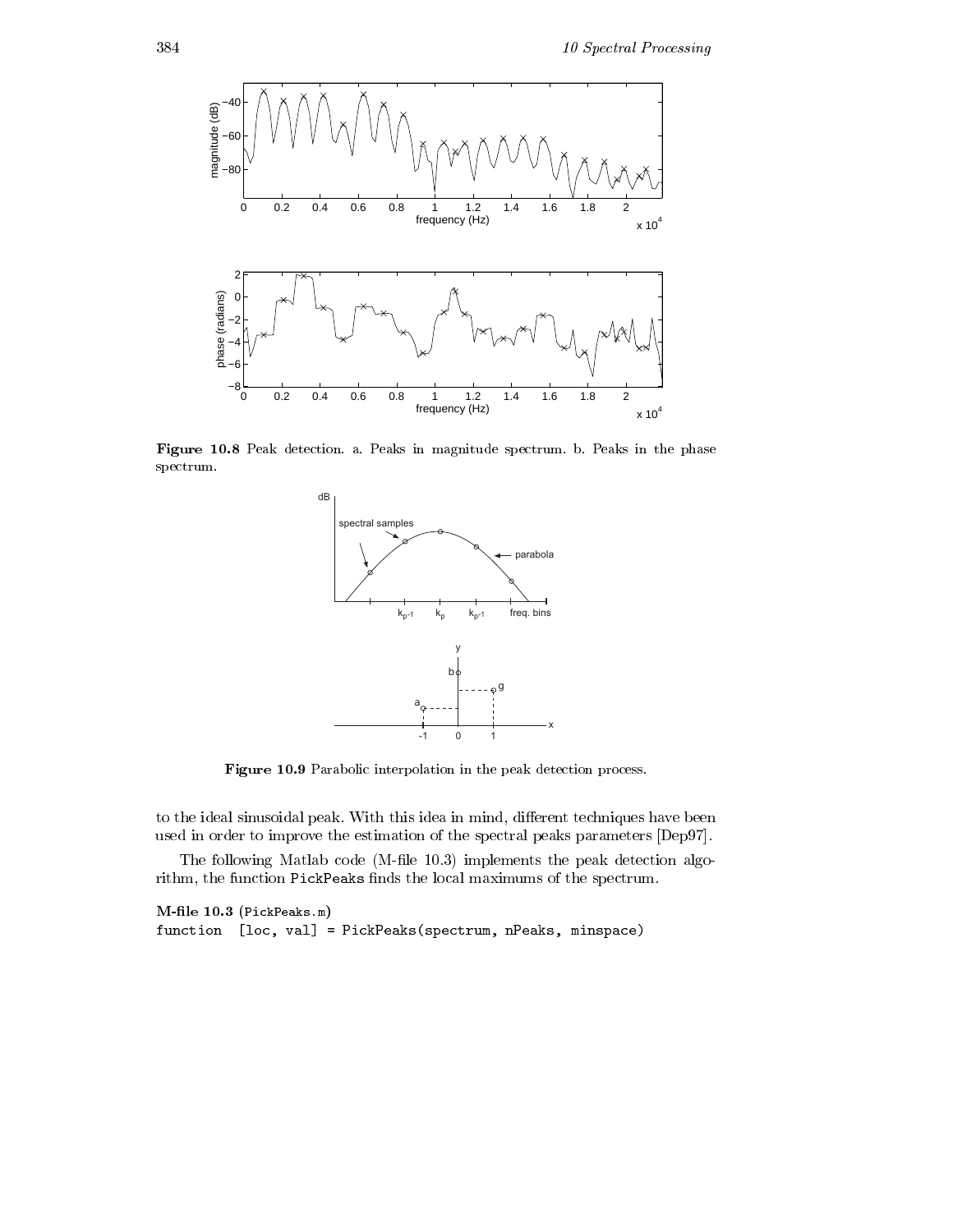```
"function [loc, val] = pickpeaks (spectrum, nPeaks, minspace)
%
%==> peaking the nPeaks highest peaks in the given spectrum
%
    from the greater to the lowest
% data:
\%loc: bin number of peaks (if loc(i) == 0, no peak detected)
%
        val: amplitude of the given spectrum
%
        spectrum: spectrum (abs(fft(signal))
%
        nPicks: number of peaks to pick
        minspace: minimum of space between two peaks
%
[r, c] = size(spectrum);rmin = min(spectrum) - 1;% ---find a peak, zero out the data around the peak, and repeat
val = ones(nPeaks, c) * NaN;loc = zeros(nPeaks, c);for k=1:c%--- find all local peaks
   difference = diff([rmin; spectrum(:,k); rmin]); % derivate
   iloc = find(difference(1:r)>= 0 & difference(2:r+1) <= 0);
                                     % peak locations
   ival = spectrum(iloc, k);% peak values
   for p=1:nPeaks
      [val(p, k), 1] = max(ival);% find current maximum
      loc(p, k) = iloc(1);% save value and location
      ind = find(abs(iloc(1)-iloc) > minspace);
          % find peaks which are far away
      if (isempty(ind))
         break
                                     % no more local peaks to pick
      endival = ival(ind);% shrink peak value and location array
      iloc = iloc(ind);end
end
```
The function interpolated Values (M-file 10.4) computes interpolated values for each peak.

```
M-file 10.4 (interpolatedValues.m)
function [iftloc, iftphase, iftval] = interpolatedValues ...
   (r, phi, N, zp, ftloc, ftval)
"function [iftloc, iftphase, iftval] = interpolatedValues ...
%
   (r, phi, N, zp, ftloc, ftval)
%
```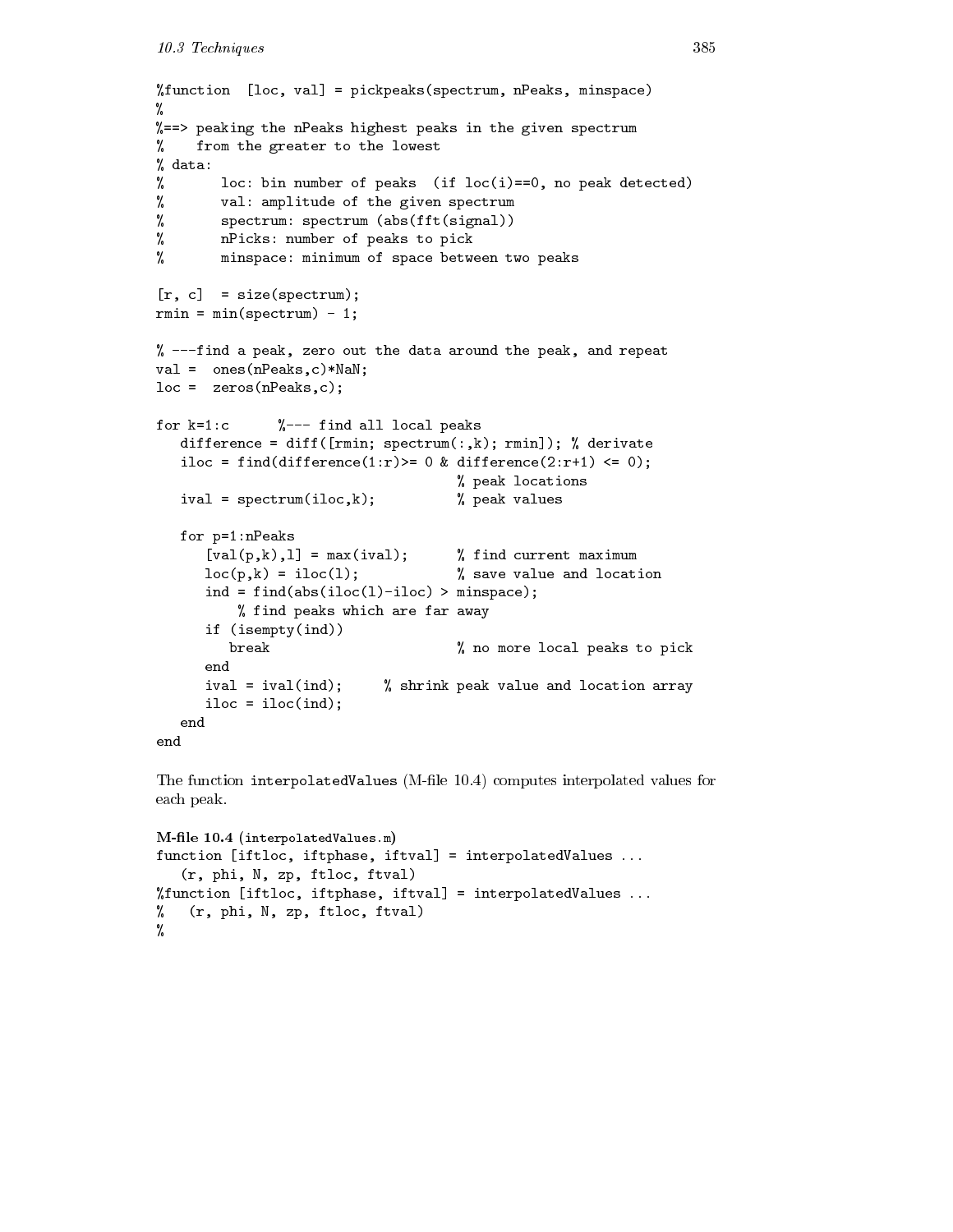```
%==> computation of the interpolated values
     of location and magnitude (parabolic interpolation)
%
\%and phase (linear interpolation)
%
% data:
\%iftloc: interpolated location (bin)
     iftval: interpolated magnitude
%
     iftphase: interpolated phase
%
%
      ftloc: peak locations (bin)
     ftval: peak magnitudes
%
      r: magnitude of the FFT<br>phi: phase of the FFT<br>N: size of the FFT
%
     \mathbf{r}:
%
%
      N:size of the FFT
%
               zero-padding multiplicative coefficient
      zp:%--- calculate interpolated peak position in bins (iftloc) ------
leftural = r((ftloc-1)*( (ftloc-1) > 0) + ((ftloc-1) < 0) * 1);rightftval=r((ftloc+1)*( (ftloc+1) < N/2) + ((ftloc+1) > N/2) . * (N/2));leftural = 20 * log10 (leftEval);rightftval= 20*log10(rightftval);
ftval
        = 20*log10(ftval);iftloc = ftloc + .5*(lefttual - rightftval) ./ ...
   (leftftval - 2*ftval + rightftval);
= (ittloc>=1).*iftloc + (iftloc<1).*1;iftloc
iftloc
         = (ittloc>N/2+1). * (zp/2+1) + (ittloc<=N/2+1). *iftloc;
%--- calculate interpolated phase (iphase) ----------------------
leftthase = phi(floor(itloc));rightftphase= phi(floor(iftloc)+1);
intpfactor = iftloc-ftloc;intpfactor = (intpfactor>0) .*intpfactor ...+(intpfactor<0). *(1+intpfactor);
           = unwrap2pi(rightftphase-leftftphase);
diffphase
iftphase
           = leftftphase+intpfactor.*diffphase;
%--- calculate interpolate amplitude (iftval) -------------------
iftval = ftval-.25*(leftftval-rightftval).*(iftloc-ftloc);
```
These functions (as well as others that will be introduced later in this chapter) make use of the unwrap2pi function given by M-file 10.5.

 $M$ -file 10.5 (unwrap2pi.m) function  $argunwrap = unwrap2pi (arg)$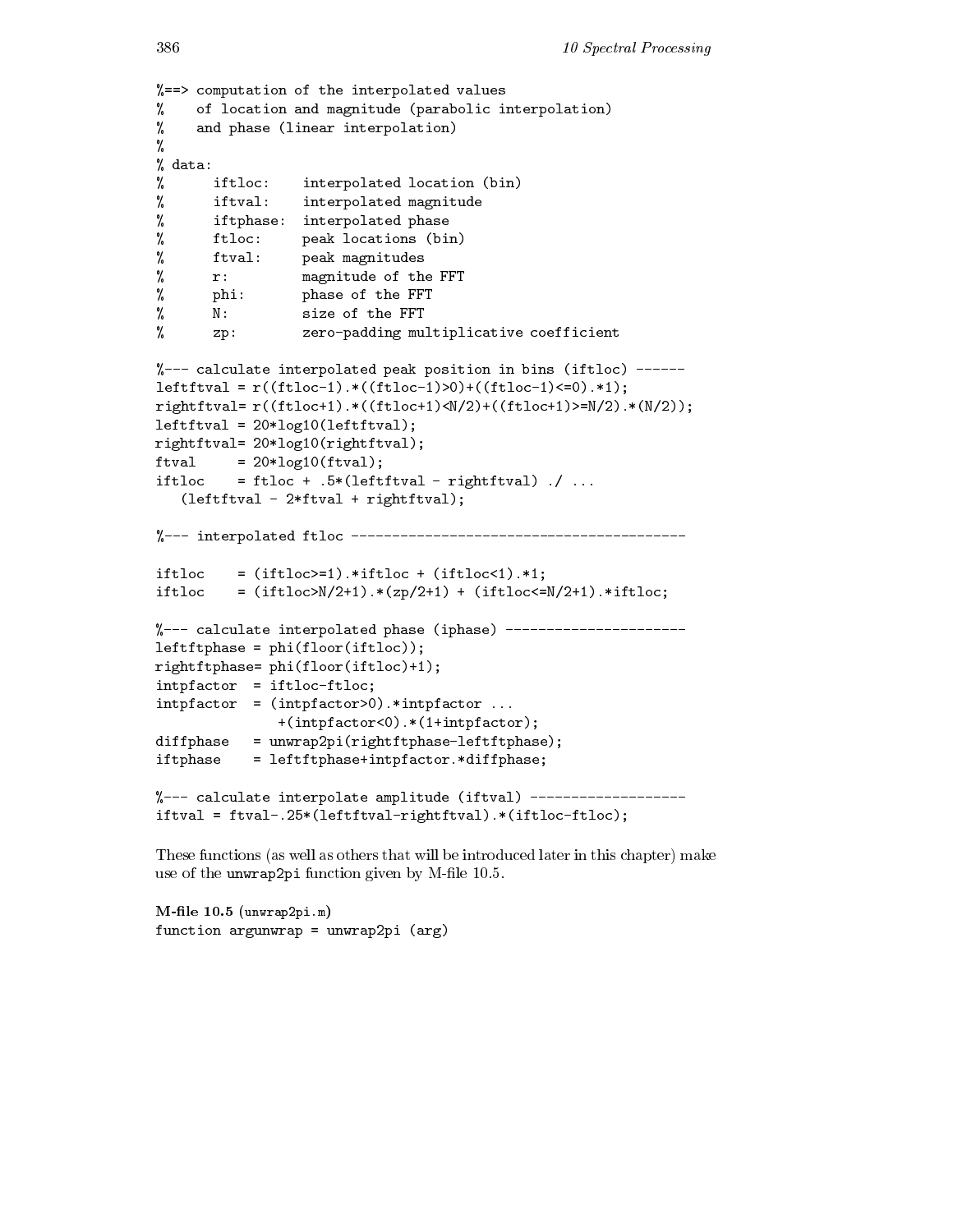```
% function argunwrap = unwrap2pi (arg)
%
%==> unwrapping of the phase, in [-pi, pi]
    arg: phase to unwrap
%
arg = arg - floor(arg/2/pi) * 2 * pi;argunwrap = arg - (arg>=pi) * 2 * pi;
```
## **Pitch Estimation**

Although the term *Pitch* should ideally be used to refer only to perceptual issues, the term Fundamental Frequency is not suitable to describe the output of techniques that will be explained herein. For that reason we will use both terms without making any distinction to refer to the output of these algorithms that aim to provide an estimation of this psychoacoustical sensation that is often (but not always) explained by the value of the fundamental frequency of a given harmonic series.

Pitch estimation is an optional step used when we know that the input sound is monophonic and pseudo-harmonic. Given this restriction and the set of spectral peaks of a frame, obtained as in the Sinusoidal Analysis, with magnitude and frequency values for each one, there are many possible pitch estimation strategies, none of them perfect [Hes83, Mah94, Can98]. The most obvious approach is to define the pitch as the common divisor of the harmonic series that best explains the spectral peaks found in a given frame. For example, in the Two-Way Mismatch procedure proposed by Maher and Beauchamp the estimated  $F_0$  is chosen as to minimize discrepancies between measured peak frequencies and the harmonic frequencies generated by trial values of  $F_0$ . For each trial  $F_0$ , mismatches between the harmonics generated and the measured peak frequencies are averaged over a fixed subset of the available peaks. This is a basic idea on top of which we can add features and tune all the parameters for a given family of sounds.

Many trade-offs are involved in the implementation of a fundamental frequency detection system and every application will require a clear design strategy. For example, the issue of real-time performance is a requirement with strong design implications. We can add context specific optimizations when knowledge of the signal is available. Knowing, for instance, the frequency range of the  $F_0$  of a particular sound helps both the accuracy and the computational cost. Then, there are sounds with specific characteristics, like in a clarinet where the even partials are softer than the odd ones. From this information, we can define a set of rules that will improve the performance of the used estimator.

In the framework of the sinusoidal plus residual analysis system, there are strong dependencies between the fundamental frequency detection step and many other analysis steps. For example, choosing an appropriate window for the Fourier analysis will facilitate detection of the fundamental and, at the same time, getting a good fundamental frequency will assist other analysis steps, including the selection of an appropriate window. Thus, it could be designed as a recursive process.

The following Matlab code (M-file 10.6) implements an algorithm for pitch detection (note that first, different computations are accomplished in order to decide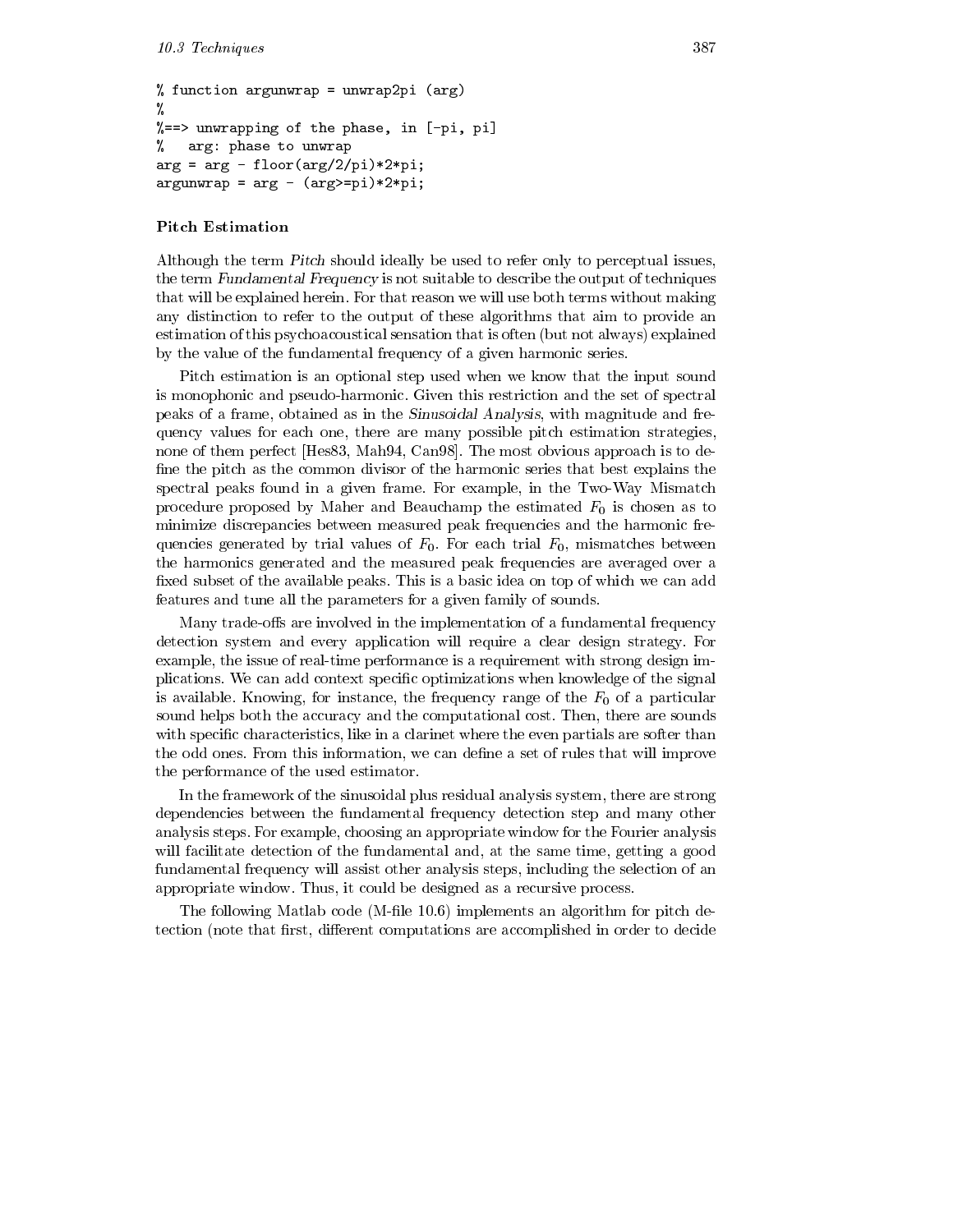if the region being analyzed is harmonic or not).

```
M-file 10.6 (pitchDetection.m)
function [pitchvalue, pitcherror, is Harm] = pitch Detection (r, N, ...SR, nPeaks, iftloc, iftval)
% function[pitchvalue,pitcherror,isHarm] = ...
% pitchDetection(r, N, SR, nPeaks, iftloc, if tval)
% == > pitch detection function, using the Two-Way Mismatch
% algorithm (see TWM.m)
%
% data:
%
     \mathbf{r}:
                FFT magnitude
\%N:size of the FFT
%
      SR:sampling rate
      nPeaks: number of peaks tracked
%
%
       iftloc, iftval: location (bin) and magnitude of the peak
%--- harmonicity evaluation of the signal
highenergy = sum(r(round(5000/SR*N):N/2)); % 5000 Hz to SR/2 Hz
lowerogy = sum(r(round(50/SR*N):round(2000/SR*N));% 50 Hz to 2000 Hz
isHarm = max(0, (higher energy/lower) < 0.6);
if (isHarm==1)
                  %-- 2-way mismatch pitch estimation when harmonic
   npitchpeaks = min(50, nPeaks);[pitchvalue,pitcherror] = ...TWM(iftloc(1:npitchpeaks),iftval(1:npitchpeaks), N, SR);
else
   pitchvalue = 0;pitcherror = 0;end;
%--- in case of too much pitch error,
     signal supposed to be inhamonic
\%isHarm = min (isHarm, (pitcherror<=1.5));
```
The Two-way mismatch procedure is implemented as follows:

```
M-file 10.7 (TWM.m)
function [pitch, pitcherror] = TWM (iloc, ival, N, SR)
"function [pitch, pitcherror] = TWM (iloc, ival, N, SR)
%
% => Two-way mismatch error pitch detection
%
     using Beauchamp & Maher algorithm
%
```
388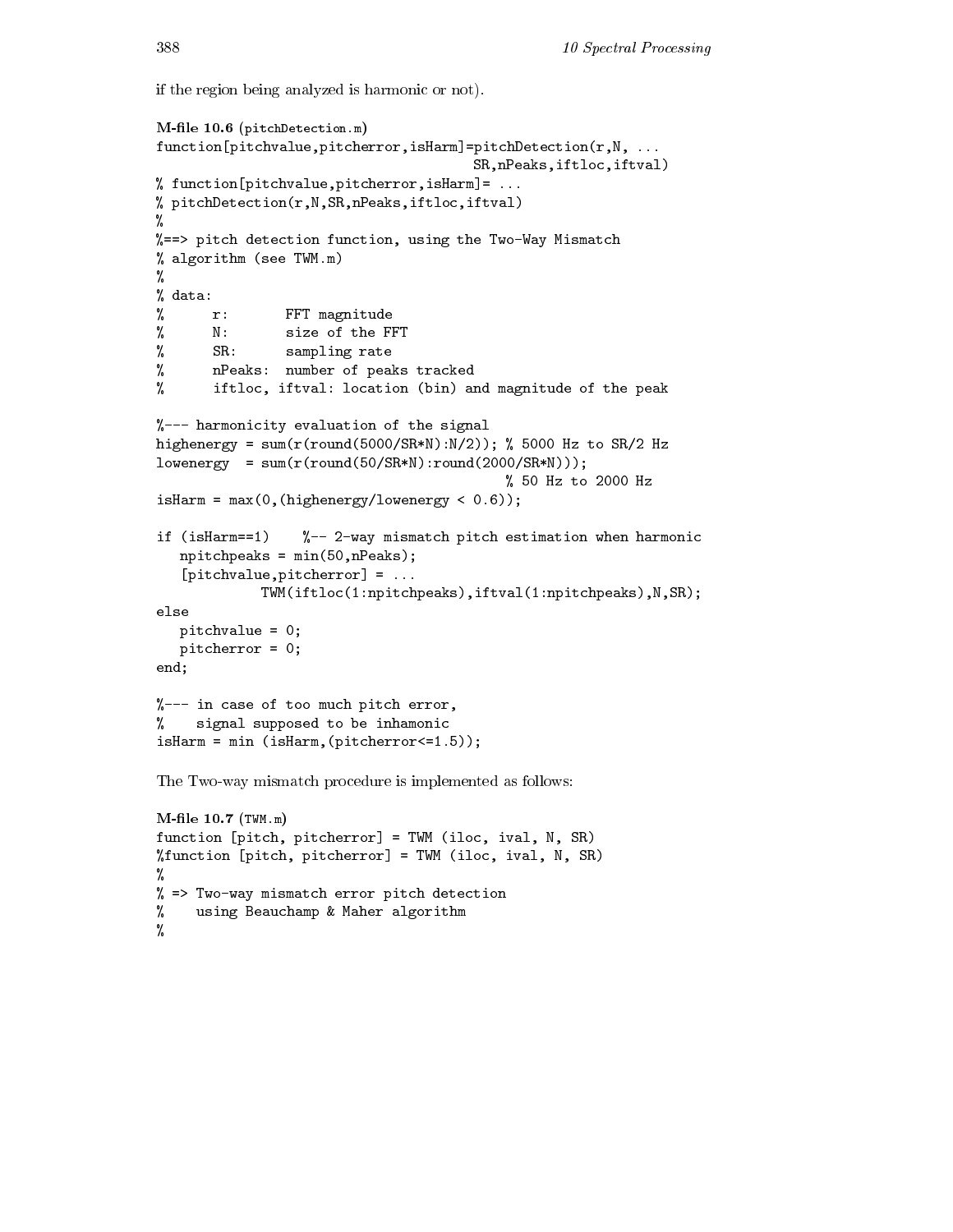```
% data:
\frac{9}{2}iloc: location (bin) of the peaks
\%ival: magnitudes of the peaks
\%N:number of peaks
\%SR:sampling rate
ifreq = (iloc-1)/N*SR; % frequency in Hertz
%--- avoid zero frequency peak
[zvalue,zindex] = min(ifreq);if (zvalue == 0)ifreq(zindex) = 1;ival(zindex) = -100;end
ival2 = ival:
[MaxMag, MaxLoc1] = max(ival2);ival2(MaxLoc1) = -100;[MaxMag2, MaxLoc2] = max(ival2);ival2(MaxLoc2)
               = -100;[MaxMag3, MaxLoc3] = max(ival2);%--- pitch candidates
nCand = 10; % number of candidates
pitchc = zeros(1, 3*nCand);pitchc(1:nCand) = (ifreq(MaxLoc1)*ones(1,nCand))./((nCand...
                                            +1 - [1: nCand]);
pitchc(nCand+1:nCand*2)=(ifreq(MaxLoc2)*ones(1,nCand))./ ((nCand ...
                                            +1 - [1: nCand]);
pitchc(nCand*2+1:nCand*3) = (ifreq(MaxLoc3)*ones(1, nCand))./((nCand...
                                            +1 - [1: nCand]);
%pitchc=100:300;
harmonic = pitchc;%--- predicted to measured mismatch error
ErrorPM = zeros(fliplr(size(harmonic)));
MaxNPM = min(10, length(iloc));for i=1:MaxNPM
   diffmatrixPM = harmonic' * ones(size(ifreq))';diffmatrixPM = abs(difmatrixPM ...-ones(fliplr(size(harmonic)))*ifreq');
   [FreqDistance, peakloc] = min(difmatrixPM, [], 2);
   Ponddif = FreqDistance .* (harmonic'.^(-0.5));PeakMag
              = ival(peakloc);
   MagFactor = max(0, MaxMag - PeakMag + 20);
```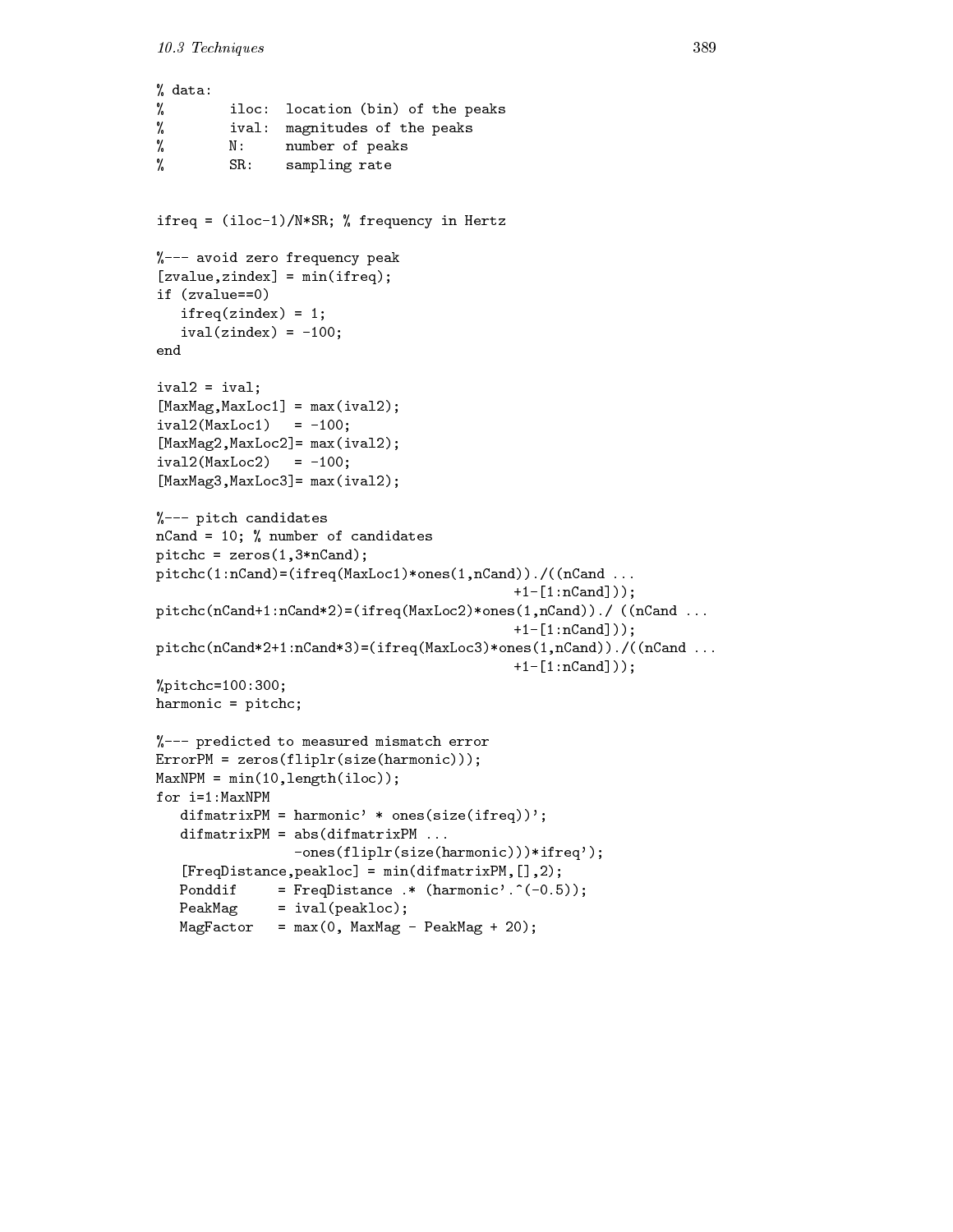```
MagFactor
               = max(0, 1.0 - Magnetic(75.0));ErrorPM
               = ErrorPM ...
                 +(Ponddif+MagFactor.*(1.4*Ponddif-0.5));
               = harmonic+pitchc;
   harmonic
end
%--- measured to predicted mismatch error
ErrorMP = zeros (fliplr(size(harmonic)));
MaxMMP = min(10, length(ifreq));for i=1:length(pitchc)
   nharm
               = round(ifreq(1:MaxNMP)/pitchc(i));
   nharm
               = (nharm>=1) .*nharm + (nharm<1);FreqDistance = abs(ifreq(1:MaxNMP) - nharm*pitchc(i));= FreqDistance.* (ifreq(1:MaxMMP).^(-0.5));Ponddif
               = ival(1:MaxNMP);
  PeakMag
               = max(0, MaxMag - PeakMag + 20);MagFactor
   MagFactor
               = max(0, 1.0 - Magneticr/75.0);ErrorMP(i)= sum(MagFactor.*(Ponddif ...
                      +MagFactor. *(1.4*Ponddif-0.5)));
end
%--- total error
Error = (ErrorPM/MaxNPM) + (0.3*ErrorMP/MaxNMP);
[pitcherror, pitchindex] = min(Error);pitch = pitchc(pitchindex);
```
## **Peak Continuation**

The peak detection process returns the estimated magnitude, frequency, and phase of the prominent peaks in a given frame sorted by frequency. Once the spectral peaks of a frame have been detected, and possibly a fundamental frequency identified, a peak continuation algorithm can organize the peaks into time-varying trajectories.

The output of the Sinusoidal Analysis is a set of spectral peak values (frequency, magnitude and phase) organized into frequency trajectories, where each trajectory models a time-varying sinusoid (see Fig. 10.10). As it will be shown later, from this information we can synthesize a sound using additive synthesis. The less restrictive the peak detection step is, the more faithful the reconstruction of the original sound will be after synthesis.

The sinusoidal model assumes that each of these peaks is part of a frequency trajectory and the peak continuation algorithm is responsible for assigning each peak to a given "track". There are many possibilities for such a process. The original one used by McAulay and Quatiery (see Fig. 10.11) in their sinusoidal representation [McA86] is based on finding, for each peak, the closest one in frequency in the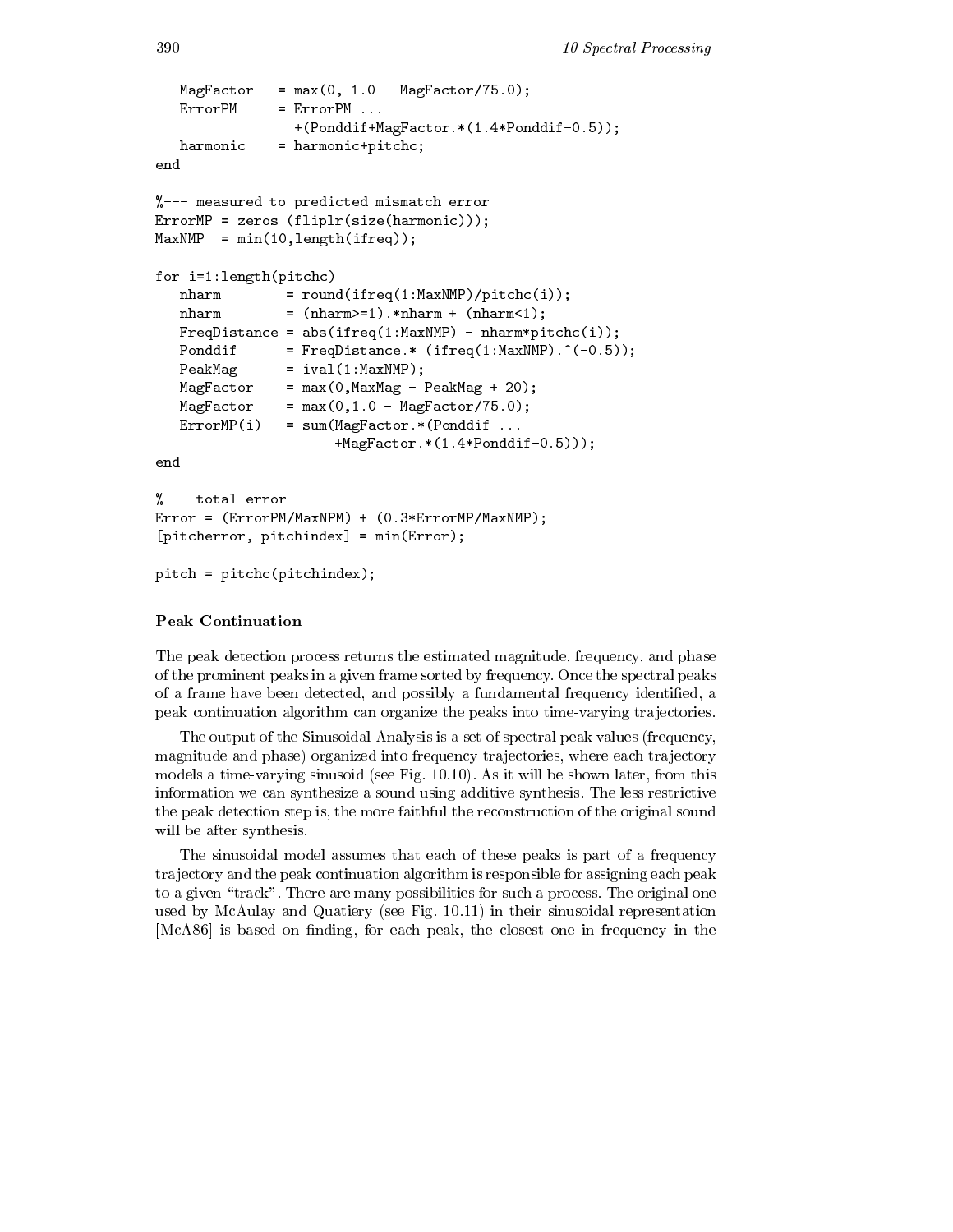

Figure 10.10 Frequency trajectories resulting from the sinusoidal analysis of a vocal sound.

following frame.



Figure 10.11 Traditional peak continuation algorithm [McA86].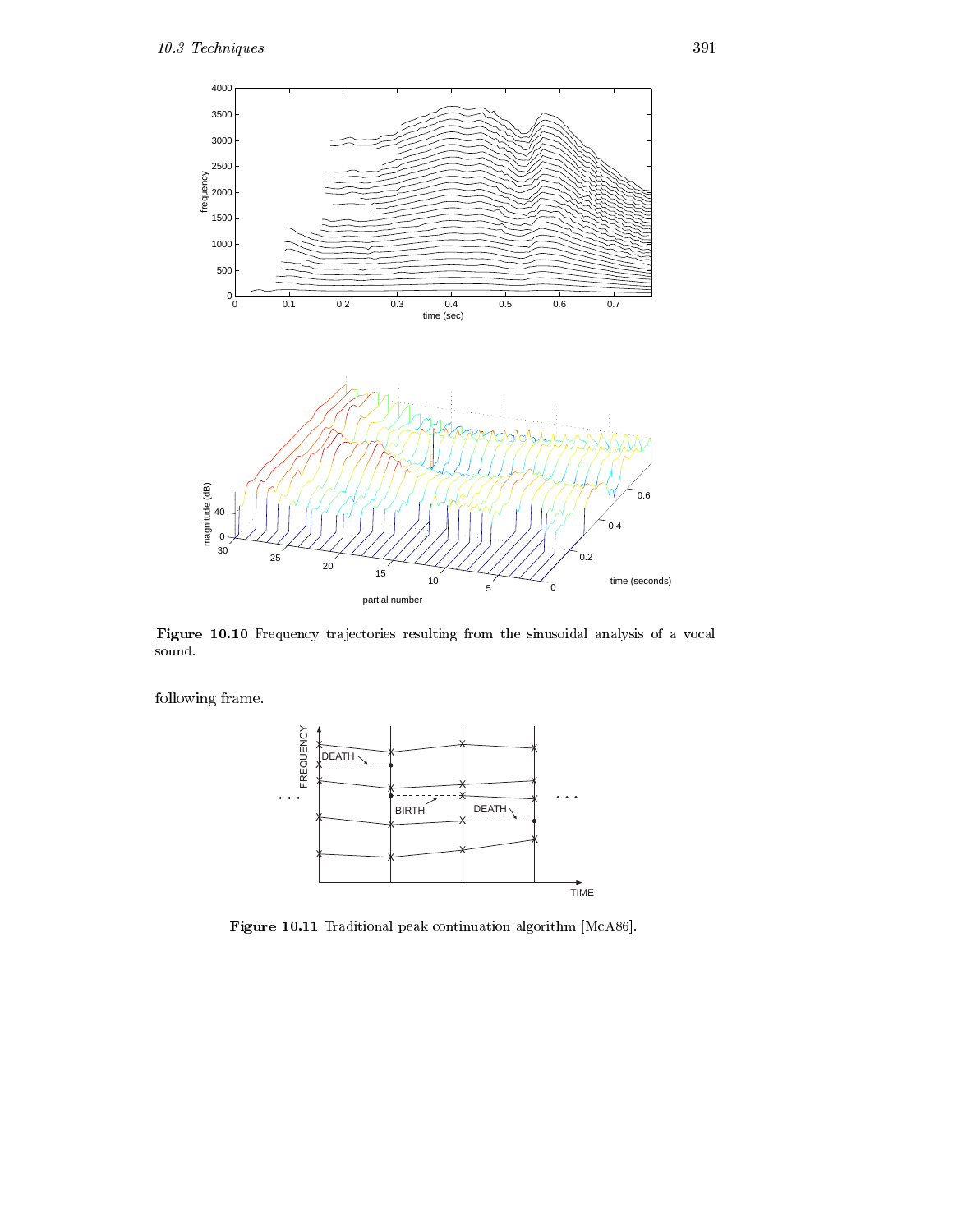t in sales and when in the statement will as statement in any and the site of pass intermediately  $\frac{1}{2}$  . The contract of  $\frac{1}{2}$  ,  $\frac{1}{2}$  ,  $\frac{1}{2}$  ,  $\frac{1}{2}$  ,  $\frac{1}{2}$  ,  $\frac{1}{2}$  ,  $\frac{1}{2}$  ,  $\frac{1}{2}$  ,  $\frac{1}{2}$  ,  $\frac{1}{2}$  ,  $\frac{1}{2}$  ,  $\frac{1}{2}$  ,  $\frac{1}{2}$  ,  $\frac{1}{2}$  ,  $\frac{1}{2}$  ,  $\frac{1}{2}$  , , accessive the core are nowher the content of the content of the content of the second component of the compo exageded to this a large the state particle, for the state of the state of the state of  $\mu$  are  $\mu$  -  $\mu$  -  $\mu$  -  $\mu$  -  $\mu$  -  $\mu$  -  $\mu$  -  $\mu$  -  $\mu$  -  $\mu$  -  $\mu$  -  $\mu$  -  $\mu$  -  $\mu$  -  $\mu$  -  $\mu$  -  $\mu$  -  $\mu$  -  $\mu$  -  $\mu$  -  $\mu$  -  $\mu$  -  $\mu$  -  $\mu$  -  $\mu$  -  $\mu$  -  $\mu$  -  $\mu$  -  $\mu$  -  $\mu$  -  $\$  $\cdots$  . The set of the second contract the second of the second complex second the second contract of the second second second second second second second second second second second second second second second second sec  $P$  . The state of  $P$  is a statement to expect the strip is the store of the strip  $P$  strip  $P$ 



 $\blacksquare$  .  $\blacksquare$  .  $\blacksquare$  .  $\blacksquare$  .  $\blacksquare$  .  $\blacksquare$  .  $\blacksquare$  .  $\blacksquare$  .  $\blacksquare$  .  $\blacksquare$  .  $\blacksquare$  .  $\blacksquare$  .  $\blacksquare$  .  $\blacksquare$  .  $\blacksquare$  .  $\blacksquare$  .  $\blacksquare$  .  $\blacksquare$  .  $\blacksquare$  .  $\blacksquare$  .  $\blacksquare$  .  $\blacksquare$  .  $\blacksquare$  .  $\blacksquare$  .  $\blacksquare$ 

 -  - - -  $\sim$  . The contract state of the contract produce  $\sim$  . The position is the state state  $\sim$   $\sim$   $\sim$   $\sim$   $\sim$   $\sim$  - - - - 2 - -- - - - - - - - " -   - 
-  -  - -\$

the sesse incorporate experience is there erser of plantes and the since the sesse of  $\sim$  -  % - 3 - -) - - % Fig. 10.12). Thus, a guide is an abstract entity employed to create sinusoidal trajeccorrest since who can wecum results of the power continuous process. Into historical  $\mathbf{r}$  . The second of the gradient  $\mathbf{r}$  is the second  $\mathbf{r}$  of  $\mathbf{r}$  and  $\mathbf{r}$  and  $\mathbf{r}$  and  $\mathbf{r}$  and  $\mathbf{r}$  and  $\mathbf{r}$  and  $\mathbf{r}$  and  $\mathbf{r}$  and  $\mathbf{r}$  and  $\mathbf{r}$  and  $\mathbf{r}$  and  $\mathbf{$  $\alpha$  ,  $\alpha$  ,  $\alpha$  ,  $\alpha$  ,  $\alpha$  ,  $\alpha$  ,  $\alpha$  ,  $\alpha$  ,  $\alpha$  ,  $\alpha$  ,  $\alpha$  ,  $\alpha$  ,  $\alpha$  ,  $\alpha$  ,  $\alpha$  ,  $\alpha$  ,  $\alpha$  ,  $\alpha$  ,  $\alpha$  ,  $\alpha$  ,  $\alpha$  ,  $\alpha$  ,  $\alpha$  ,  $\alpha$  ,  $\alpha$  ,  $\alpha$  ,  $\alpha$  ,  $\alpha$  ,  $\alpha$  ,  $\alpha$  ,  $\alpha$  ,  $\alpha$  - - - \$ - - -- - - -- - -

 $\mathbf{A}$  . The set of the set of the set of the set of the set of the set of the set of the set of the set of the set of the set of the set of the set of the set of the set of the set of the set of the set of the set of t - -- - - - - &  - -- - - @A - - except to a complete the complete the complete of the Action to the model - - - - & - - - -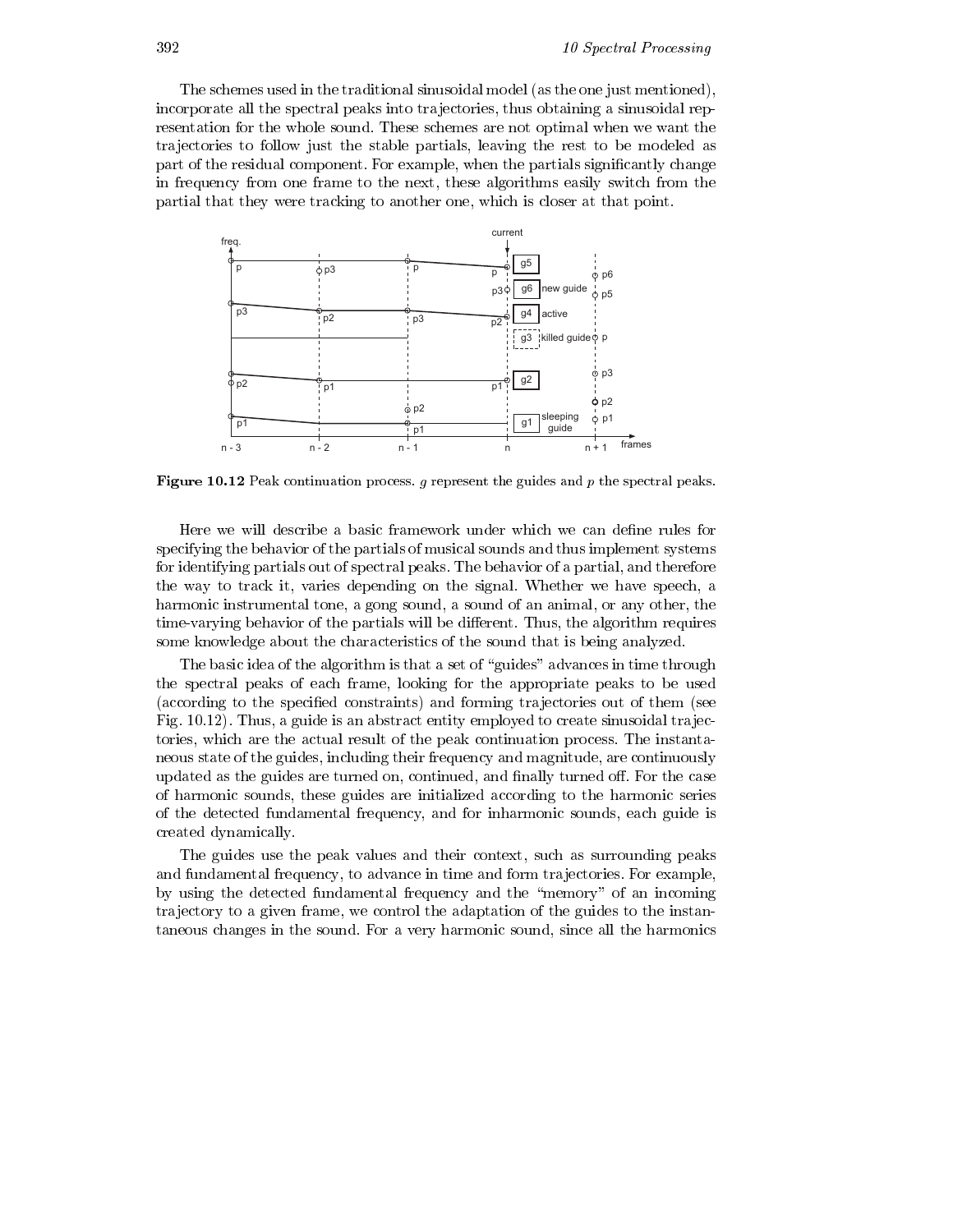evolve together, the fundamental should be the main control. Nevertheless, when the sound is less harmonic and we cannot rely on the fundamental frequency as a strong reference for all the harmonics, the information of the incoming trajectory should have a bigger weight.

Each peak is assigned to the guide that is closest to it and that is within a given frequency and amplitude deviation. If a guide does not find a match, it is assumed that the corresponding trajectory must "turn off". In inharmonic sounds, if a guide has not found a continuation peak for a given amount of time the guide is killed. New guides, and therefore new trajectories, are created from the peaks of the current frame that are not incorporated into trajectories by the existing guides. If there are killed or unused guides, a new guide can be started. Searching through the "unclaimed" peaks of the frame for the one with the highest magnitude creates a guide. Once the trajectories have been continued for a few frames, the short ones can be deleted and we can fill the "gaps" encountered in long trajectories. A real-time implementation would not be able to use the rules that make use of the information of "future" frames.

The creation of trajectories from the spectral peaks is compatible with very different strategies and algorithms. A promising approach is to use Hidden Markov models [Dep93]. This type of approach might be very valuable for tracking partials in polyphonic sounds and complex inharmonic tones.

In our Matlab implementation (M-file 10.8), we have chosen to provide a simple tracking algorithm that uses a simplified version of the techniques previously introduced for the case of harmonic and inharmonic sounds.

```
M-file 10.8 (peakTrackSimple.m)
```

```
function[iloc,ival,iphase,previousiloc,previousival, ...
      distminindex] = peakTraceSimple(nSines, nPeaks, N, ...SR, pitchvalue, iftloc, iftval, iftphase, isHarm, ...
  previousiloc, previousival);
% function[iloc,ival,iphase,previousiloc,previousival, ...
%
      distminindex] = peakTraceSimple(nSines, nPeaks, N, ...%
    SR, pitchvalue, iftloc, iftval, iftphase, isHarm, ...
%
    previousiloc, previousival);
%
% == > simplest partial tracking
% data:
%
    iloc, ival, iphase: location (bin), magnitude
%
                        and phase of peaks (current frame)
%
    previousiloc, previousival, previousiphase: idem for
%
                                                previous frame
%
    iftloc, iftval, iftphase: idem of all of the peaks in the FT
\%distminindex:
                     indexes of the minimum distance
%
                     between iloc and iftloc
%
                     number of peaks detected
    nPeaks:
%
    nSines:
                     number of peaks tracked
%
    N:size of the FFT
```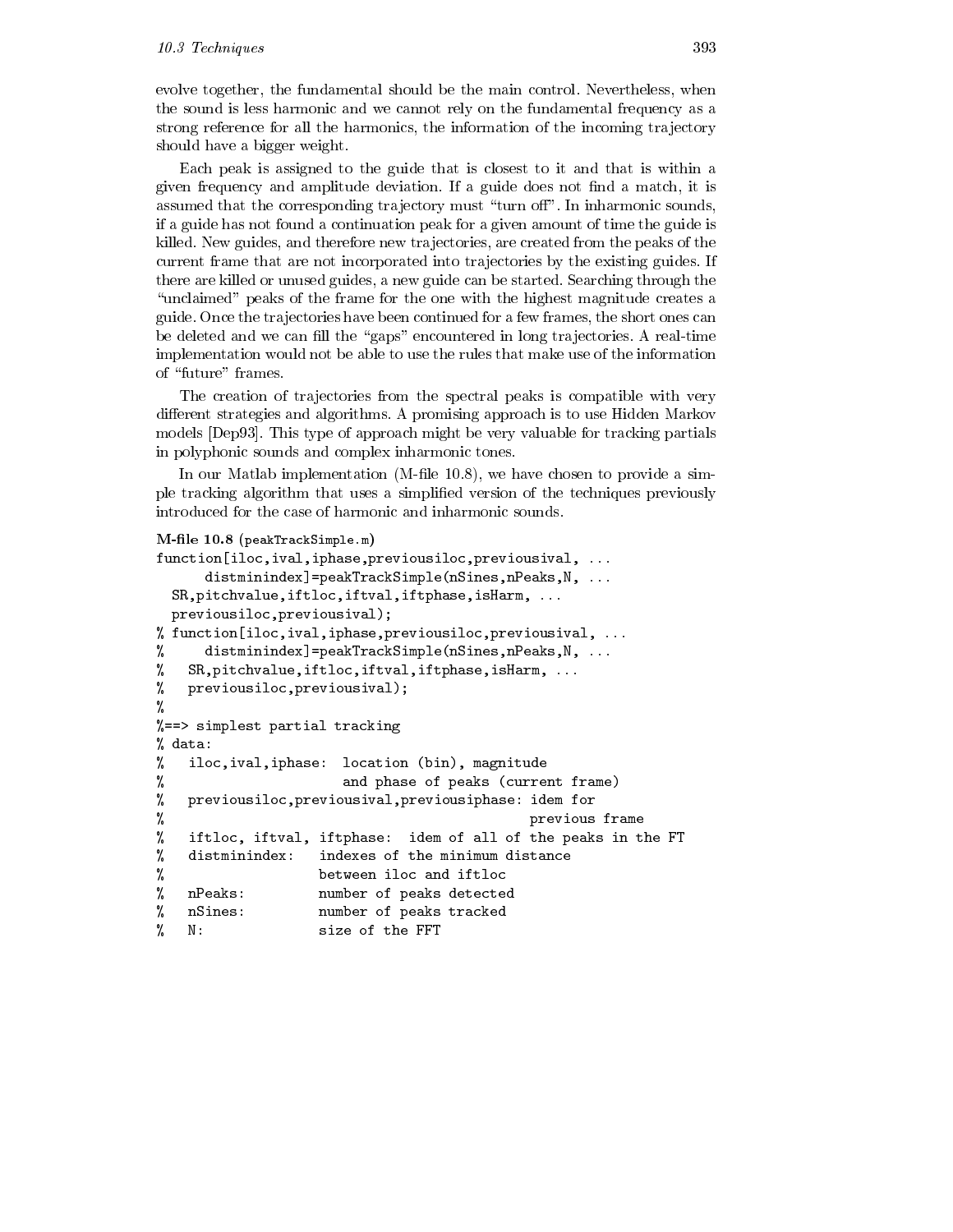```
%
    SR:sampling rate
%
    pitchvalue:
                    estimated pitch value
\frac{9}{2}isHarm:
                   indicator of harmonicity
tmpharm = pitchvalue;
                        %--- temporary harmonic
iloc = zeros(nSines, 1);MindB = -100;ival = zeros(nSines, 1) + MindB;iphase = zeros(nSines, 1);distminindex = zeros(nSines, 1);Delta = 0.01;
for i=1:nSines
                    %--- for each sinus detected
if (isHarm==1)
                     %--- for a harmonic sound
[closestpeakmag, closestpeakindex]=min(abs((iftloc-1)/N*SR-tmpharm));
tmpharm = tmpharm + pitchvalue;
                     %--- for an inharmonic sound
else
[closestepakmag, closestpeakindex]=min(abs(iftloc-previousiloc(i)));
end
iloc(i)= iftloc(closestpeakindex); %--- bin of the closest
ival(i) = iftval(closestpeakindex);iphase(i) = if tphase (closest peak index);= abs(previousiloc-iloc(i));dist
[distribution value, distribution function] = min(dist);end
```
You will also need the code for the function CreateNewTrack (M-file 10.9), which implements the initialization of newborn tracks during the peak continuation process.

```
M-file 10.9 (CreateNewTrack.m)
function[newiloc,newival]=CreateNewTrack(iftloc,iftval, ...
         previousiloc, previousival, nSines, MinMag);
% function [newiloc, newival] = CreateNewTrack (iftloc, iftval, ...
          previousiloc, previousival, nSines, MinMag);
%
%
%==> creation of a new track by looking for a new significant
     peak not already tracked
\%% data: iftlov, iftval: bin number & magnitude of peaks detected
         previousiloc,
%
%
         previousival:
                         idem for previous peaks detected
                         number of sines
%
         nSines:
%
                         minimum magnitude (-100 dB) for
         MinMag:
%
                          0 amplitude
```
%--- removing peaks already tracked

394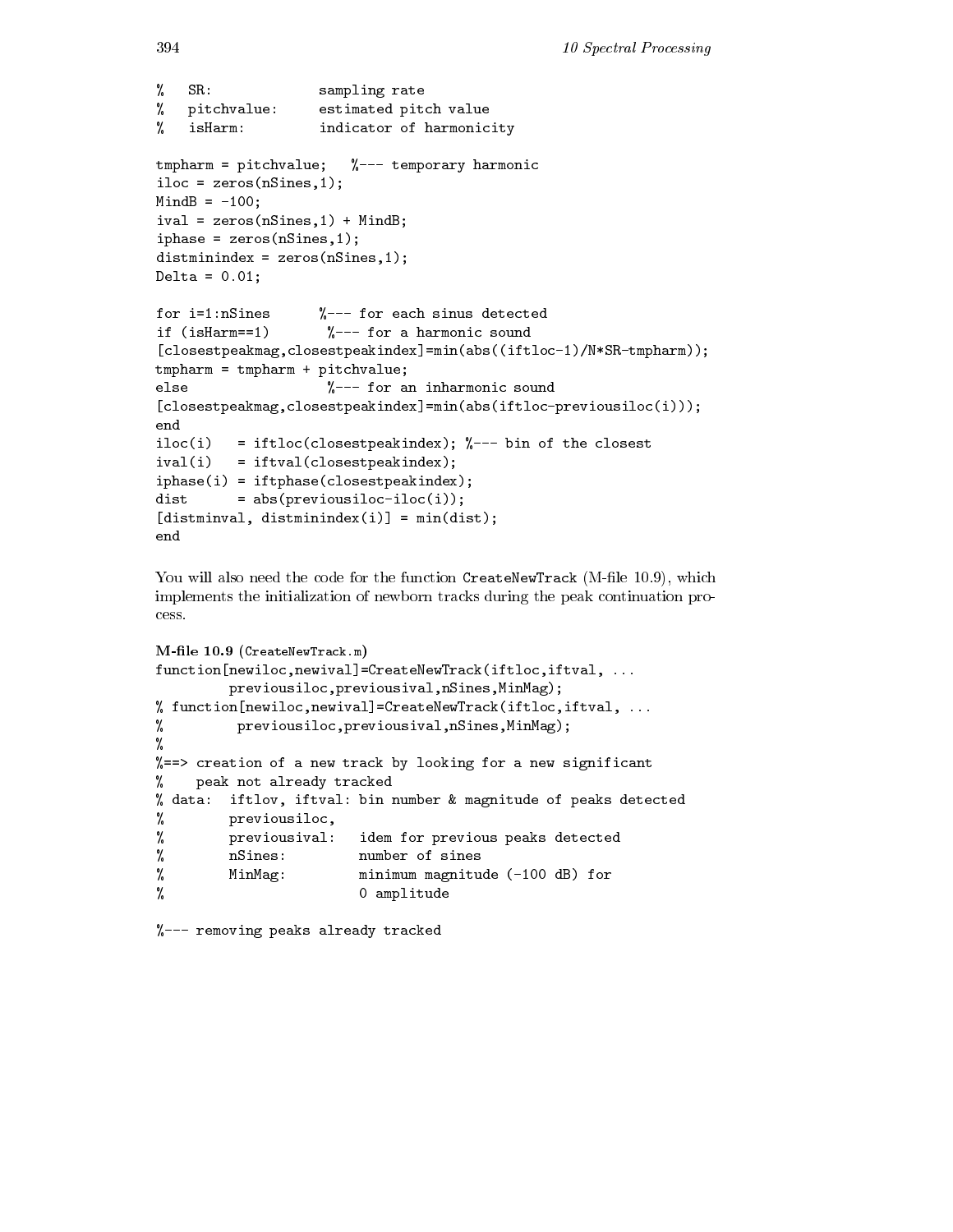10.3 Techniques

```
for i=1:nSines
   [\min, ind] = \min(abs(iftval - previousival(i)));
   iftval(ind) = MinMag;end
%--- keeping the maximum
[newival, ind] = max(iftval);
newiloc = iftloc(ind);
```
M-file 10.10 implements a visual representation of the sinusoidal tracks.

```
M-file 10.10 (PlotTracking.m)
function PlotTracking(SineFreq, pitch)
"function PlotTracking (SineFreq, pitch)
%
% == > plot the partial tracking
% data:
%
       SineFreq: frequencies of the tracks
\%pitch:
                 frequency of the pitch
[nSines, nFrames] = size(SineFreq);for n=1:nSinesf = 1;while (f <= nFrames)
      while (f \leq nFrames & SineFreq(n, f) == 0)f = f+1;endiStart = min(f, nFrames);while (f \leq nFrames & SineFreq(n, f) > 0)
         f = f+1;end
      iEnd = min(max(1, f-1), nFrames);if (iEnd > iStart)
      line((iStart:iEnd), SineFreq(n,iStart:iEnd));
      end
   end
end
h = line((1:nFrames), pitch(1:nFrames));set(h,'linewidth', 2, 'Color', 'black');
```
## **Residual Analysis**

Once we have identified the stable partials of a sound, we are ready to subtract them from the original signal and obtain the residual component. This subtraction can be done either in the time domain or in the frequency domain. A time domain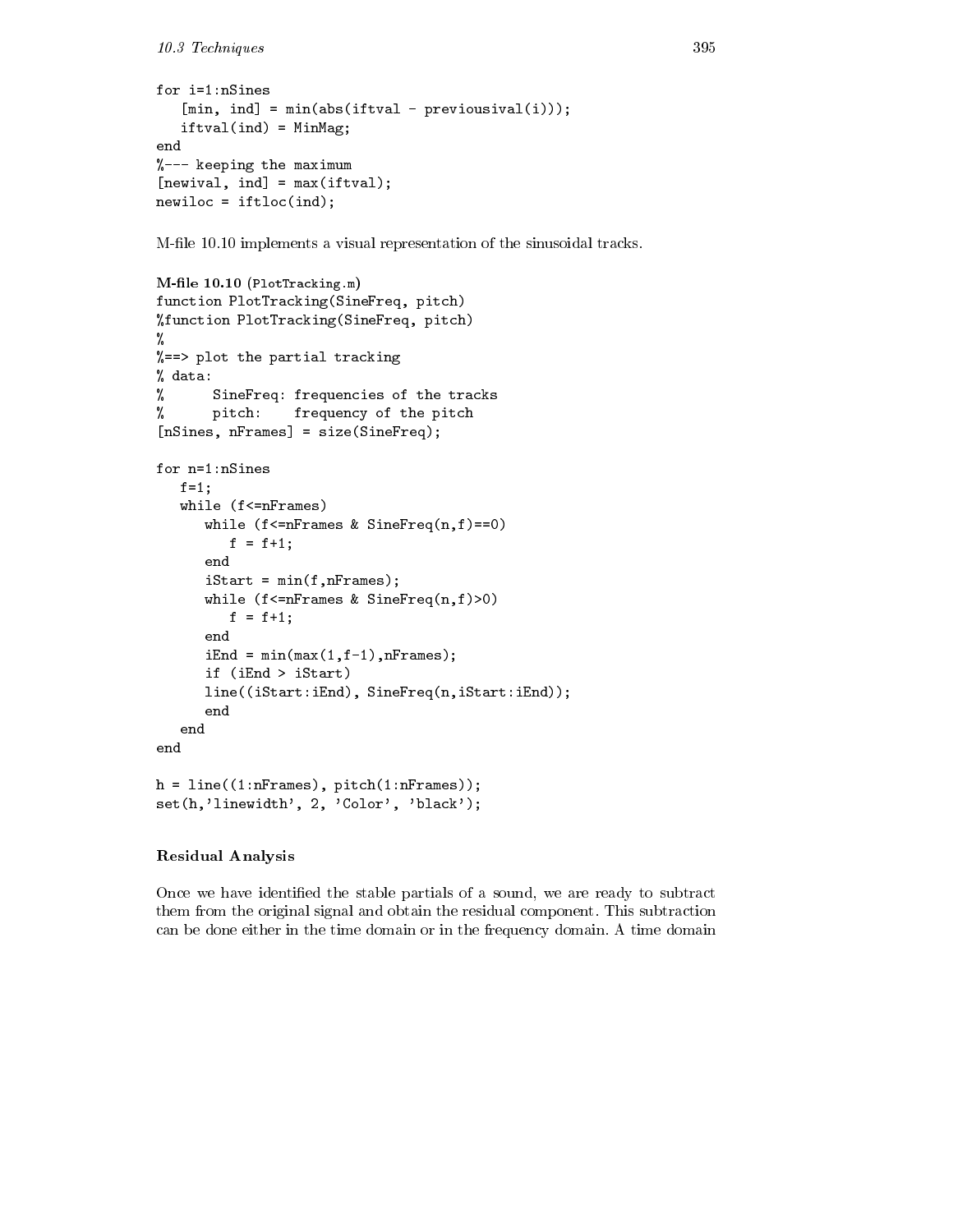approach requires that first the time domain signal is synthesized from the sinusoidal trajectories, while if we stay in the frequency domain, we can perform the subtraction directly in the already computed magnitude spectrum. For the time domain subtraction, the phases of the original sound have to be preserved in the synthesized signal, thus we have to use a type of additive synthesis with which we can control the instantaneous phase. A type of synthesis that is computationally quite expensive. On the other hand, the sinusoidal subtraction in the spectral domain is simpler but not considerably more. Our sinusoidal information from the analysis is very much undersampled, since for every sinusoid we only have the value at the top of the peaks, and thus we have to generate all the frequency samples that belong to the sinusoidal peak to be subtracted.

Once we have either the residual spectrum or the residual time signal, it is useful to study it in order to check how well the partials of the sound were subtracted and therefore analyzed. If partials remain in the residual, the possibilities for transformations will be reduced, mainly because it will not be possible to approximate the residual as a stochastic signal, thus reducing its flexibility. In this case, we should re-analyze the sound until we get a good residual, free of deterministic components. Ideally, the resulting residual should be as close as possible to a stochastic signal.

From the residual signal, we can continue our modeling strategy. To model the stochastic part of sounds, such as the attacks of most percussion instrument, the bow noise in string instruments, or the breath noise in wind instruments, we need a good time resolution and we can give up some frequency resolution. The deterministic component cannot maintain the sharpness of attacks, because, even if a high framerate is used we are forced to use a long enough window, and this size determines most of the time resolution. When the deterministic subtraction is done in the time domain, the time resolution in the stochastic analysis can be improved by redefining the analysis window. The frequency domain approach implies that the subtraction is done in the spectra computed for the deterministic analysis, thus the STFT parameters cannot be changed [Ser89].

Since it is the deterministic signal that is subtracted from the original sound, measured from long windows, the resulting residual signal might have the sharp attacks smeared. To improve the stochastic analysis, we can "fix" this residual so that the sharpness of the attacks of the original sound is preserved. The resulting residual is compared with the original waveform and its amplitude re-scaled whenever the residual has a greater energy than the original waveform. Then the stochastic analysis is performed on this scaled residual. Thus, the smaller the window the better time resolution we will get in the residual. We can also compare the synthesized deterministic signal with the original sound and whenever this signal has a greater energy than the original waveform it means that a smearing of the deterministic component has been produced. This can be fixed somewhat by scaling the amplitudes of the deterministic analysis in the corresponding frame by the difference between the original sound and the deterministic signal.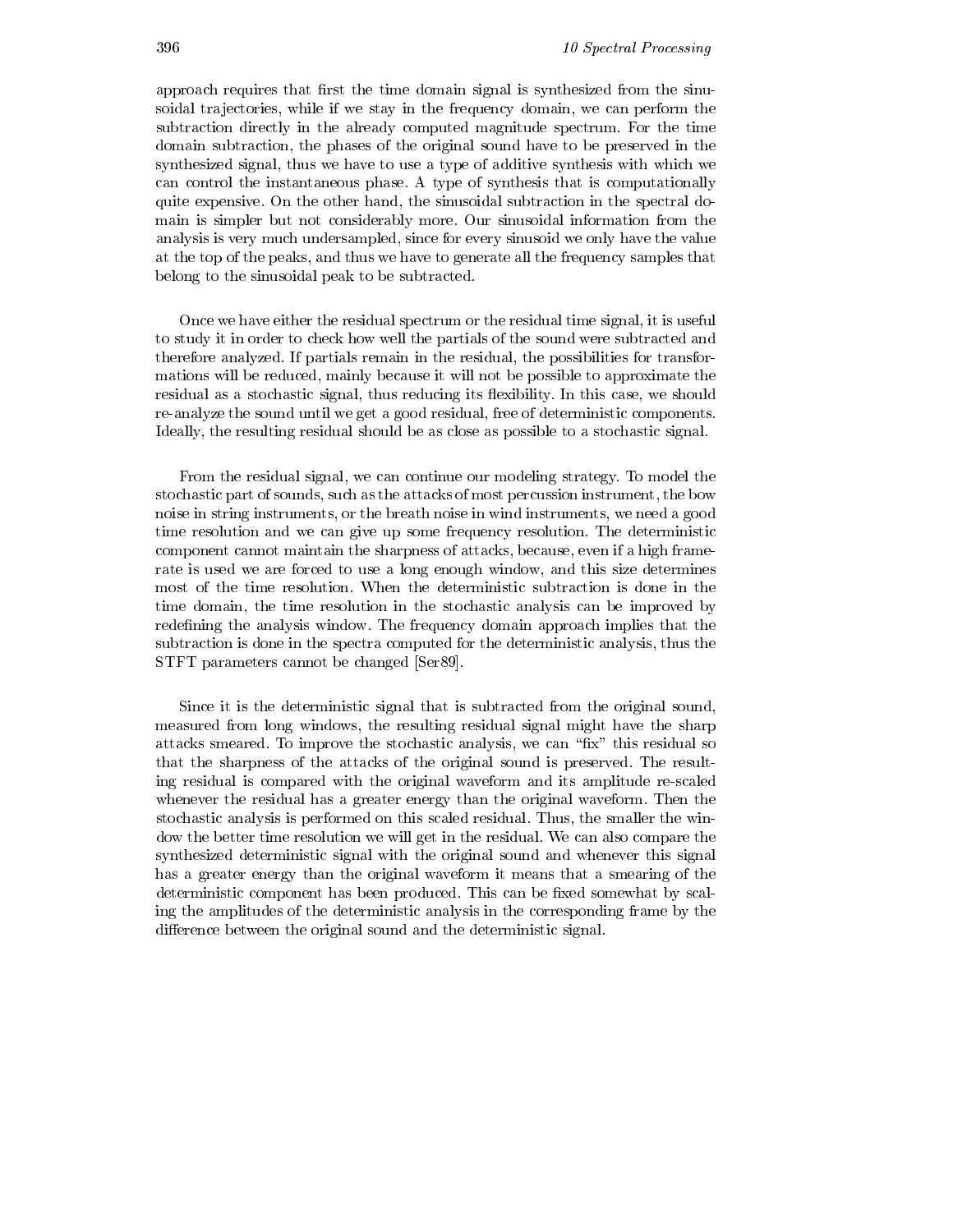## Sinusoidal subtraction

The first step of the Residual Analysis is the synthesis of the sinusoidal tracks obtained as the output of the Peak Continuation algorithm. For a time domain subtraction (see Fig. 10.13) the synthesized signal will reproduce the instantaneous phase and amplitude of the partials of the original sound. One frame of the sinusoidal part of the sound,  $d(m)$ , is generated by

$$
d(m) = \sum_{r=1}^{R} \hat{A}_r \cos[m\hat{\omega}_r + \hat{\varphi}_r], \qquad m = 0, 1, 2, \dots, S - 1
$$
 (10.8)

where R is the number of trajectories present in the current frame and S is the length of the frame. To avoid "clicks" at the frame boundaries, the parameters  $\hat{A}_r, \hat{\omega}_r, \hat{\varphi}_r$  are smoothly interpolated from frame to frame.

The instantaneous amplitude  $\hat{A}(m)$  is easily obtained by linear interpolation from frame to frame. Frequency and phase values are tied together (frequency is the phase derivative), and both control the instantaneous phase  $\hat{\theta}(m)$ , defined by

$$
\hat{\theta}(m) = m\hat{\omega} + \hat{\varphi}.\tag{10.9}
$$

Different approaches are possible for computing the instantaneous phase [McA86]. Thus we are able to synthesize one frame of a sound by

$$
d^{l}(m) = \sum_{r=1}^{R^{l}} \hat{A}_{r}^{l}(m) \cos[\hat{\theta}_{r}^{l}(m)]
$$
 (10.10)

which goes smoothly from the previous to the current frame with each sinusoid accounting for both the rapid phase changes (frequency) and the slowly varying phase changes.

## **Residual Approximation**

One of the underlying assumptions of the Sinusoidal plus Residual model is that the residual is a stochastic signal. Such an assumption implies that the residual is fully described by its amplitude and its general frequency characteristics (see Fig. 10.14). It is unnecessary to keep either the instantaneous phase or the exact spectral shape information. Based on this, a frame of the stochastic residual can be completely characterized by the output of a filter, which has a noise input signal. The filter encodes the amplitude and general frequency characteristics of the residual. The representation of the residual for the overall sound will be a sequence of these filters, i.e., a time-varying filter.

The filter design problem is generally solved by performing some sort of curve fitting in the magnitude spectrum of the current frame [Str80, Sed88]. Standard techniques are: spline interpolation  $\lbrack \text{Cox71}\rbrack$ , the method of least squares  $\lbrack \text{Sed88}\rbrack$ , or straight-line approximations.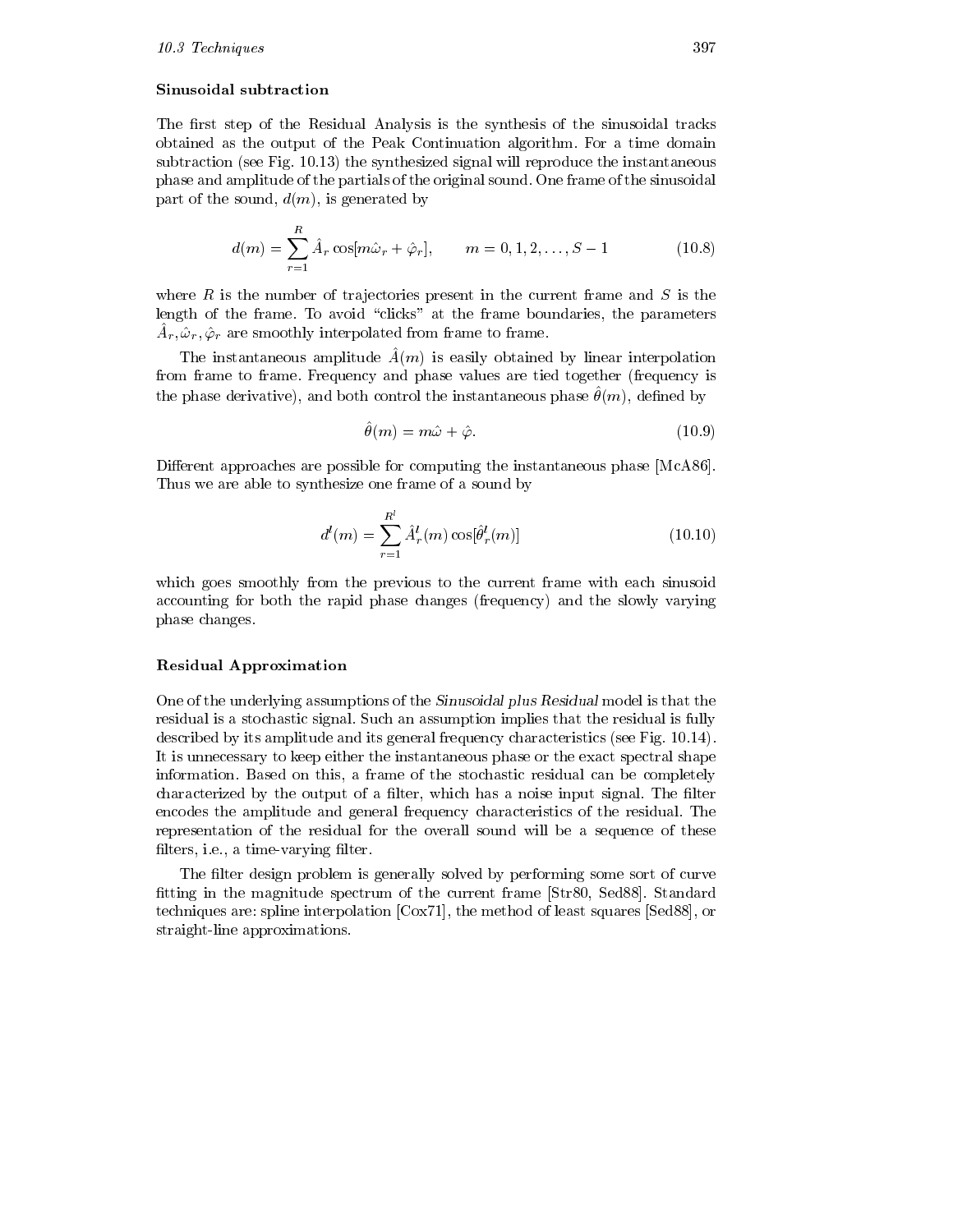

- 



 $\blacksquare$  .  $\blacksquare$  .  $\blacksquare$  .  $\blacksquare$  .  $\blacksquare$  . The second and opposite the whole complete the second contract to  $\blacksquare$ 

4- -"- - - - 3- - 3- - - - - --  - - - - 3 - -  - - - - 4 - politics for example, logarithments, spaced, or spaced according to outer perceptual

 $\mathbf{1}$  . The second of the state  $\mathbf{1}$  and  $\mathbf{1}$  and  $\mathbf{1}$  are  $\mathbf{1}$  and  $\mathbf{1}$  and  $\mathbf{1}$  are  $\mathbf{1}$  and  $\mathbf{1}$  and  $\mathbf{1}$  are  $\mathbf{1}$  and  $\mathbf{1}$  and  $\mathbf{1}$  are  $\mathbf{1}$  and  $\mathbf{1}$  and  $\mathbf$  - - - N0G :#
,9  $\cdots$ ,  $\cdots$ ,  $\cdots$ ,  $\cdots$ ,  $\cdots$ ,  $\cdots$ ,  $\cdots$ ,  $\cdots$ ,  $\cdots$ ,  $\cdots$ ,  $\cdots$ ,  $\cdots$ ,  $\cdots$ ,  $\cdots$ ,  $\cdots$ ,  $\cdots$ ,  $\cdots$ ,  $\cdots$ ,  $\cdots$ ,  $\cdots$ ,  $\cdots$ ,  $\cdots$ ,  $\cdots$ ,  $\cdots$ ,  $\cdots$ ,  $\cdots$ ,  $\cdots$ ,  $\cdots$ ,  $\cdots$ ,  $\cdots$ ,  $\cdots$ ,  $\cdots$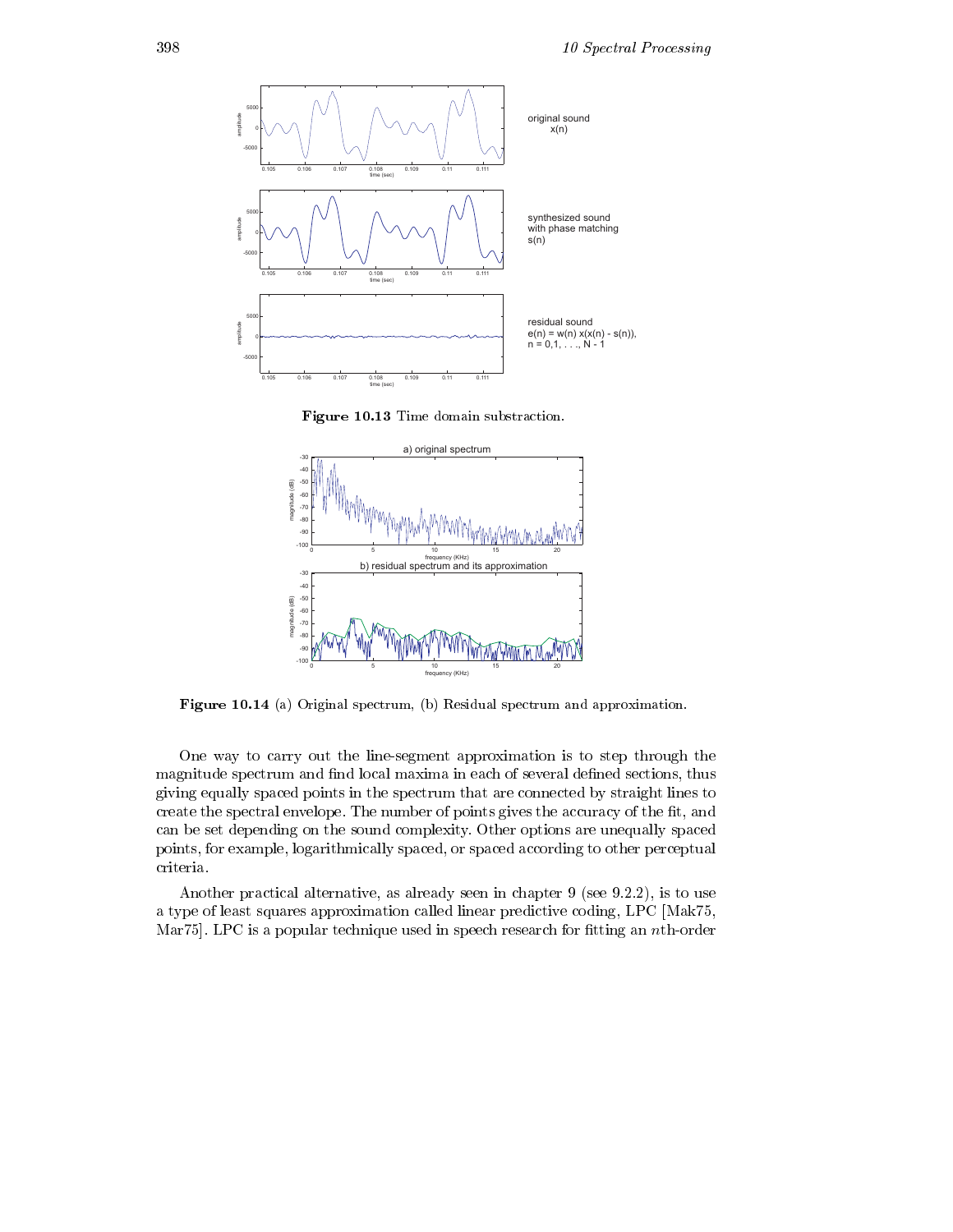polynomial to a magnitude spectrum. For our purposes, the line-segment approach is more flexible than LPC, and although LPC results in less analysis points, the flexibility is considered more important. For a comprehensive collection of different approximation techniques of the residual component see [Goo97].

#### 10.3.2 **Feature analysis**

The accomplishment of a meaningful parameterization for sound transformation applications is a difficult task. We want a parameterization that offers an intuitive control over the sound transformation process, with which we can access most of the perceptual attributes of a sound. The analysis techniques described so far result in a simple parameterization, appropriate for describing the lower physical characteristics of the sound. In the Sinusoidal plus Residual model, these parameters are the instantaneous frequency, amplitude and phase of each partial and the instantaneous spectral characteristics of the residual signal.

There are other useful instantaneous attributes that give a higher-level abstraction of the sound characteristics. For example we can describe fundamental frequency, amplitude and spectral shape of the sinusoidal component, amplitude and spectral shape of the residual component, and the overall amplitude. These attributes are calculated at each analysis frame from the output of the basic Sinusoidal plus Residual analysis. Afterwards, some of them can be extracted.

From a digital effects design point of view, the extraction of such attributes allows us to implement transformations that modify only one of those features without affecting the rest. A clear example is illustrated in Fig. 10.2 where the fundamental frequency is extracted, multiplied by a scaling factor, and then incorporated back into the original spectral data.

Many other features like the degree of harmonicity, noisiness, spectral tilt, or spectral centroid, can also be computed from the spectral representation of a sound. Some of them are just information attributes that describe the characteristics of the frame and have mainly found applications in sound classification tasks.

Apart from the instantaneous, or frame, values, it is also useful to have parameters that characterize the time evolution of the sound. The time changes can be described by the derivatives of each one of the instantaneous attributes.

Another important step towards a musically useful parameterization is the segmentation of a sound into regions that are homogeneous in terms of its sound attributes. Then we can identify and extract region attributes that will give higherlevel control over the sound.

From the basic sinusoidal plus residual representation it is possible to extract some of the attributes mentioned above. The critical issue is how to extract them while minimizing interferences, thus obtaining significant high level attributes free of correlations [Ser98]. The general process will be to first extract instantaneous attributes and their derivatives, then segment the sound based on that information, and finally extract region attributes.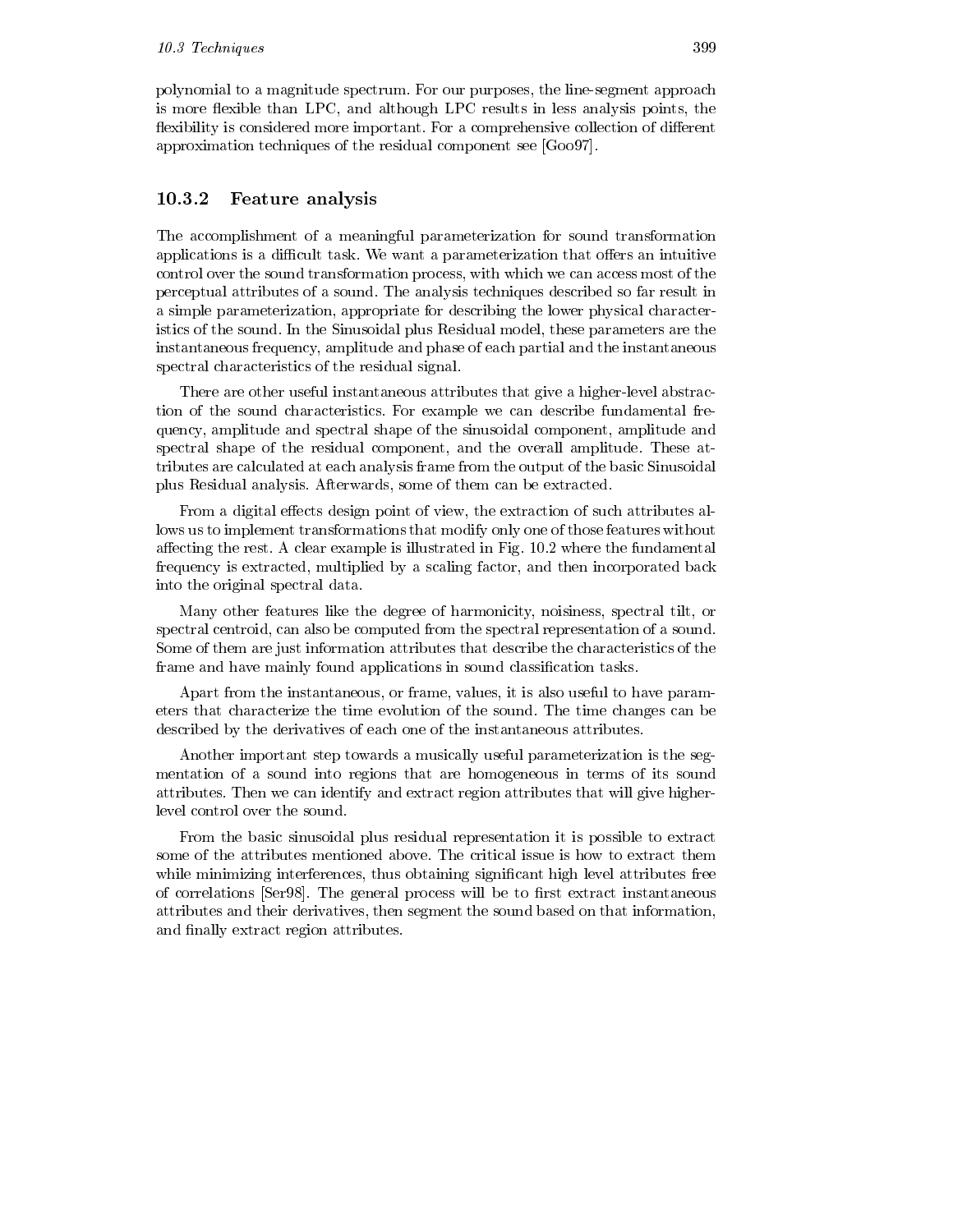As already indicated, the basic instantaneous attributes are: amplitude of sinusoidal and residual component, overall amplitude, fundamental frequency, spectral shape of sinusoidal and residual component, harmonic distortion, noisiness, spectral centroid, and spectral tilt. These attributes are obtained at each frame using the information that results from the basic Sinusoidal plus Residual analysis and not taking into account the data from previous or future frames. The amplitude of the sinusoidal component is the sum of the amplitudes of all harmonics of one frame expressed in dB,

$$
AS = 20\log_{10}\left(\sum_{i=1}^{l} a_i\right) \tag{10.11}
$$

where  $a_i$  is the linear amplitude of the *i*th harmonic and *l* is the total number of harmonics found in the frame.

The amplitude of the residual component is the sum of the absolute values of the residual of one frame expressed in dB. This amplitude can also be computed by adding the frequency samples of the corresponding magnitude spectrum, according to

$$
AR = 20\log_{10}\left(\sum_{n=0}^{M-1} |x_R(n)|\right)
$$
  
= 
$$
20\log_{10}\left(\sum_{k=0}^{N-1} |X_R(k)|\right),
$$
 (10.12)

where  $x_R(n)$  is the residual sound, M is the size of the frame,  $X_R(k)$  is the spectrum of the residual sound, and  $N$  is the size of the magnitude spectrum.

The total amplitude of the sound at one frame is the sum of its absolute values expressed in dB. It can also be computed by summing the amplitudes of the sinusoidal and residual components, as given by

$$
A = 20\log_{10}\left(\sum_{n=0}^{M-1} |x(n)|\right) = 20\log_{10}\left(\sum_{k=0}^{N-1} |X(k)|\right)
$$
  
= 
$$
20\log_{10}\left(\sum_{i=1}^{l} a_i + \sum_{k=0}^{N-1} |X_R(k)|\right)
$$
(10.13)

where  $x(n)$  is the original sound and  $X(k)$  is its spectrum.

The fundamental frequency is the frequency that best explains the harmonics of one frame. Many different algorithms can be used to compute the fundamental frequency (see previous section  $10.3.1$ , for example) but a reasonable approximation, once we have the sinusoidal component, can be the weighted average of all the normalized harmonic frequencies

$$
F_0 = \sum_{i=1}^{l} \frac{f_i}{i} \times \frac{a_i}{\sum_{i=1}^{l} a_i}
$$
 (10.14)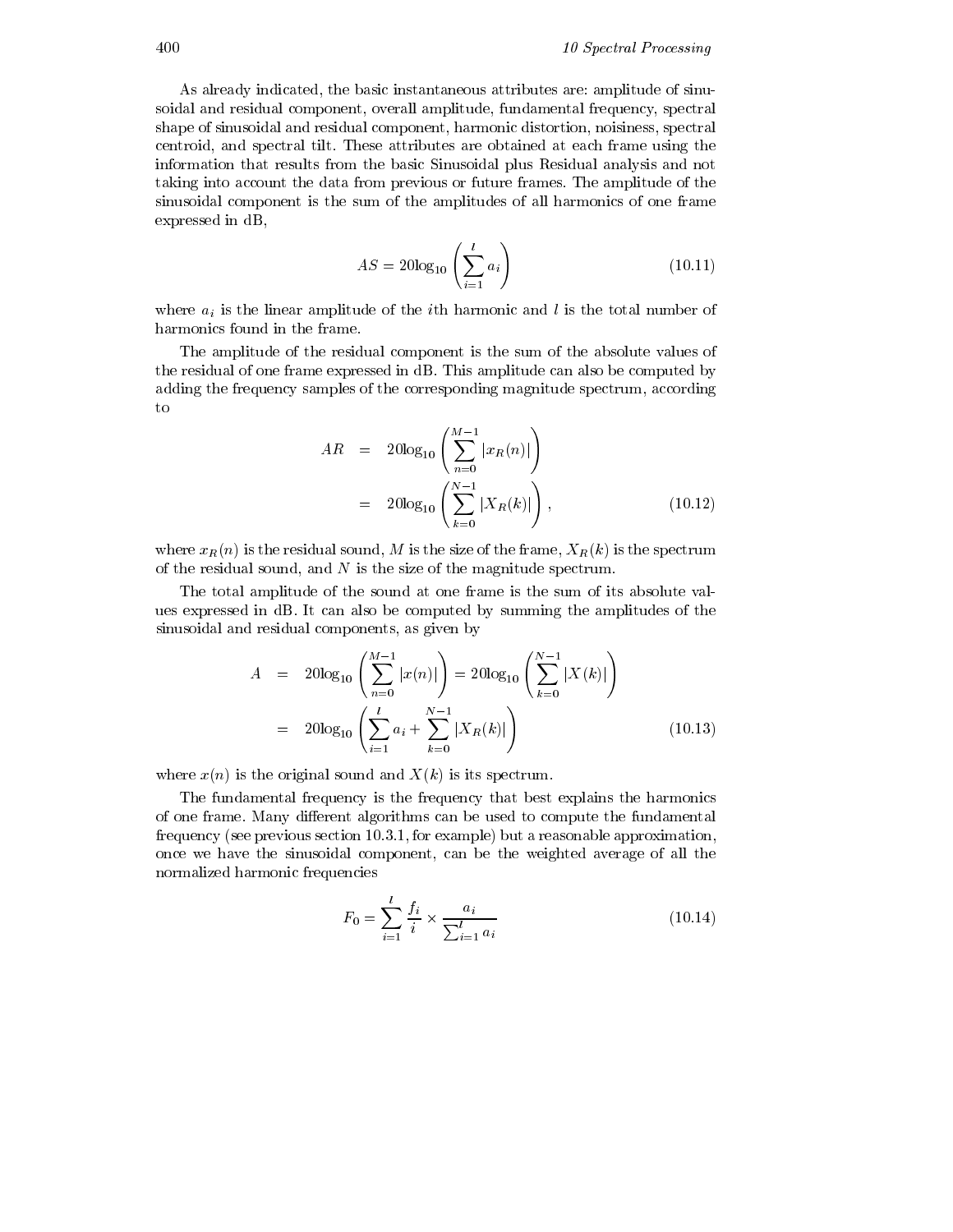where  $f_i$  is the frequency of the *i*th harmonic.

The spectral shape of the sinusoidal component is the envelope described by the amplitudes and frequencies of the harmonics, or its approximation,

$$
S_{shape} = \{(f_1, a_1)(f_2, a_2) \dots (f_l, a_l)\}.
$$
 (10.15)

The spectral shape of the residual component is an approximation of the magnitude spectrum of the residual sound of one frame. A simple function is computed as the line segment approximation of the spectrum,

$$
R_{shape} = \{e_1, e_2, \dots, e_q, \dots, e_{Ncoef}\}
$$
 (10.16)

Other spectral approximation techniques can be considered depending on the type of residual and the application [Goo96].

The frame-to-frame variation of each attribute is a useful measure of its time evolution, thus an indication of changes in the sound. It is computed in the same way for each attribute,

$$
\Delta = \frac{\text{Val}(l) - \text{Val}(l-1)}{H/f_s} \tag{10.17}
$$

where  $Val(l)$  is the attribute value for the current frame,  $Val(l-1)$  is the attribute value for the previous one,  $H$  is the hop size and  $f_s$  is the sampling rate.

As an example, the following function (M-file 10.11) implements the computation of the spectral shape that will be used in some of the effects implemented in the next sections.

```
M-file 10.11 (sort.m)
%--- sorting according to the frequencies iloc
[isortedloc, ind] = sort(iloc);isortedval = ival(ind);[indr, indc] = find(isortedloc);newloc = isortedloc(int);
newval = isortedval(int);
%--- computing the spectral shape without redundant values
spectralShape = [];
spectralShape(1,1) = 1;spectralShape(2,1) = MinMag;shapePos = 1;
for i=1:length(newloc)
   if newloc(i) > spectralShape(1,shapePos)
      shapePos = shapePos + 1;
      spectralShape(1, shapePos) = newloc(i);spectralShape(2, shapePos) = newval(i);endend
%--- adding boudaries values
spectralShape(1, shapePost1) = N/2;spectralShape(2, shapePos+1) = MinMag;
```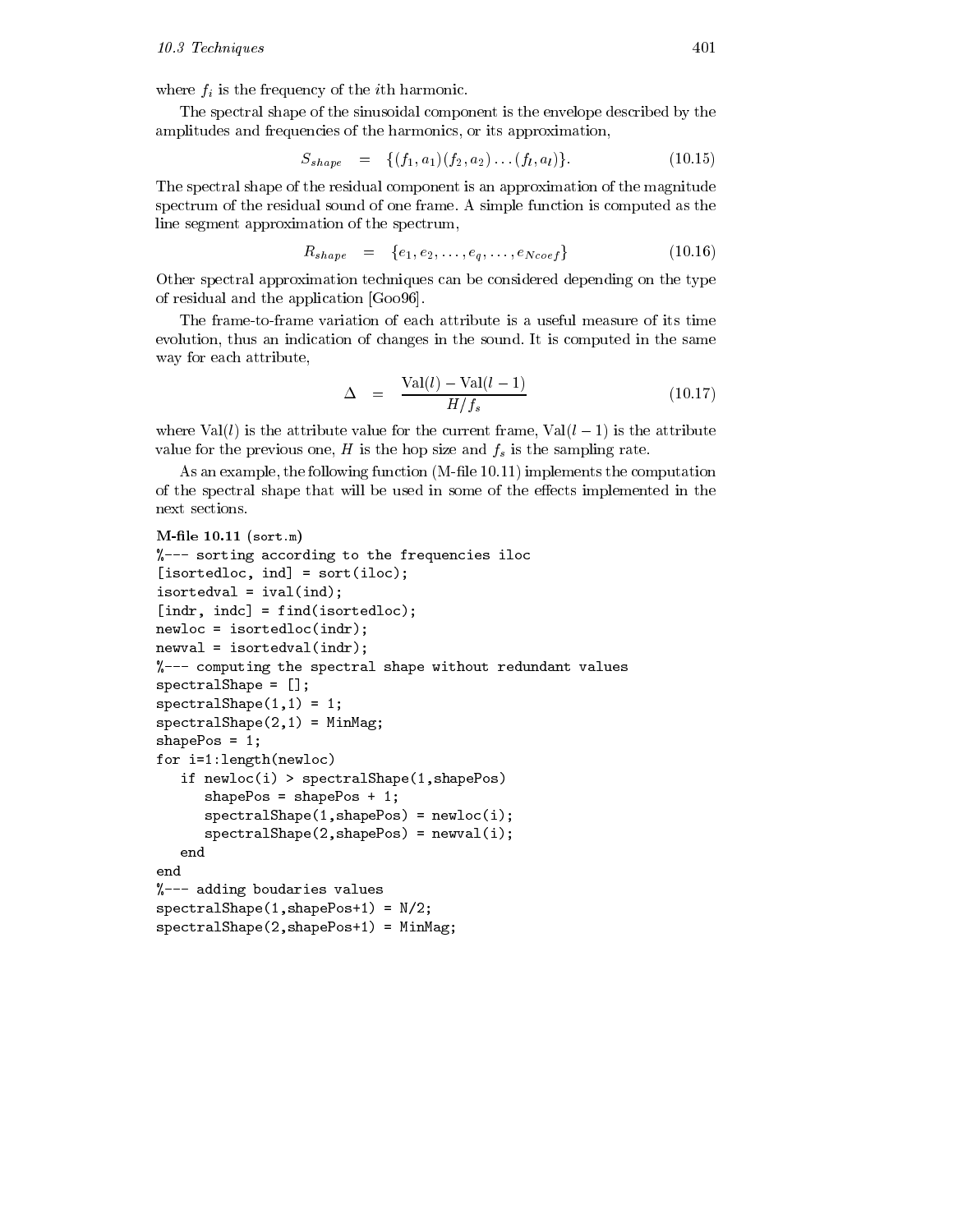## Segmentation

Sound segmentation has proven important in automatic speech recognition and music transcription algorithms. For our purposes it is very valuable as a way to apply region dependent transformations. For example, a time stretching algorithm would be able to transform the steady state regions, leaving the rest unmodified.

A musically meaningful segmentation process divides a melody into notes and silences and then each note into an attack, a steady state and a release region.

The techniques originally developed for speech [Vid90], such as those based on pattern recognition or knowledge-based methodologies, start to be used in music segmentation applications [Ros98]. Most of the approaches apply classification methods that start from sound features, such as the ones described in this chapter, and are able to group sequences of frames into predefined categories. No reliable and general-purpose technique has been found. Our experience is that they require narrowing the problem to a specific type of musical signal or including a user intervention stage to help directing the segmentation process.

## **Region attributes**

Once a given sound has been segmented into regions we can compute the attributes that describe each one. Most of the interesting attributes are the mean and variance of each of the frame attributes for the whole region. For example, we can compute the spectral shape or the mean and variance for the amplitude of sinusoidal and residual components, the fundamental frequency, or the spectral tilt.

Global attributes that can characterize attacks and releases make use of the average variation of each of the instantaneous attributes, such as average fundamental frequency variation, average amplitude variation, or average spectral shape change. In the steady state regions it is important to extract the average value of each of the instantaneous attributes and measure other global attributes such as time-varying rate and depth of vibrato. Vibrato is a specific attribute present in many steady state regions of sustained instrumental sounds that requires a special treatment [Her98].

Some region attributes can be extracted from the frame attributes in the same way that they were extracted from the Sinusoidal plus Residual data. The result of the extraction of the frame and region attributes is a hierarchical multi-level data structure where each level represents a different sound abstraction.

#### 10.3.3 **Synthesis**

From the output of the analysis techniques presented we can synthesize a new sound. The similarity with respect to the original sound will depend on how well the input sound fits the implicit model of the analysis technique and the settings of the different variables that the given technique has. In the context of the chapter we are interested in transforming the analysis output in order to produce a specified effect in the synthesized sound.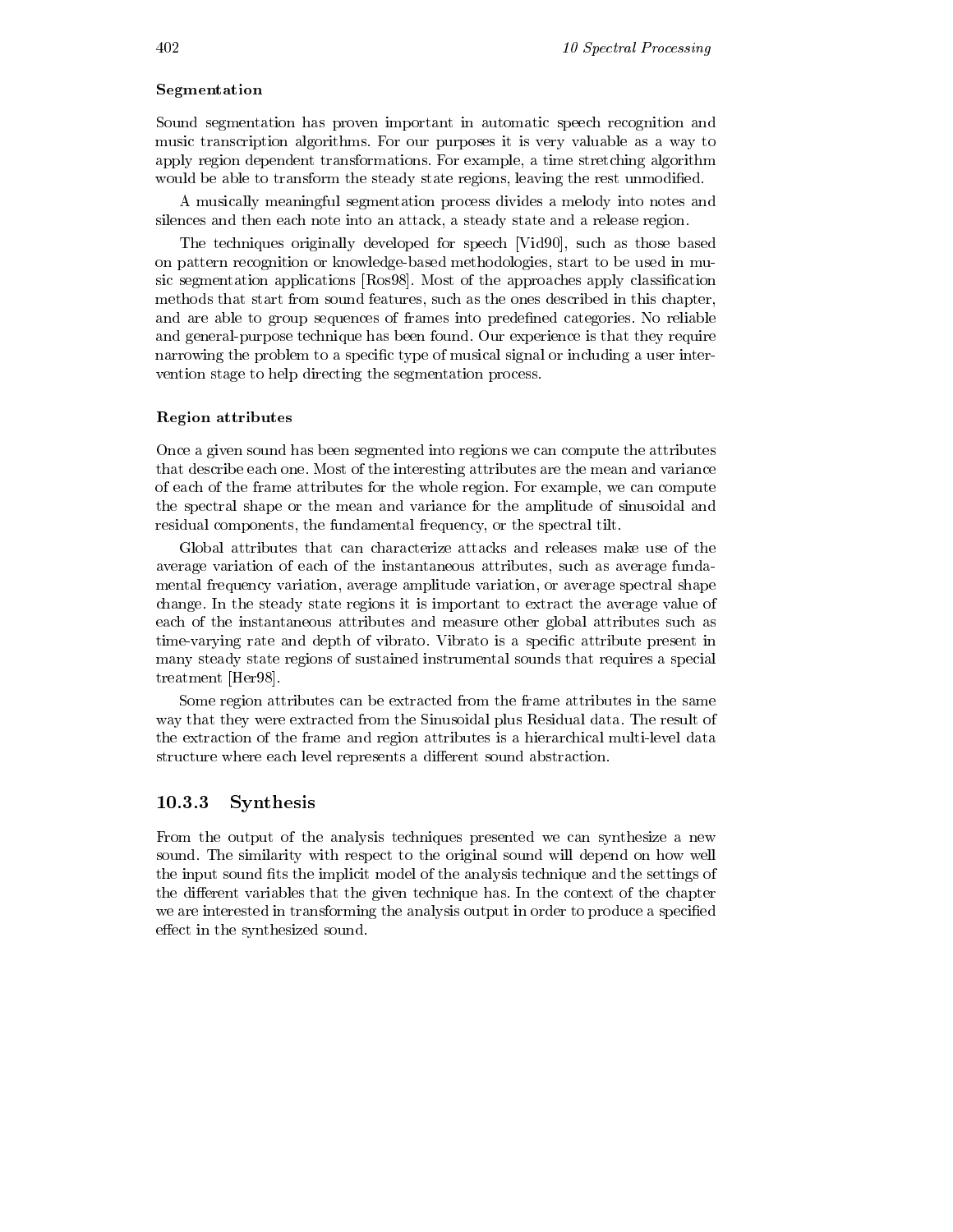## 10.3 Techniques

All these transformations can be done in the frequency domain. Afterwards, the output sound can be synthesized using the techniques presented in this section. The sinusoidal component will be generated using some type of additive synthesis approach and the residual, if present, will be synthesized using some type of subtractive synthesis approach.

Thus, the transformation and synthesis of a sound is done in the frequency domain; generating sinusoids, noise, or arbitrary spectral components, and adding them all to a spectral frame. Then, we compute a single IFFT for each frame, which can yield efficient implementations.

Figure 10.15 shows a block diagram of the final part of the synthesis process. Previous to that we have to transform and add all the High Level Features, if they have been extracted, and obtain the lower level data (sine and residual) for the frame to be synthesized. Since the stored data might have a different frame rate, or a variable one, we also have to generate the appropriate frame by interpolating the stored ones. These techniques are presented in the following sections.



Figure 10.15 Diagram of the spectral synthesis.

## Sinusoidal synthesis

The sinusoidal component is generated with additive synthesis, similar to the sinusoidal synthesis that was part of the analysis, with the difference that now the phase trajectories might be discarded.

Additive synthesis is based on the control of the instantaneous frequency and amplitude of a bank of oscillators, as shown in Fig. 10.16. The instantaneous amplitude  $\hat{A}(m)$  of an oscillator is obtained by linear interpolation

$$
\hat{A}(m) = \hat{A}^{l-1} + \frac{(\hat{A}^l - \hat{A}^{l-1})}{S}m,
$$
\n(10.18)

where  $m = 0, 1, ..., S - 1$  is the time sample in the  $l^{th}$  synthesis frame.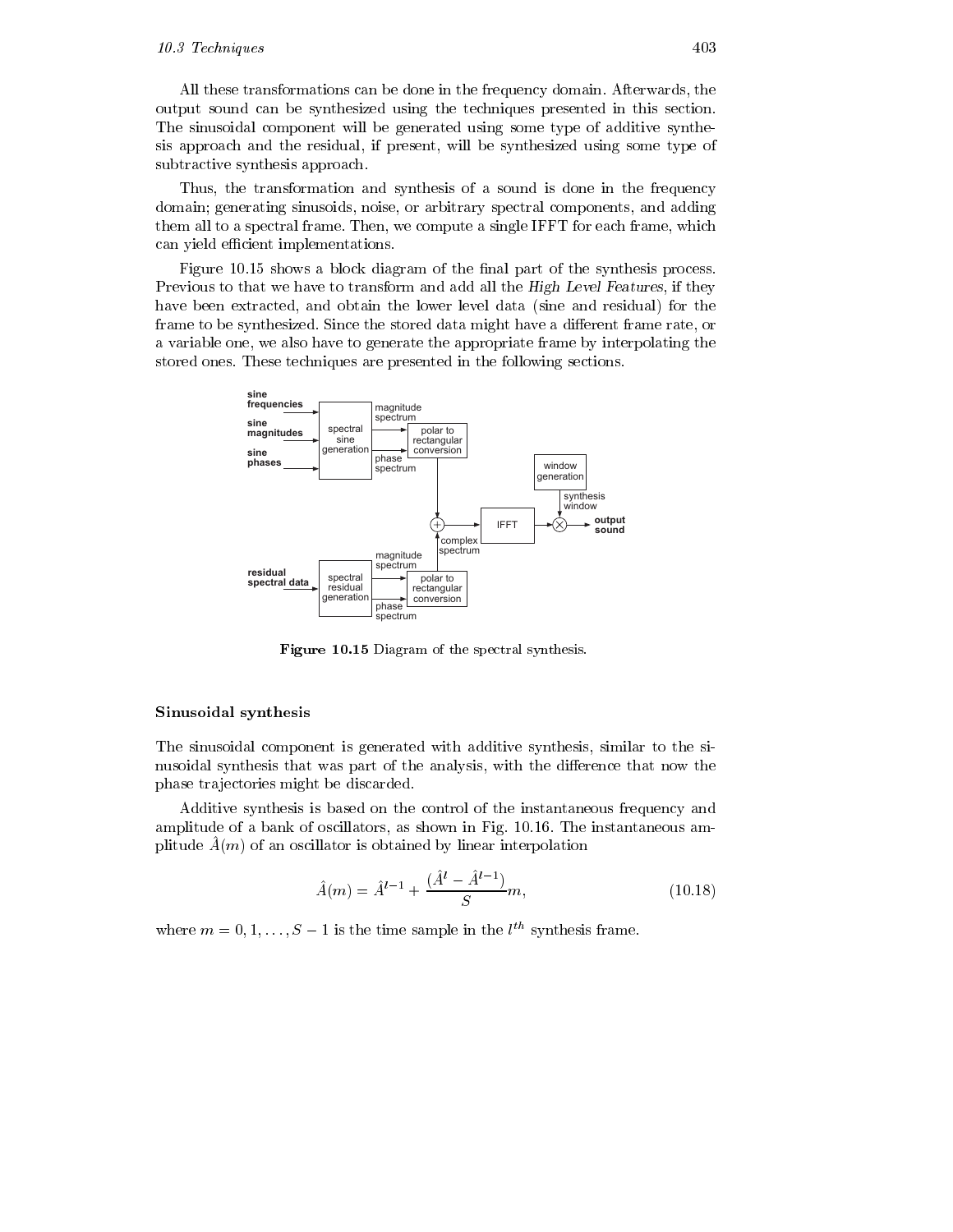

Figure 10.16 Additive synthesis block diagram.

The instantaneous phase is taken to be the integral of the instantaneous frequency, where the instantaneous radian frequency  $\hat{\omega}(m)$  is obtained by linear interpolation

$$
\hat{\omega}(m) = \hat{\omega}^{l-1} + \frac{(\hat{\omega}^l - \hat{\omega}^{l-1})}{S}m
$$
\n(10.19)

and the instantaneous phase for the  $r^{th}$  sinusoid is given by

$$
\hat{\theta}_r(m) = \hat{\theta}_r(l-1) + \hat{\omega}_r(m). \tag{10.20}
$$

Finally, the synthesis equation becomes

$$
d^{l}(m) = \sum_{r=1}^{R^{l}} \hat{A}_{r}^{l}(m) \cos[\hat{\theta}_{r}^{l}(m)]
$$
 (10.21)

where  $\hat{A}(m)$  and  $\hat{\theta}(m)$  are the calculated instantaneous amplitude and phase.

A very efficient implementation of additive synthesis, when the instantaneous phase is not preserved, is based on the inverse FFT [Rod92]. While this approach looses some of the flexibility of the traditional oscillator bank implementation, especially the instantaneous control of frequency and magnitude, the gain in speed is significant. This gain is based on the fact that a sinusoid in the frequency domain is a sinc-type function, the transform of the window used, and on these functions not all the samples carry the same weight. To generate a sinusoid in the spectral domain it is sufficient to calculate the samples of the main lobe of the window transform, with the appropriate magnitude, frequency and phase values. We can then synthesize as many sinusoids as we want by adding these main lobes in the FFT buffer and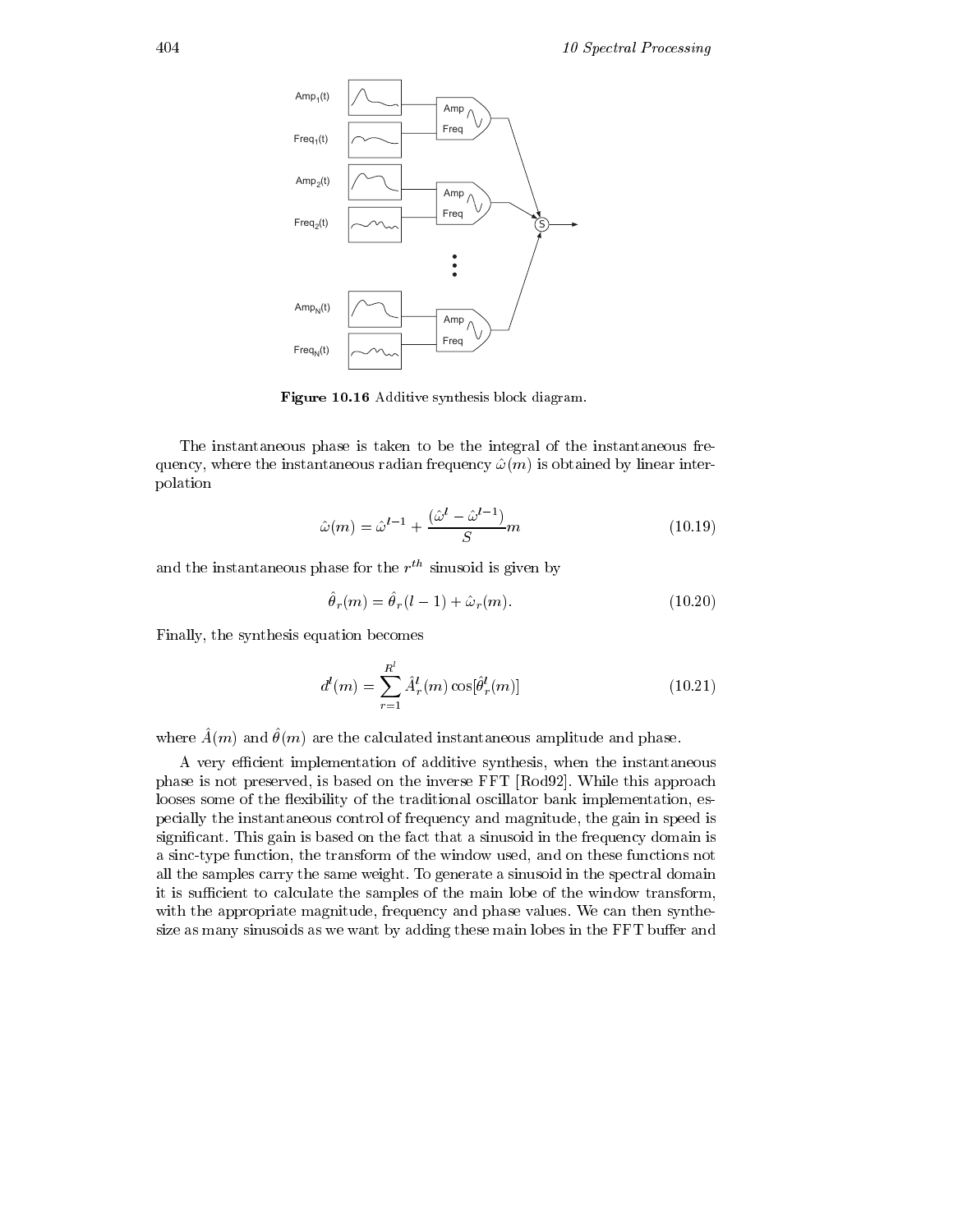performing an IFFT to obtain the resulting time-domain signal. By an overlap-add process we then get the time-varying characteristics of the sound. In the following Matlab code (M-file 10.12) we implement a sinusoidal synthesis algorithm based on this latter approach.

```
M-file 10.12 (sinefillspectrum.m)
function padsynthft=sinefillspectrum(iloc,ival,iphase,nSines, ...
   w1Length, zp, bh92SINE2SINE, bh92SINE2SINEsize)
"function padsynthf =sinefillspectrum(iloc, ival, iphase, nSines, ...
   w1Length, zp, bh92SINE2SINE, bh92SINE2SINEsize)
%
%
%=> compute the spectrum of all the sines in the frequency
% domain, in order to remove it from the signal
% data:
% padsynth:
% iloc, ival, iphase: location (bin), magnitude value (dB)
%
                       and phase of a peak
% nSines:
                       number of sines (=length of ival and iloc)
% w1Length:
                      size of the analysis window
\% zp:
                       zero-padding multiplicative coefficient
% bh92SINE2SINE:
                      Blackman-Harris window
% bh92SINE2SINEsize: Blackman-Harris window size
peakmag=10.^(ival/20);% magnitude (in [0;1])
                                % bin number of the half lobe
halflobe=8*zp/2-1;firstbin=floor(iloc)-halflobe; % first bin for filling positive
                                % frequencies
firstbin2=floor(w1Length*zp-iloc+2)-halflobe;
   % idem for negative frequencies
binremainder=iloc-floor(iloc);
sinphase=sin(iphase);cosphase = cos(iphase);findex=1-binremainder;
bh92SINE2SINEindexes = zeros(8*zp, 1);sinepadsynthft=zeros(w1Length*zp+halflobe+halflobe+1,1);
padsynthft =zeros(w1Length*zp,1);
%--- computation of the complex value
for i=1:nSines %--- for each sine
 if (iloc(i) =0) % --- JUST WORK WITH NON ZEROS VALUES OF iloc !!!
                % -> tracked sines
  beginindex = floor(0.5 + findex(i)*512/zp)+1;bh92SINE2SINEindexes=[beginindex:512/zp:beginindex ...
     +512/zp*(8*zp-1)];
  if (bh92SINE2SINEindexes(8*zp)>bh92SINE2SINEsize)
      bh92SINE2SINEindexes(8*zp)=bh92SINE2SINEsize;
```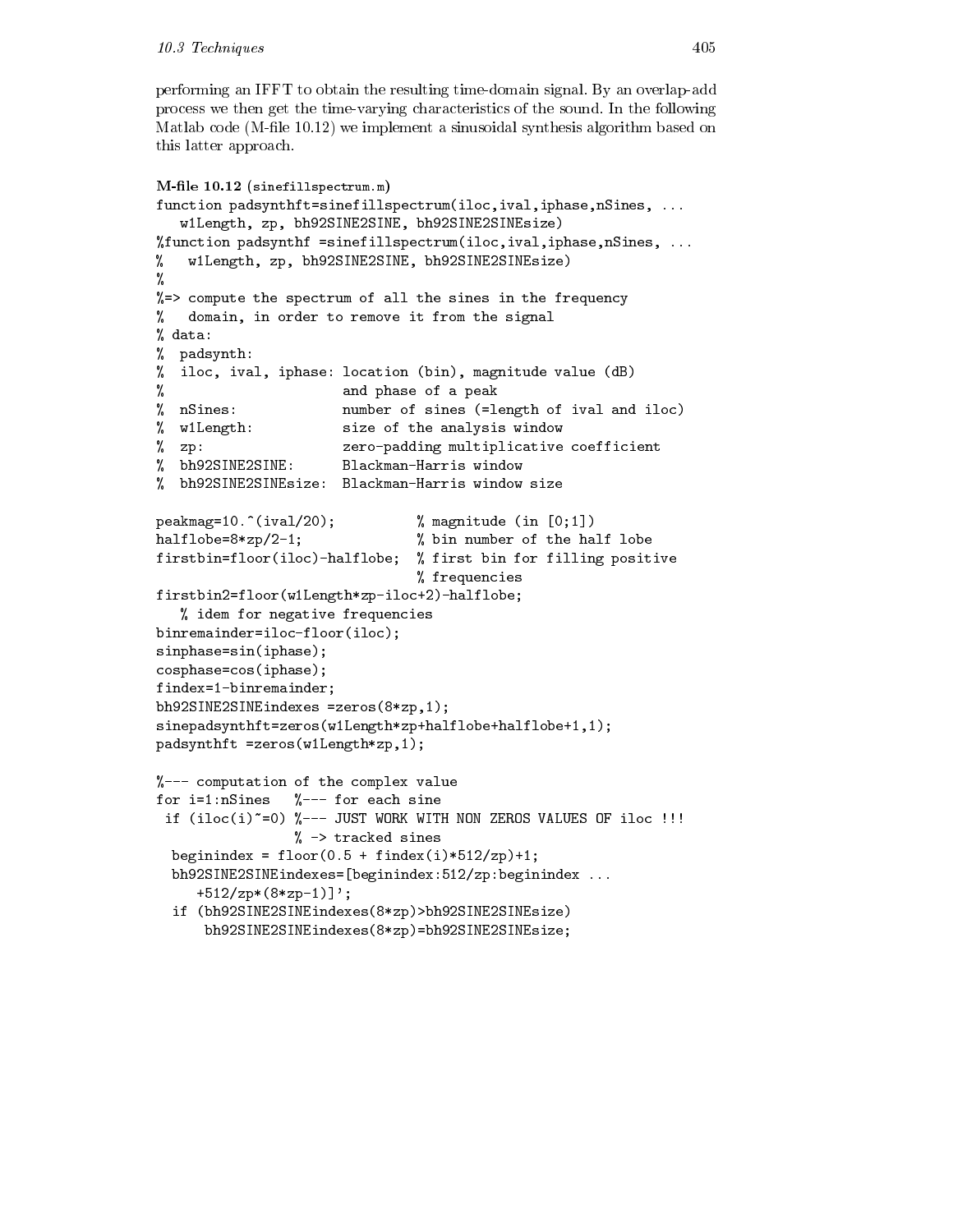```
end
  magsin=bh92SINE2SINE(bh92SINE2SINEindexes) ...
     .*sinphase(i)*peakmag(i);magcos=bh92SINE2SINE(bh92SINE2SINEindexes) ...
     .* \coshase(i)* \text{peakmag}(i);%--- fill positive frequency
  sinepadsynthft(firstbin(i)+halflobe:firstbin(i) ...
     +halflobe+8*zp-1)= ...
  sinepadsynthft(firstbin(i)+halflobe:firstbin(i)+...halflobe+8*zp-1)+(magcos+j*magsin);%--- fill negative frequency
  if (firstbin2(i) + halflobe \leq w1Length*zp)sinepadsynthft(firstbin2(i)+halflobe:firstbin2(i) ...
     +halflobe+8*zp-1)= ...
  sinepadsynthft(firstbin2(i)+halflobe:firstbin2(i)+ ...
  halflobe+8*zp-1)+(magcos-j*magsin);end
 end
And
%--- fill padsynthft
padsynthft=padsynthft+sinepadsynthft(halflobe+1:halflobe+1 ...
   +w1Length*zp-1);padsynthft(1:halflobe) = padsynthft(1:halflobe) + ...sinepadsynthft(w1Length*zp+1:w1Length*zp+halflobe);
padsynthft(w1Length*zp-halflobe+1:w1Length*zp) = ...padsynthft(w1Length*zp-halflobe+1:w1Length*zp) ...
   + sinepadsynthft(1:halflobe);
```
The synthesis frame rate is completely independent of the analysis one. In the implementation using the IFFT we want to have a frame rate high enough so as to preserve the temporal characteristics of the sound. As in all short-time based processes we have the problem of having to make a compromise between time and frequency resolution. The window transform should have the fewest possible significant bins since this will be the number of points required to generate each sinusoid. A good window choice is the Blackman-Harris 92dB because, as already explained in section 10.3.1, its main lobe includes most of the energy. However the problem is that such a window does not overlap perfectly to a constant in the time domain without having to use very high overlap factors, thus very high frame rates. A solution to this problem [Rod92] is to undo the effect of the window by dividing by it in the time domain and applying a triangular window before performing the overlapadd process. This will give a good time-frequency compromise. The Matlab code for generating the triangular windowis given by M-file 10.13.

M-file  $10.13$  (triang.m) function  $w = \text{triangle}(n)$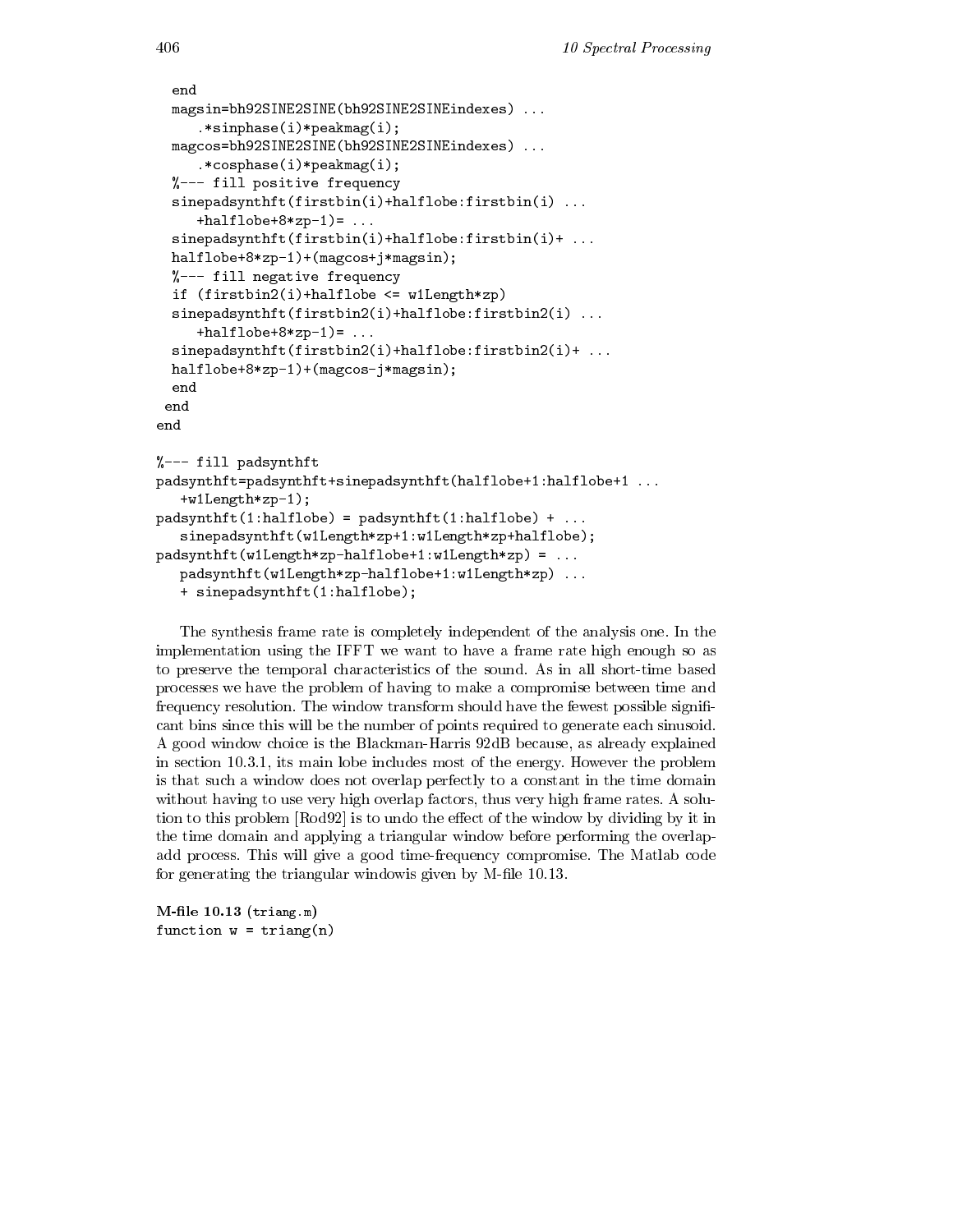```
 2@NP 2-
 #$#.
if rem(n,2)\alpha = \alpha = \alpha = \alpha = \alpha = \alpha = \alpha = \alpha = \alpha = \alpha = \alpha = \alpha = \alpha = \alpha = \alpha = \alpha = \alpha = \alpha = \alpha = \alpha = \alpha = \alpha = \alpha = \alpha = \alpha = \alpha = \alpha = \alpha = \alpha = \alpha = \alpha = \alphaw = 2*(1:(n+1)/2)/(n+1);
w = [w w ((n-1)/2:-1:1)];
else
% It's even
w = (2*(1:(n+1)/2)-1)/n;w = [w w(n/2:-1:1)]';
end
```
## 

- Although the contract of the contract of the contract of the contract of the contract of the contract of the contract of the contract of the contract of the contract of the contract of the contract of the contract of the frequency domain (see Fig. 10.17). When the analyzed residual has not been ap- $\mu$  -  $\mu$  -  $\mu$  -  $\mu$  -  $\mu$  -  $\mu$  -  $\mu$  -  $\mu$  -  $\mu$  -  $\mu$  -  $\mu$  -  $\mu$  -  $\mu$  -  $\mu$  -  $\mu$  -  $\mu$  -  $\mu$  -  $\mu$  -  $\mu$  -  $\mu$  -  $\mu$  -  $\mu$  -  $\mu$  -  $\mu$  -  $\mu$  -  $\mu$  -  $\mu$  -  $\mu$  -  $\mu$  -  $\mu$  -  $\mu$  -  $\mu$  6& - "  $\mu$  . The contract  $\mu$  and  $\mu$  and  $\mu$  measured the contract of  $\mu$  and  $\mu$  and  $\mu$  and  $\mu$  and  $\mu$ -  -



 $\blacksquare$  . The contracted by introduced by  $\blacksquare$ 

 - - - -   $\frac{1}{2}$  . The state of the state of the state of the state  $\frac{1}{2}$  ,  $\frac{1}{2}$  ,  $\frac{1}{2}$  ,  $\frac{1}{2}$  ,  $\frac{1}{2}$  ,  $\frac{1}{2}$  ,  $\frac{1}{2}$  ,  $\frac{1}{2}$  ,  $\frac{1}{2}$  ,  $\frac{1}{2}$  ,  $\frac{1}{2}$  ,  $\frac{1}{2}$  ,  $\frac{1}{2}$  ,  $\frac{$    - - - - 3 - - - " - 3 - - - - - " - -" - - - - - - 2 - - -  - - - - - - - - -" acin prime opeer and with now now we catholically in order to avoid believe portfoliotic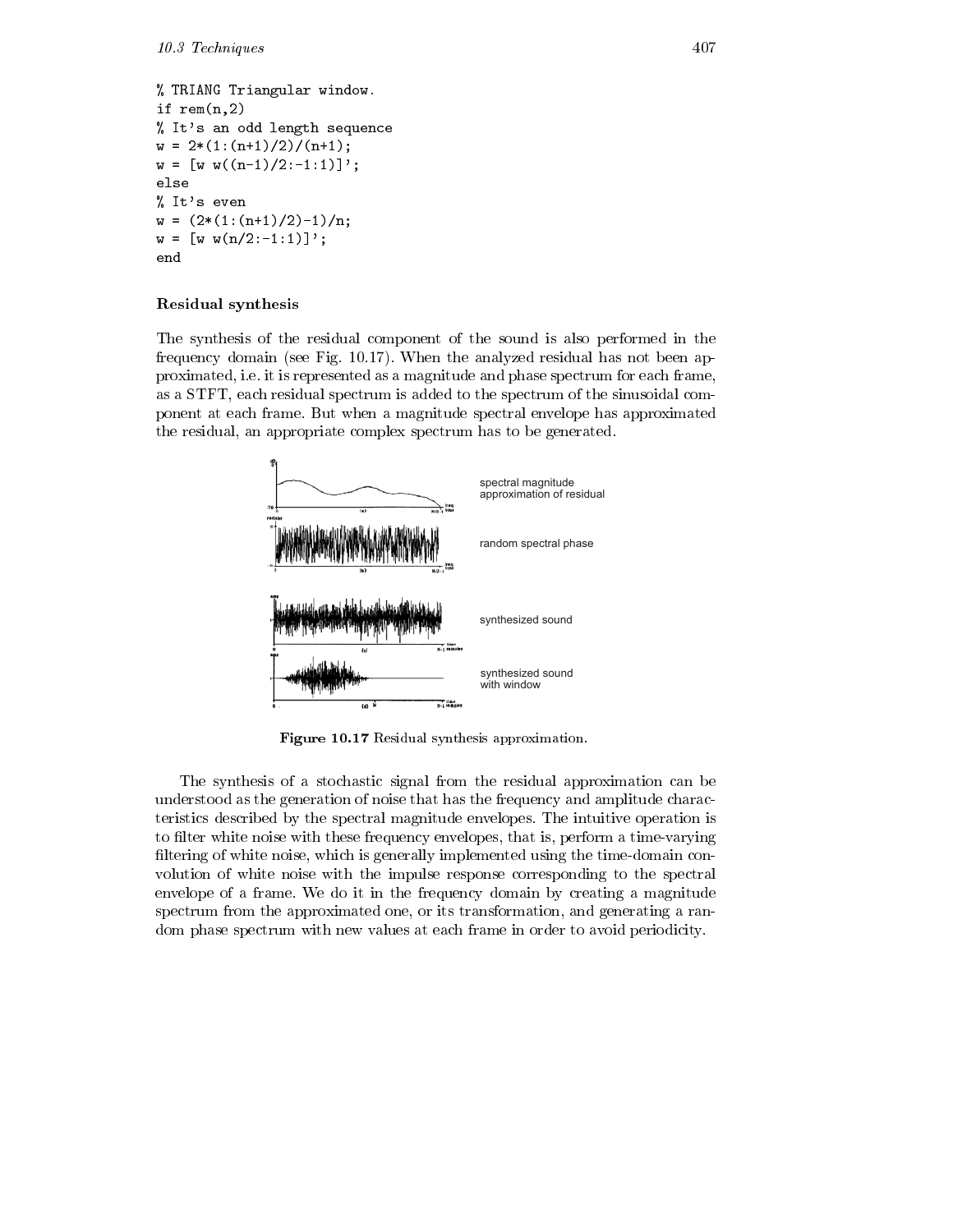## Integration of Sinusoidal and Residual synthesis

Once the two spectral components are generated, we have to add the spectrum of the residual component to that of the sinusoids. In the process of generating the noise spectrum there has not been any window applied, since the data was added directly into the spectrum without any smoothing consideration, but in the sinusoidal synthesis we have used a Blackman-Harris 92dB, which is undone in the time domain after the IFFT. Therefore we should apply the same window to the noise spectrum before adding it to the sinusoidal spectrum. Convolving the transform of the Blackman-Harris 92dB by the noise spectrum accomplishes this, and there is only the need to use the main lobe of the window since it includes most of its energy. This is implemented quite efficiently because it only involves a few bins and the window is symmetric. Then we can use a single IFFT for the combined spectrum (see Fig. 10.18). Finally in the time domain we undo the effect of the Blackman-Harris 92dB and impose the triangular window. By an overlap-add process we combine successive frames to get the time-varying characteristics of the sound.



Figure 10.18 Integrating sinusoidal plus residual synthesis.

Several other approaches have been used for synthesizing the output of a sinusoidal plus residual analysis. However, these techniques include modifications to the model as a whole (see [Fit00], for example).

#### 10.3.4 Main Analysis-Synthesis Application

In the following Matlab code (M-file 10.14), we make use of all the previous functions in order to implement a complete analysis-synthesis process. We will use this framework to implement sound effects in the next sections. Note, that no residual approximation is used in this implementation.

```
M-file 10.14 (SMS.m)
% SMS-Matlab like emulation
```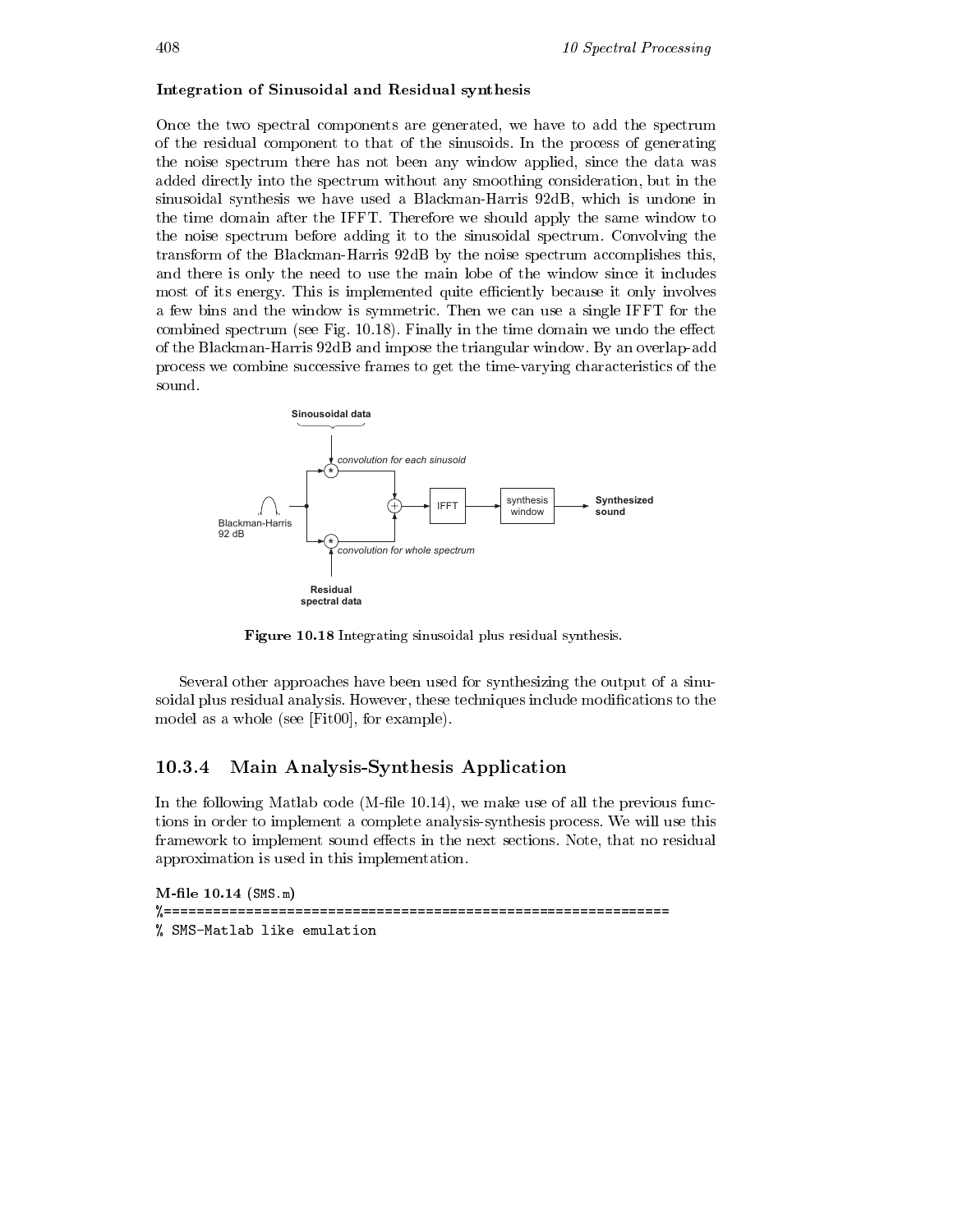```
clear all
close all
\text{\%} == \text{=} = \text{USER DATA} == \text{=}DAFx_in = wavread('love.wav'); % wave file
SR = 44100; % sampling rate
wlLength = 2048; % analysis window size
n1= 256;% analysis window hop size
nPeaks = 100; % number of peaks detected
nSines = 50;% number of sinuosoids to track (and synthetise)
minSpacePeaks = 2; % minimum space (bins) between two picked peaks
        = 2; % zero-padding coefficient<br>= 1.; % gain for the residual component
zp
rgain
MaxFreq = 11000; % maximum frequency, in Hertz, for plottings
MinMag = -100; % minimum magnitude, in dB, for plottings
%--- figure data
"fig1 = 'yes'; ", if uncommented, will plot the Blackman-Harris
               % window
%fig2 = 'yes'; % if uncommented, will plot the peaks detection
               % and tracking in one frame
%fig3 = 'yes'; % if uncommented, will plot the peak trackings
               % real-time
%fig4 = 'yes'; % if uncommented, will plot the original and
               % the transformed FFT in one frame
%fig5 = 'yes'; % if uncommented, will plot the peak trackings
               % only at the end of the process
"fig6 = 'yes'; ", if uncommented, will plot the original signal,
               % its sine and residual part,
               % and the transformed signal
% == Definition of the Windows ===
%--- definition of the analysis window
fConst=2*pi/(w1Length+1-1);w1 = [1:w1Length];
w1 = .35875 - .48829 * cos(fConst *w1) + .14128 * cos(fConst * 2 *w1) ...-.01168 * cos(fConst * 3 * w1);w1 = w1 / sum(w1) * 2;N=w1Length*zp; % new size of the window
%--- synthesis window
w2 = w1;n2 = n1;%--- triangular window
wt2=triang(n2*2+1); % triangular window
%--- main lobe table of bh92
```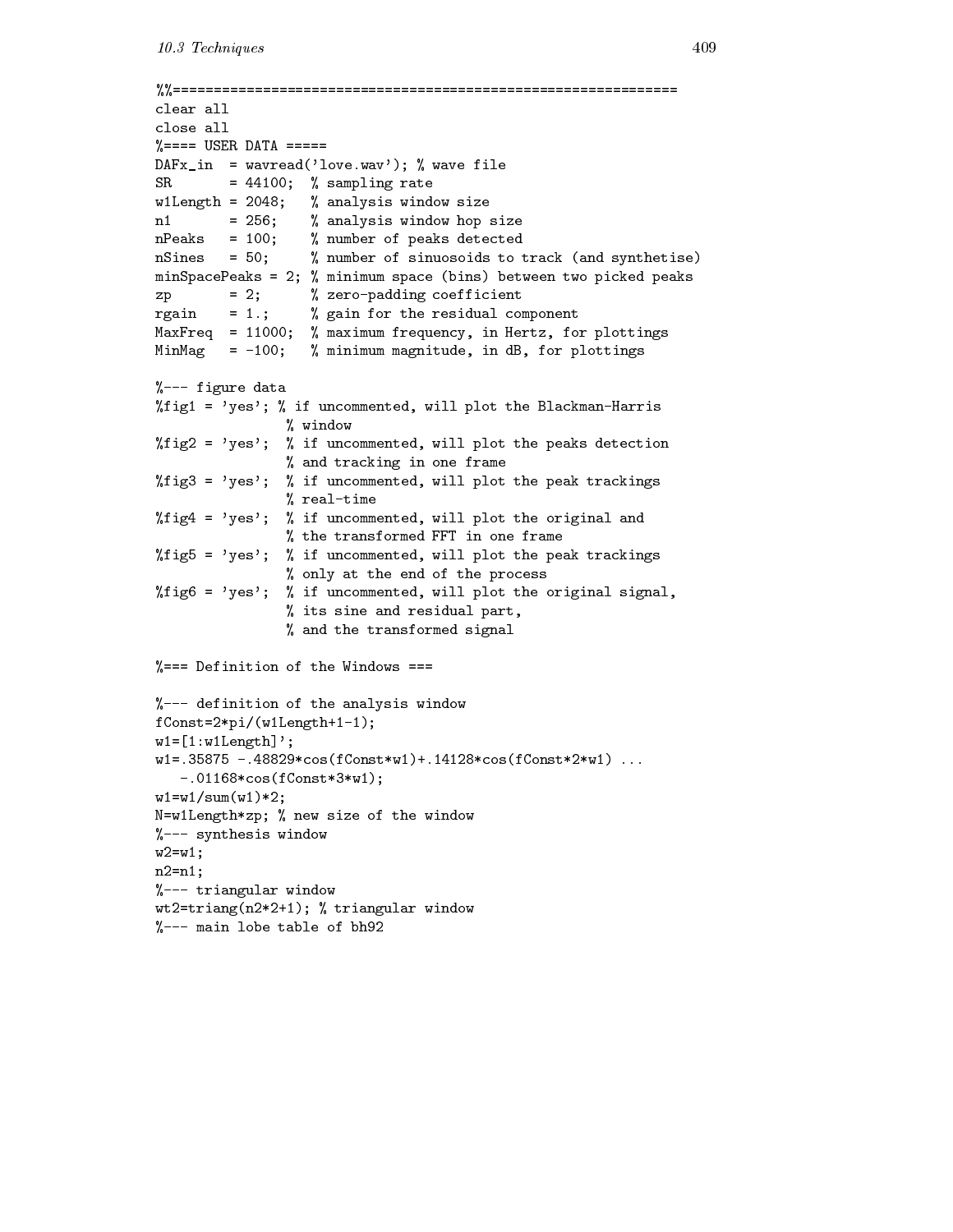```
[bh92SINE2SINE, bh92SINE2SINEsize]=bh92SINE2SINEgeneration;
%--- data for the loops
frametime = n1/SR;
pin = 0;pout = 0;
TuneLength=length(DAFx_in);
pend=TuneLength-w1Length;
% === Definition of the data arrays ===
           = [zeros(w1Length/2-n1-1,1); DAFx_in];
DAFx_in\texttt{DAFx\_outside} = \texttt{zeros}(\texttt{TuneLength}, 1);\texttt{DAFx\_outres} = \texttt{zeros}(\texttt{TuneLength}, 1);%--- arrays for the partial tracking
iloc
               = zeros(nSines,1);
ival
               = zeros(nSines,1);
i iphase = zeros(nSines,1);
previousiloc = zeros(nSines, 1);previouslyal = zeros(nSines, 1);maxSines = 400; % maximum voices for harmonizer
syniloc = zeros(maxSines, 1);synival = zeros(maxSines, 1);previoussyniloc = zeros(maxSines, 1);previousiphase = zeros(maxSines, 1);currentiphase = zeros(maxSines, 1);%--- arrays for the sinus' frequencies and amplitudes
SineFreq = zeros(nSines,ceil(TuneLength/n2));SineAmp = zeros(nSines,ceil(TuneLength/n2));pitch = zeros(1, 1+ceil(pend/n1));pitcherr = zeros(1, 1+ceil(pend/n1));%--- creating figures ---
if(exist('fig1'))h = figure(1); set(h, 'position', [10, 45, 200, 200]);end
if(exist('fig2'))h = figure(2); set(h, 'position', [10, 320, 450, 350]);axisFig2 = [0 MaxFreq MinMag 0]; zoom on;
_{\mathrm{end}}if(exist('fig3'))h = figure(3); set(h, 'position', [220, 45, 550, 200]);axisFig3 = [1 1+ceil(pend/n1) 0 MaxFreq]; zoom on;
end
if(exist('fig4'))h = figure(4); set(h, 'position', [470, 320, 450, 350]);axisFig4 = [0 MaxFreq MinMag 0]; zoom on;
```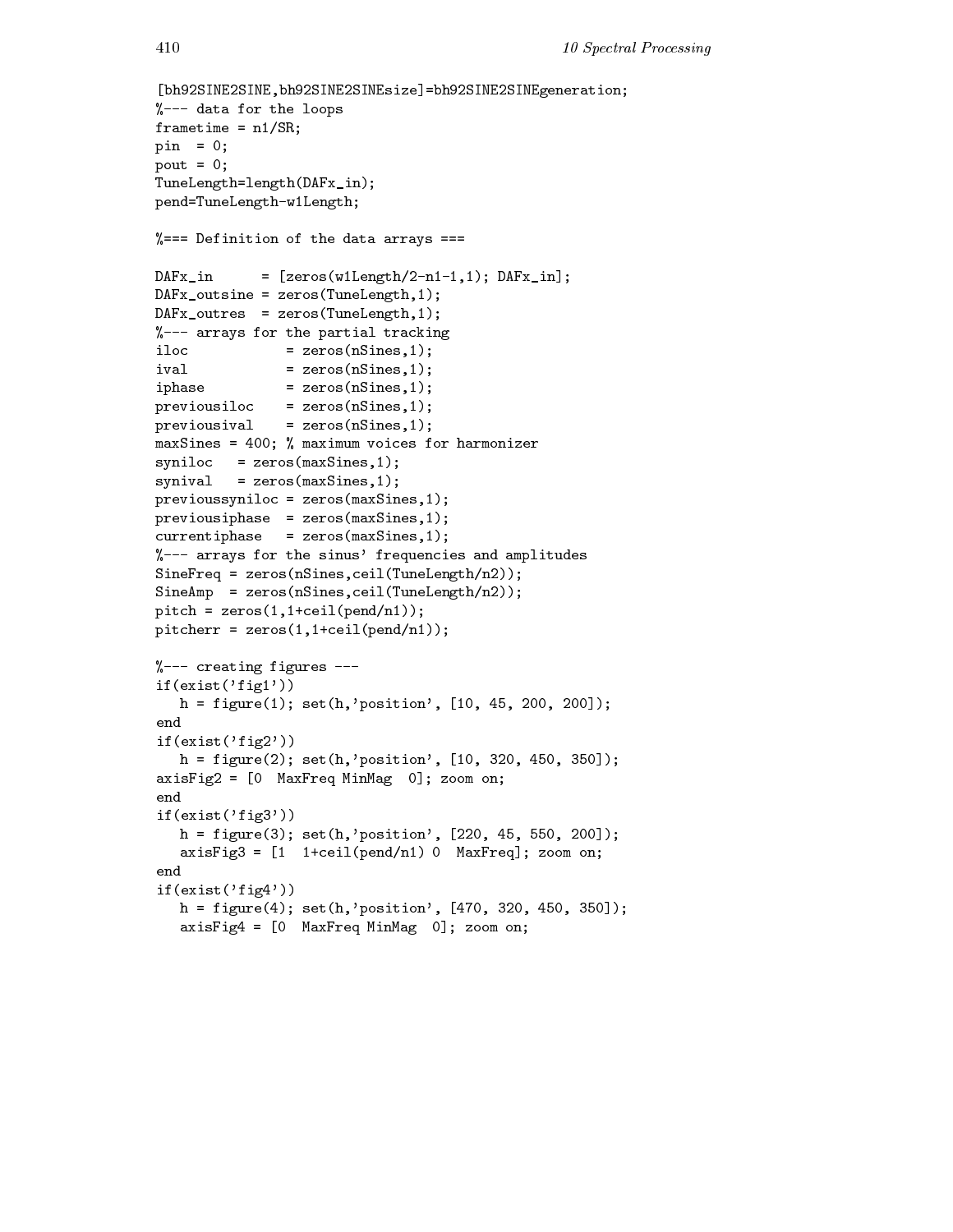```
10.3 Techniques
```

```
end
if(exist('fig5'))h = figure(5); set(h, 'position', [220, 45, 550, 200]);axisFig5 = [1 1+ceil(pend/n1) 0 MaxFreq]; zoom on;
end
%--- plot the Blackman-Harris window
if(exist('fig1'))figure(1)plot(20*log10(abs(fftshift(fft(bh92SINE2SINE)/bh92SINE2SINEsize))))
title('Blackman-Harris window'); xlabel('Samples');
ylabel('Amplitude')
end
tic
disp('analazing frame ...');
while pin<pend
%--- windowing
grain = DAFx_in(pin+1:pin+w1Length).*w1(1:w1Length);%--- zero padding
padgrain = zeros(N,1);padgrain(1:w1Length/2)
                        = grain(w1Length/2+1:w1Length);
padgrain(N-w1Length/2+1:N) = grain(1:w1Length/2);%--- fft computation
f = fft(padgrain);r = abs(f);phi = angle(f);ft = r.*exp(j*phi);% == == Analysis = = = = =
%--- peak detection (and their plottings)
[ftloc, ftval]=PickPeaks(r(1:N/2),nPeaks,minSpacePeaks);
%--- calculate interpolated values (peak position, phase, amplitude)
[iftloc, iftphase, iftval] = ...interpolatedValues (r,phi, N, zp, ftloc, ftval);
%--- pitch detection
[pitchvalue, pitcherror, isHarm] = ...pitchDetection (r, N, SR, nPeaks, iftloc, iftval);
pitch(1+pin/n1) = pitchvalue*isHarm;pitcherr(1+pin/n1) = pitcherror;
```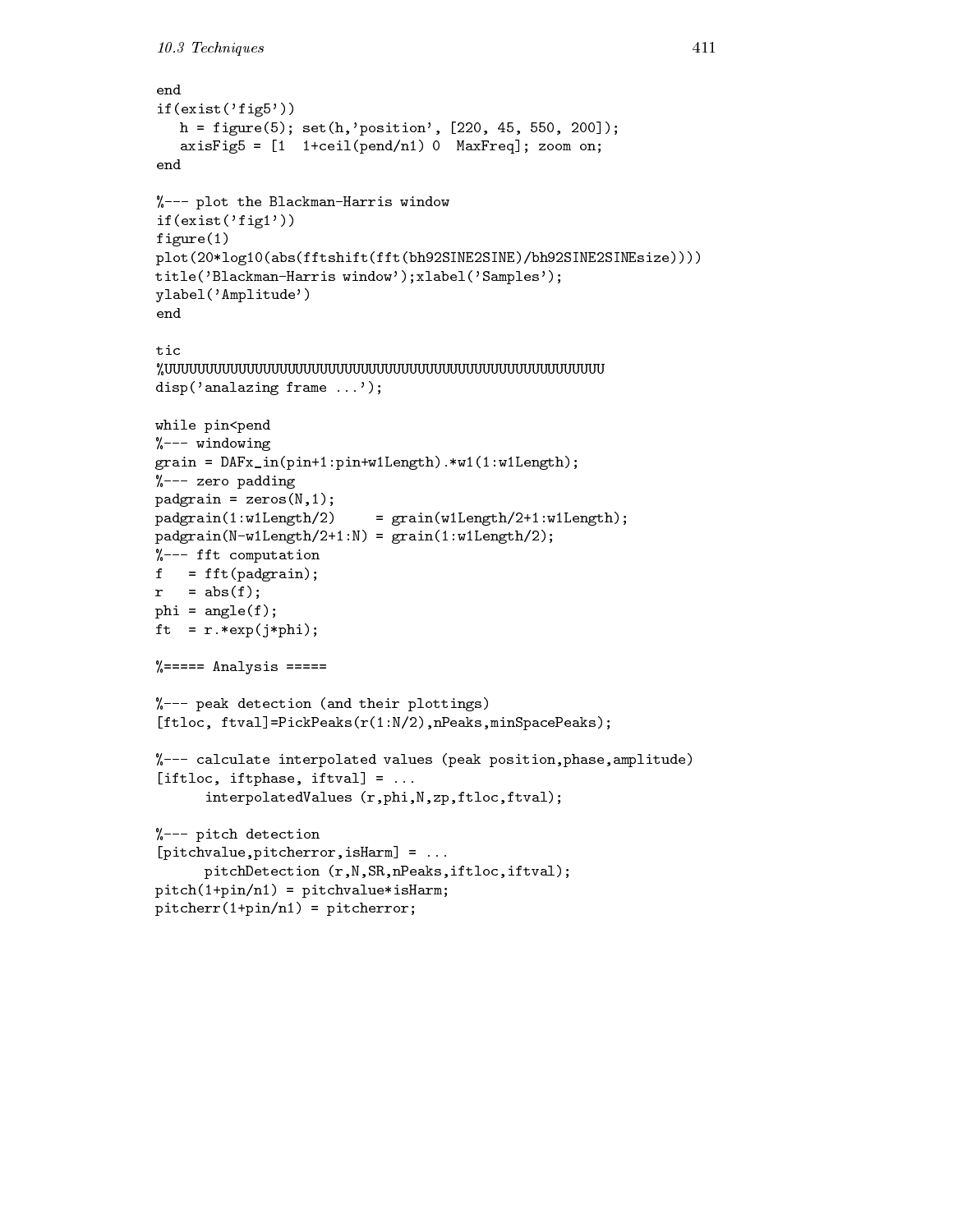```
%--- peaks tracking
if (pin==0) %--- for the first frame
   nNewPeaks = nSines;else %--- creating new born tracks
for i=1:nSinesif (previousiloc(i)=0)[previousiloc(i), previousival(i)] = CreateNewTrack ...(iftloc, iftval, previousiloc, previousival, nSines, MinMag);
   nNewPeaks = nNewPeaks - 1;
   end
end
%--- simple Peak tracker
[1loc, ival, iphase, previous iloc, previousival, distributioned] = ...peakTrackSimple(nSines,nPeaks,N,SR,pitchvalue,iftloc, ...
  iftval, iftphase, isHarm, previousiloc, previousival);
end
%--- savings
previouslyal = ival;previousiloc = iloc;SineFreq(:,1+pin/n1)=max((iloc-1)/N*SR,0.);
   % frequency of the partials
SineAmp(:,1+pin/n1)=max(ival, MinMag);% amplitudes of the partials
syniloc(1:nSines) = max(1,iloc);synival(1:nSines) = ival;if(exist('fig3')) % plot: the trackings of partials
  figure(3); clf; hold on
  Plottracting(SineFreq(:, 1:1+pin/n1), pitch(1:1+pin/n1));xlabel('Frame number'); ylabel('Frequency (Hz)');
  axis(axisFig3); title('Peak tracking'); drawnow
  end
%--- residual computation
restft = ft;if (isHarm==1)resfft=resfft-sinefillspectrum(iloc,ival,iphase,nSines,...
   w1Length, zp, bh92SINE2SINE, bh92SINE2SINEsize);
end
%--- figures
if(exist('fig2'))figure(2); c1f; hold on
```
412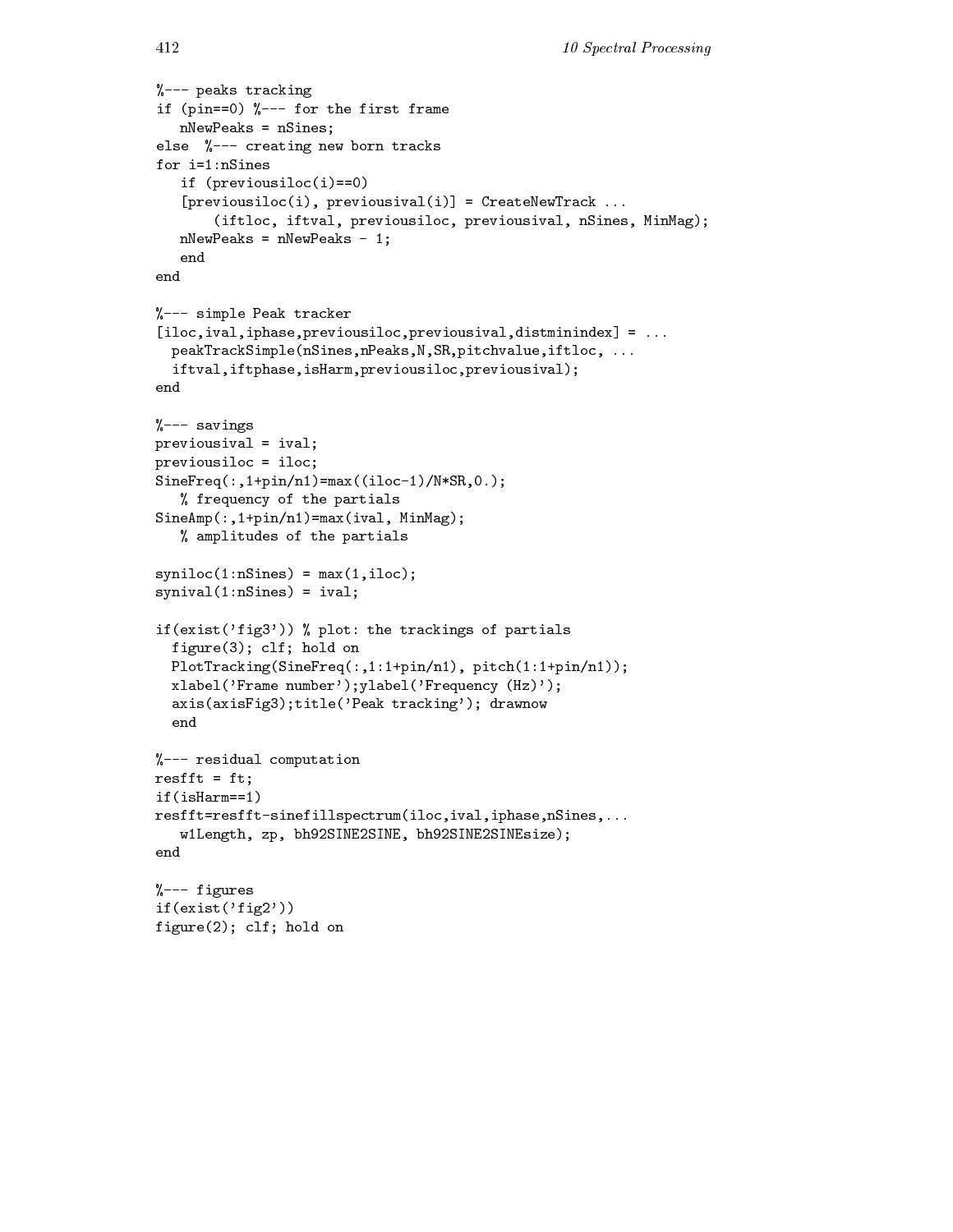```
% plot: FFT of the windowed signal (Hz,dB)
plot((1:N/2)/N*SR, 20*log10(r(1:N/2)));
 for l=1:nPeaks% plot: the peaks detected
 plot([ftloc(1)-1ftloc(1)-1]/N*SR, ...[20*log10(ftval(l)), MinMag-1], 'r:x');end
                  % plot: sines tracked and the residual part
for 1=1:nSines
plot([iloc(1)-1, iloc(1)-1]/N*SR, [ival(1), MinMag-1], 'k')end
plot((1:N/2)/N*SR, 20*log10(abs(resfft(1:N/2))), 'g');if(isHarm)
                  % plot: true pitch of each harmonic
for 1=1:nSines
 plot([pitchvalue*1, pitchvalue*1], [1, MinMag-1],'y:')
_{\mathrm{end}}end
xlabel('Frequency (Hz)'); ylabel('Magnitude (dB)'); axis(axisFig2);
title('Peak detection and tracking for one frame'); drawnow
end
nSynSines = nSines;\frac{9}{6} ===== Transformations =====
% == ==  Synthesis = = = = =
%--- phase computation
if (pin > 0)for i=1:nSynSines
    if (syniloc(i)"=0)
  ifreq = (previoussyniloc(distminindex(i)) + syniloc(i))/2;% average bin
  freq = (ifreq-1)/N*SR; % freq in Hz (if loc=1 --> freq=0)
  currentiphase(i)=unwrap2pi (previousiphase (distminindex(i))+...2*pi*freq*frametime);endendend
previously~~ = synival;
previoussyniloc = syniloc;
previousiphase = currentiphase;
%--- compute sine spectrum
```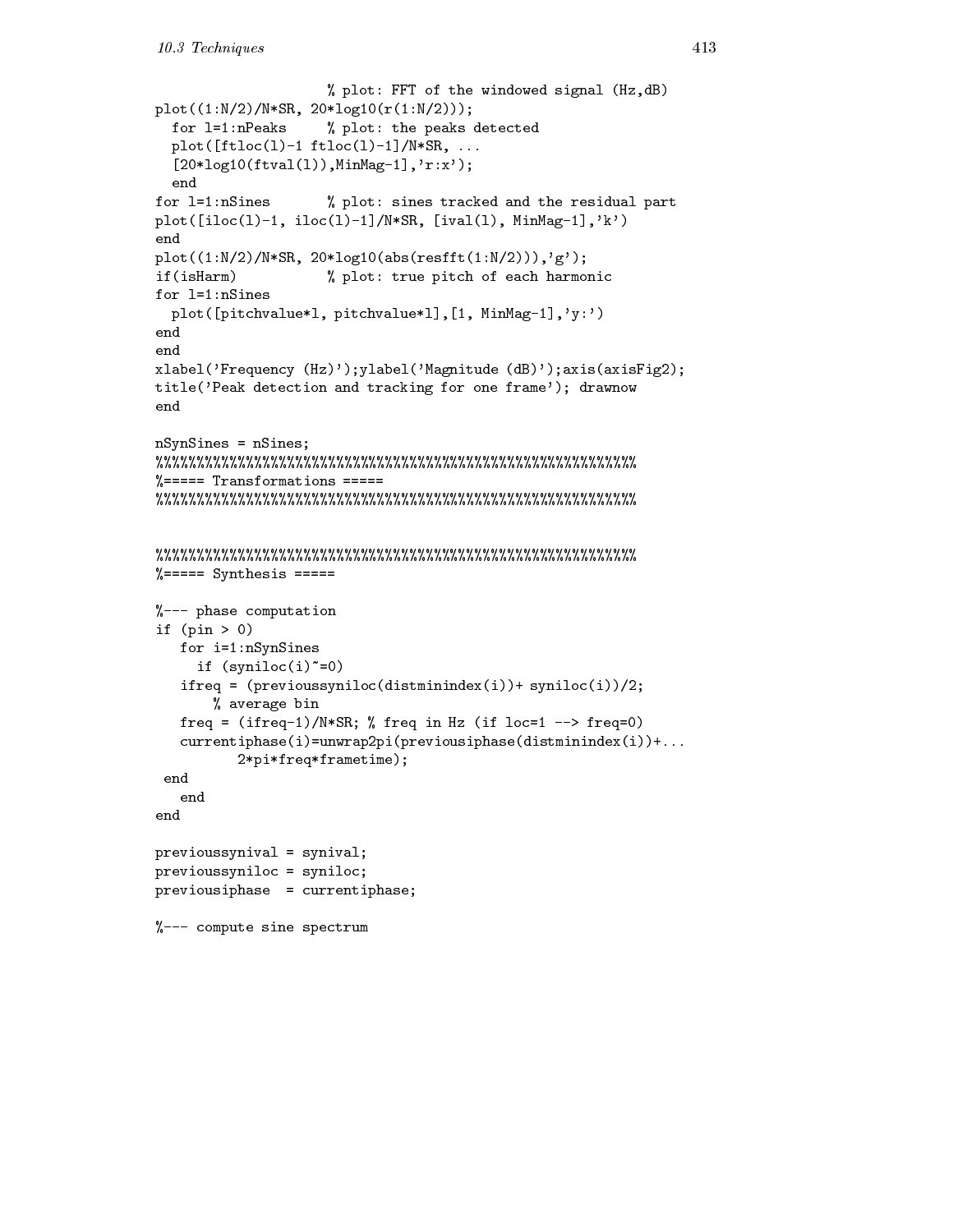```
padsynthft=sinefillspectrum(syniloc, synival, currentiphase, ...
   nSynSines, w1Length, zp, bh92SINE2SINE, bh92SINE2SINEsize);
if (isHarm==0)
padsynthft = zeros(size(padsynthft));end
%--- residual computation
respadgrain=real(ifft(resfft));
resgrain=[respadgrain(N-w1Length/2+1:N); ...respadgrain(1:w1Length/2)]./w2(1:w1Length);
ressynthgrain=wt2(1:n2*2).*resgrain(w1Length/2-n2:w1Length/2+n2-1);
\text{DAFx}\_\text{outres}(\text{pout+1:pout+n2*2})=\text{DAFx}\_\text{outres}(\text{pout+1:pout+n2*2})+\ \dotsressynthgrain;
%--- sinusoidal computation
sinpadgrain=real(ifft(padsynthft));
singular[sinpadgrain(N-w1Length/2+1:N); ...]sinpadgrain(1:w1Length/2)]./w2(1:w1Length);
sinsynthgrain = wt2(1:n2*2). *singrain(w1Length/2-n2:w1Length/2+n2-1);
DAFx_outsine(pout+1:pout+n2*2)=DAFx_outsine(pout+1:pout+n2*2)+ ...
   sinsynthgrain;
%--- figure with original signal and transformed signal FFT
synthr = abs(fft(respadgrain + sinpadgrain));if(exist('fig4'))figure(4); c1f; hold onplot((1:N/2)/N*SR, 20*log10(r(1:N/2)), 'b:'); axis(axisFig4);plot((1:N/2)/N*SR, 20*log10(synthr(1:N/2)), 'r');figure(4);
 xlabel('Frequency (Hz)'); ylabel('Magnitude (dB)'); axis(axisFig4);
 title('FFT of original (blue) and transformed (red) signals');
drawnow
end
%--- increment loop indexes
  pin = pin + n1;pout = pout + n2;
   disp(pin/n1);end
toc
% ===== write output sounds =====
\texttt{DAFx}\_in = \texttt{DAFx}\_in(\texttt{w1Length}/2-n1:\texttt{length}(\texttt{DAFx}\_in));
% remove the zeros added for the process
DAFx_{out}resynth = DAFx_{out}sine(1:TuneLength)+...
```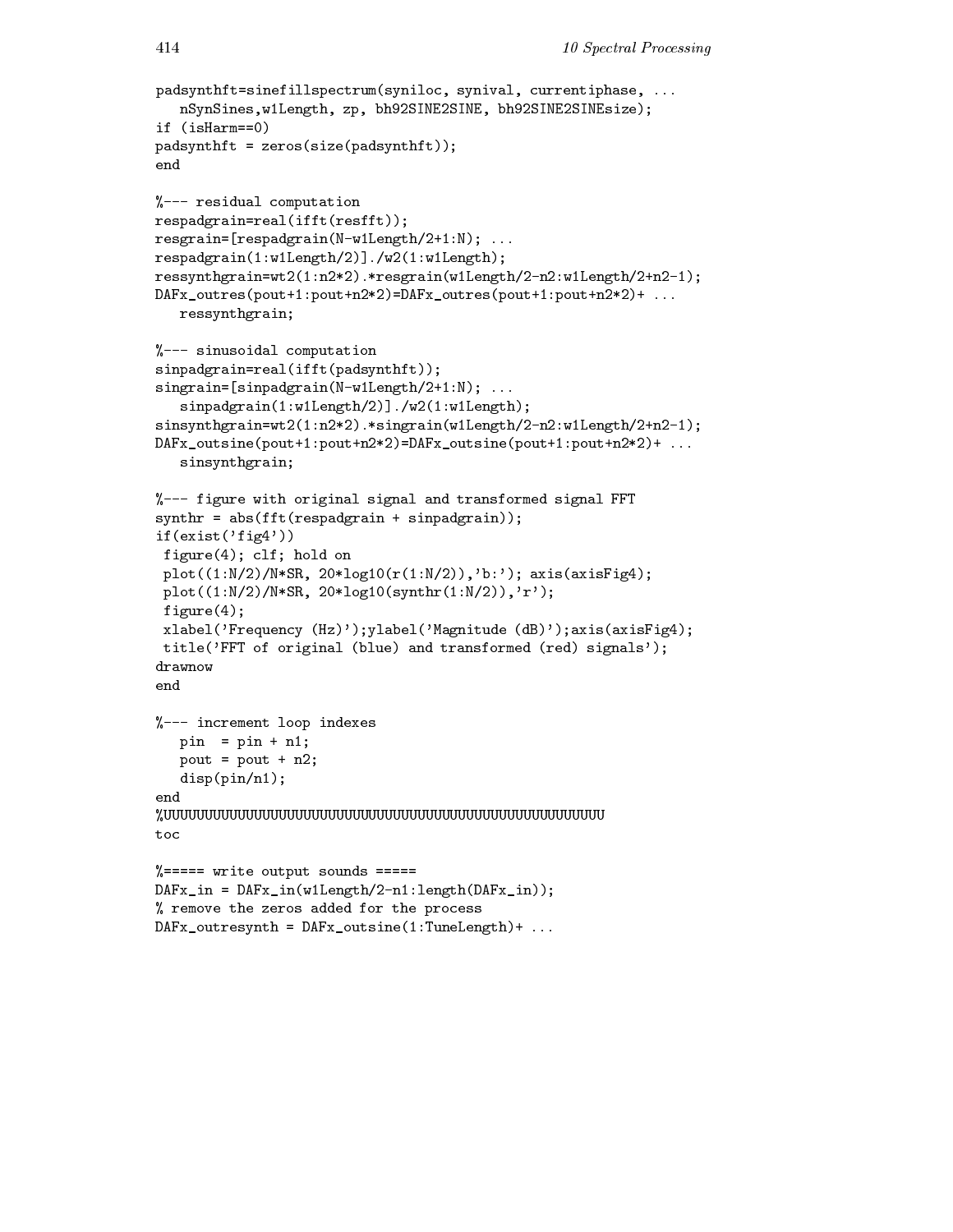```
rgain*DAFx outres(1:TuneLength);
mm = max(abs(DAFx_outresult));
wavwrite(DAFx_outresynth/mm, SR, 'DAFx_out.wav');
wavwrite(DAFx_outsine/mm, SR, 'DAFx_outsine.wav');
wavwrite(DAFx_outres/mm, SR, 'DAFx_outres.wav');
if(exist('fig3') == 0 & exist('fig5'))% plot: trackings of partials
                                  % only at the end of the process
figure(5); c1f; hold onPlotTracking(SineFreq(:,1:1+pend/n1), pitch(1:1+pend/n1));
xlabel('Frame number');    ylabel('Frequency (Hz)');    axis(axisFig5);
title('Peak tracking'); drawnow
end
if(exist('fig6')) % plot the input signal, its sinus
              % and its residual part, and the transformed signal
figure(6)subplot(4,1,1); plot(DAFx_in); xlabel('input signal');
subplot(4,1,2); plot(DAFx_outsine); xlabel('sinus part');
subplot(4,1,3); plot(DAFx_outres); xlabel('residual part');
\text{subplot}(4,1,4); \text{plot}(\text{DAFx\_outresynth});xlabel('resynthetized signal');
end
```
#### $10.4$ **FX** and Transformations

In this section we introduce a set of effects and transformations based on the analysis-synthesis framework introduced throughout this chapter. All of them are accompanied by their corresponding Matlab code. In order to use them, you just have to add the code of the effect to use under the "= Transformation =" line in the main analysis-synthesis application code of the previous section.

#### 10.4.1 **Filtering with Arbitrary Resolution**

Filters are probably the paradigm of a "classical" effect. Many different implementations are provided in the general DSP literature and in the previous chapters of this book. Here we introduce a different approach that differs in many aspects from the classical one.

For our "filter" implementation, we take advantage of the sinusoidal plus residual model in order to modify the amplitude of any arbitrary partial present in the sinusoidal component.

For example, we can implement a bandpass filter defined by  $(x, y)$  points where x is the frequency value in Hertz and  $y$  is the amplitude factor to apply (see Fig. 10.19).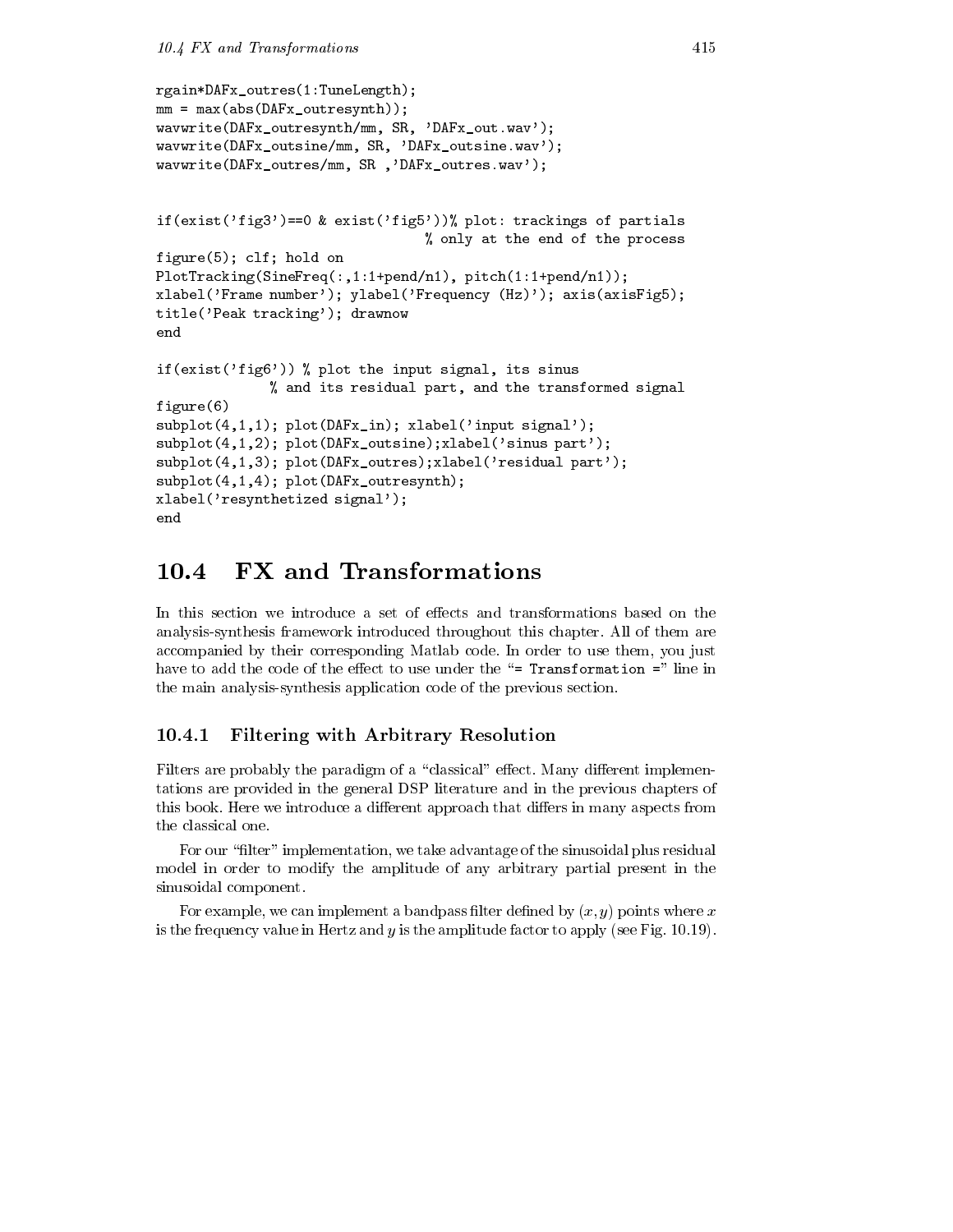In the example code given below, we define a bandpass filter with passband range  $[2100 3000]$ .



Figure 10.19 Bandpass filter with arbitrary resolution.

```
M-file 10.15 (ch10_t_filter_arb.m)
```

```
% ===== Filtering with arbitrary resolution =====
                = [ 0 2099 2100 3000 3001 22050 ; 0 0 1 1 0 0 ];
 Filter
 [syniloc,ind] = sort(iloc);FilterEnvelope = interp1(Filter(1,:)',Filter(2,:)',syniloc/N*SR);
                = ival(ind)+(20*log10(max(FilterEnvelope,10^-9)));
 synival
 synival(ind)
                = synival;
 syniloc(ind)
                = syniloc;
```
As shown, our filter does not need to be characterized by a traditional transfer function, and more complex functions can be defined by summing delta-functions.

For example, the following code filters out the even partials of the input sound. If applied to a sound with a broadband spectrum, like a vocal sound, it will convert it to a clarinet-like sound.

```
M-file 10.16 (ch10_t_voice2clar.m)
   \frac{9}{6} === voice to clarinet ===
   syniloc = iloc;synival = ival;if (isHarm == 1)
      for i=1:nSines
         harmNum = round(((iloc(i)-1)/w1Length*SR/2)/pitchvalue);if (mod (harmNum, 2) == 0) % case of an even harmonic number
             synival(i) = MinMag;end
      end
   end
```
#### 10.4.2 **Partial Dependent Frequency Scaling**

In a similar way, we can apply a frequency scaling to the sinusoidal components of our modeled sound. In that way, we can transpose all the partials in the spectrum or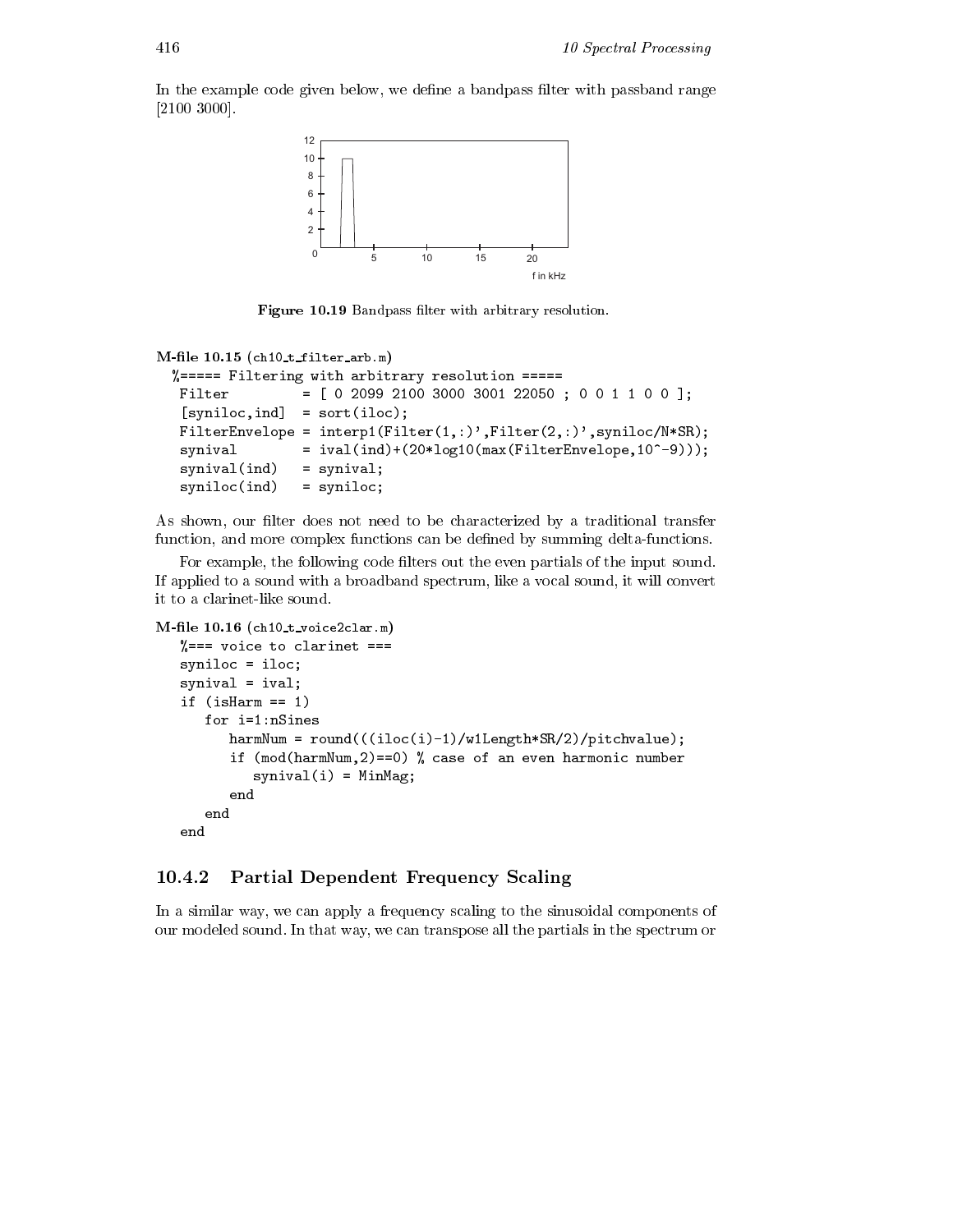reproduce pseudo-inharmonicities like frequency stretching of higher partials, which is representative for a piano sound.

In this first example we introduce a frequency shift factor to all the partials of our sound (see Fig. 10.20). Note, though, that if a constant is added to every partial of a harmonic spectrum, the resulting sound will be inharmonic.



Figure 10.20 Frequency shift of the partials.

```
M-file 10.17 (ch10_t_freqshift.m)
% ==== Frequency Shift =====
   fstretch = 300; % frequency shift in Hz
   syniloc = iloc + round(fstretch/SR*N);syniloc = syniloc.*(syniloc<=N/2);
```
Another effect we can implement following this same idea is to add a stretching factor to the frequency of every partial. The relative shift of every partial will depend on its original partial index, following the formula

$$
f_i = f_i \cdot f_{stretch}^{(i-1)}.\tag{10.22}
$$

Figure 10.21 illustrates this frequency stretching.



Figure 10.21 Frequency stretching.

```
M-file 10.18 (ch10_t_freqstretch.m)
% ===== Frequency Stretch =====
   fstretch = 1.1;
   [syniloc,ind] = sort(iloc);syniloc = syniloc.*((fstretch).^[0:nSines-1]');
   syniloc = syniloc.*(syniloc<=N/2);
```
In the same way, we can scale all the partials multiplying them by a given scaling factor. Note, that this effect will act as a pitch shifter without timbre preservation.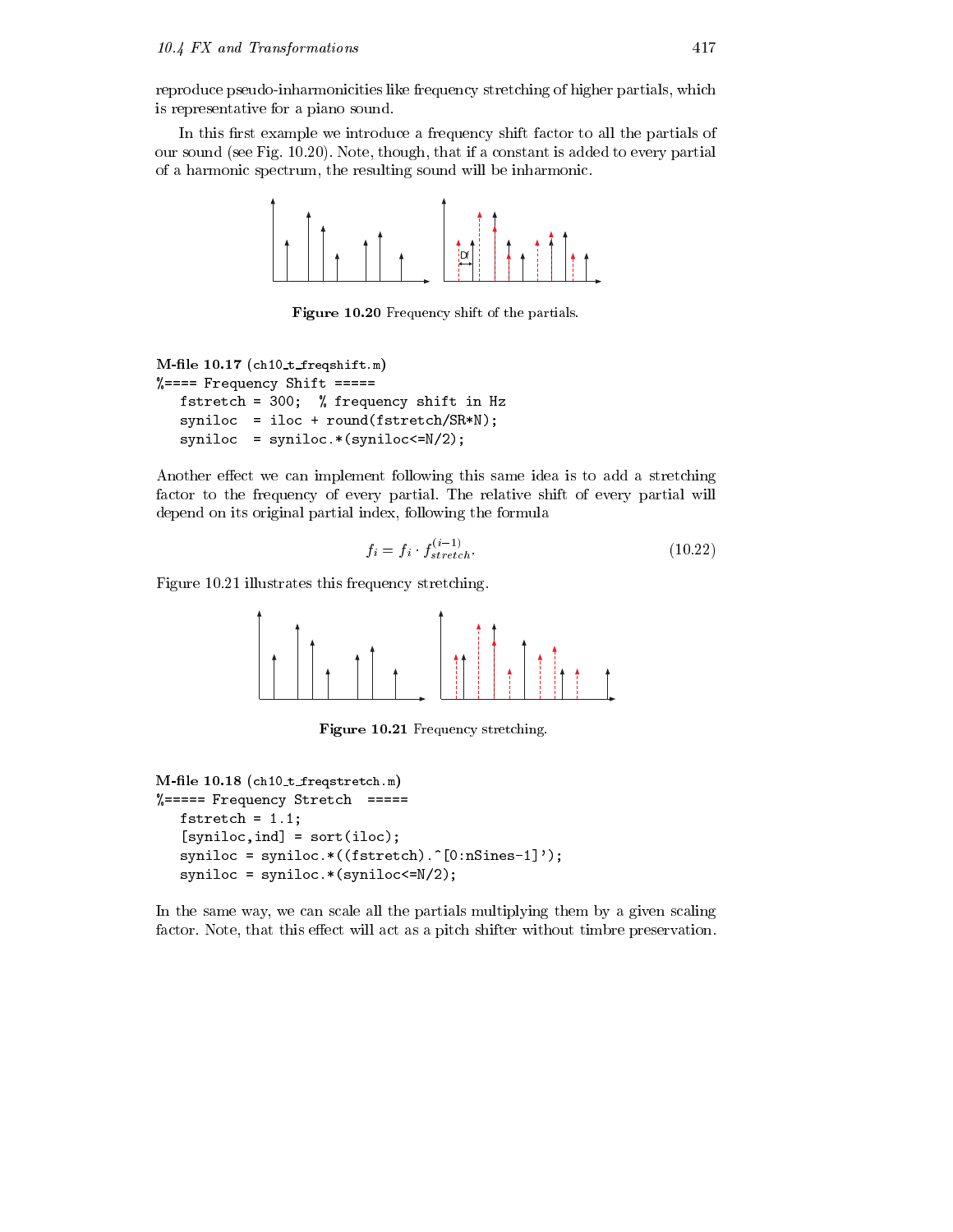```
M-file 10.19 (ch10_t_freqscale.m)
% ==== Frequency Scale =====
   fscale = 1.6; % frequency scaling factor
   syniloc = iloc * fscale;
   syniloc = syniloc.*(syniloc<=N/2);
```
#### **Pitch Transposition with Timbre Preservation** 10.4.3

In section 9.3.4, a technique was introduce in order to transpose the pitch of a sound without affecting its timbre. Here we use a similar technique in order to preserve the spectral shape of only the sinusoidal component. For that reason we scale the frequency of each partial applying the original spectral shape.

```
M-file 10.20 (ch10_t_pitchtimbre.m)
% ===== Pitch transposition with timbre preservation =====
if (islarm == 1)% pitch transposition factor
  pt = 2.;
  [spectralShape, shapePos]=CalculateSpectralShape(iloc,...
  ival, MinMag, N);
  [syniloc, synival] = PitchTransposition(iloc, ival, ...
  spectralShape, shapePos, pt, N);
  %--- comb filtering the residual
  CombCoef = 1;if (isHarm==1)
  resfft = CombFilter(resfft, N, SR/(pitchvalue*pt), CombCoef);
  end
```
end

The function PitchTransposition is given by:

```
M-file 10.21 (PitchTransposition.m)
% ===== Pitch Transposition =====
function [syniloc, synival]=PitchTransposition(iloc, ival, ...
          spectralShape, shapePos, pt, N)
syniloc = iloc.*pt;syniloc = syniloc.*(syniloc<=N/2);%lin. interpol. of the spectral shape for synival computation
if shapePos > 1synival=interpl(spectralShape(1,:)', spectralShape(2,:)', syniloc);
else
synival = ival;end
```
The function CombFilter is implemented as:

```
M-file 10.22 (CombFilter.m)
function combFT = CombFilter (FT, N, delay, ampl)
```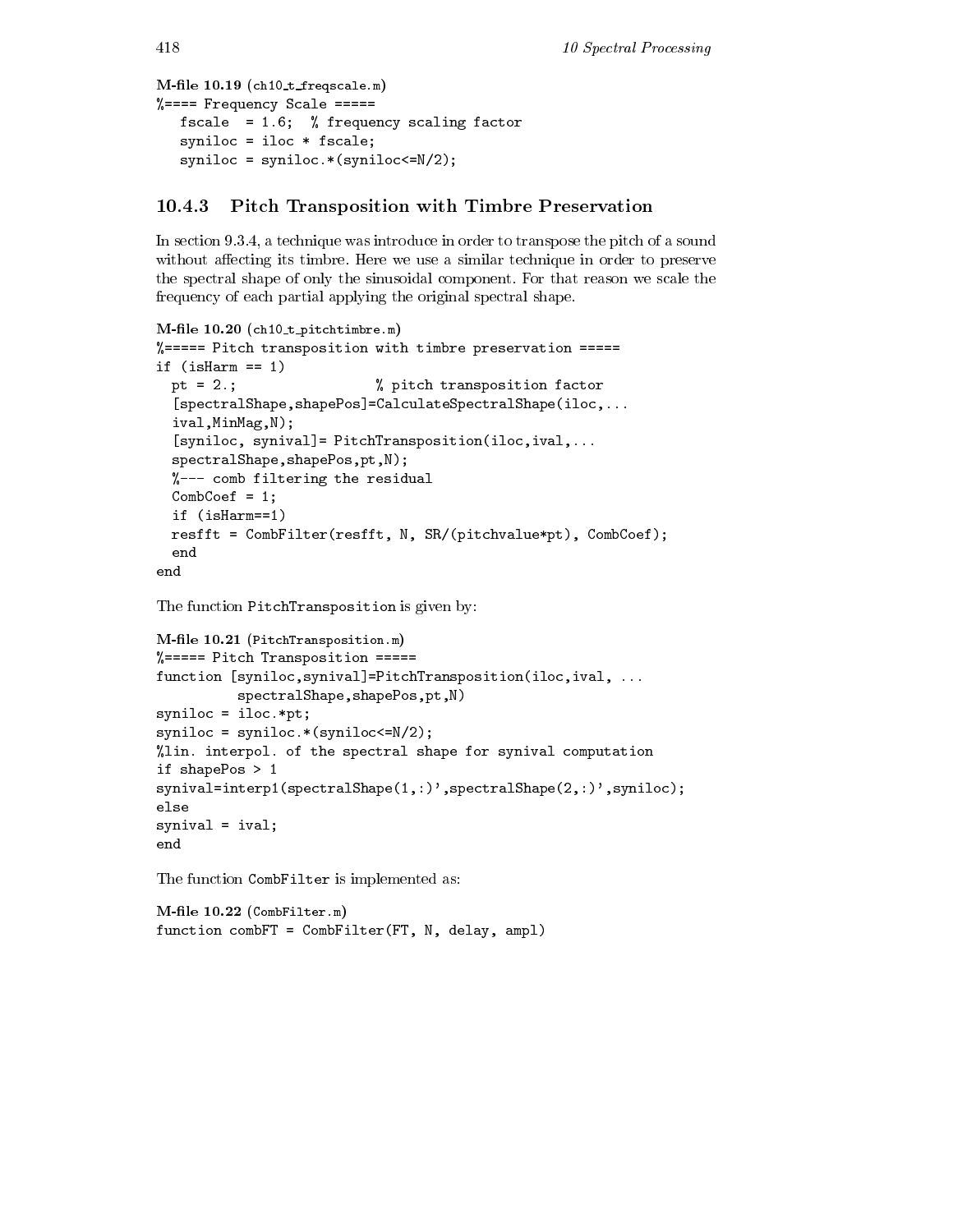```
%===> Comb filter in the frequency domain
% data:
\%combFT: FT of the signal comb filtered
\%FT of the signal to filtered
       FT:%
                size of the FT
       N:%
       delay: delay to apply, in samples
                amplitude of the multiplying coefficient (in [0,1])
%
       amp1:\text{coef} = \text{ampl} * \text{exp}(-2*pi*pi * \text{delay} * (0:N-1)/N)';combFT = FT .* (1 + \text{coef} + \text{coef} \cdot 2);
```
## Pitch Discretization to Temperate Scale

An interesting effect can be accomplished by forcing the pitch to take the nearest frequency value of the temperate scale. It is indeed a very particular case of pitch transposition where the pitch is quantified to one of the 12 semitones of an octave. This effect is widely used on vocal sounds for *dance* music and is many times referred to with the misleading name of vocoder effect.

```
M-file 10.23 (ch10_t_PitchDiscrete.m)
% ===== Pitch discretization to temperate scale =====
if (pitchvalue z = 0)
  nst = round(12*log(pitchvalue/55)/log(2));discpitch = 55*((2^(1/12))^nst); discretized pitch
                                    % pitch transposition factor
  pt = discpitch/pitchvalue ;
  [spectralShape, shapePos]=CalculateSpectralShape(iloc, ival, ...
  MinMag, N);
  [syniloc, synival]=PitchTransposition(iloc, ival, spectralShape, ...
  shapePos,pt,N);%--- comb filtering the residual
  CombCoef = 1;if (isHarm==1)
  resfft = CombFilter(resfft, N, SR/(pitchvalue*pt), CombCoef);
  end
end;
```
#### 10.4.4 Vibrato and Tremolo

Vibrato and tremolo are common effects used in different kinds of acoustical instruments, including the human voice. Both are low frequency modulations: vibrato is applied to the frequency and tremolo to the amplitude of the partials. Note, though, that in this particular implementation, both effects share the same modulation frequency.

```
M-file 10.24 (ch10_t_vibtrem.m)
\frac{9}{6} ===== vibrato and tremolo =====
if (islarm == 1)
```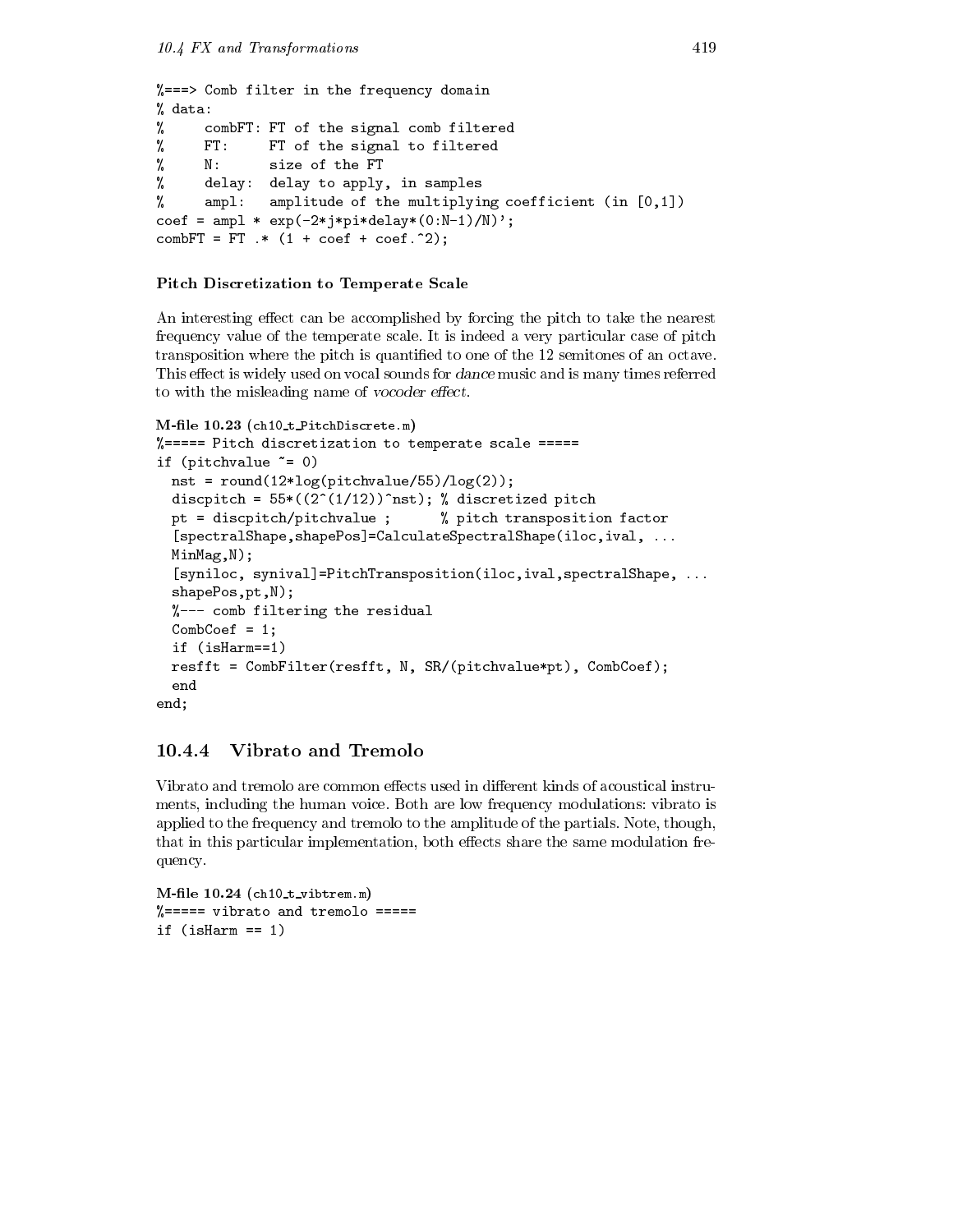```
vtf = 5;
               % vibrato-tremolo frequency in Hz
               % vibrato depth in percentil
va = 10;\text{td} = 3;
               % tremolo depth in dB
synival = ival + td*sin(2*pi*vtf*pin/SR);
                                             % tremolo
pt=1+va/200*sin(2*pi*vtf*pin/SR);% pitch transposition factor
[spectralShape, shapePos] = CalculateSpectralShape(iloc, ...
ival, MinMag, N);
[syniloc, synival]=PitchTransposition(iloc, ival, spectralShape, ...
shapePos,pt,N);%--- comb filtering the residual
    CombCoef = 1;resfft = CombFilter(resfft, N, SR/(pitchvalue*pt), CombCoef);
end
```
#### **Spectral Shape Shift** 10.4.5

As already seen in the previous chapter, many interesting effects can be accomplished by shifting the spectral shape or spectral envelope of the sinusoidal components of a sound. This shift is performed in such a way that no new partials are generated, just the amplitude envelope of the sinusoidal components is modified (see Fig. 10.22). In the following code we implement a shift of the spectral envelope by just modifying the amplitude of the partials according to the values of the shifted version of the spectral shape.



Figure 10.22 Spectral shape shift of value  $\Delta f$ .

```
M-file 10.25 (ch10_t_SpectSS.m)
% ===== Spectral Shape Shift (positive or negative) =====
sss = -200;% spectral shape shift value in Hz
%--- spectral shape computation
[spectralShape, shapePos]=CalculateSpectralShape(iloc, ...
ival, MinMag, N);%--- spectral shape shift
syniloc = zeros(nSines, 1);if shapePos > 1[shiftedSpectralShape, shapePos]=SpectralShapeShift(sss, ...
iloc, ival, spectralShape, shapePos, N, SR);
end
syniloc = iloc;
```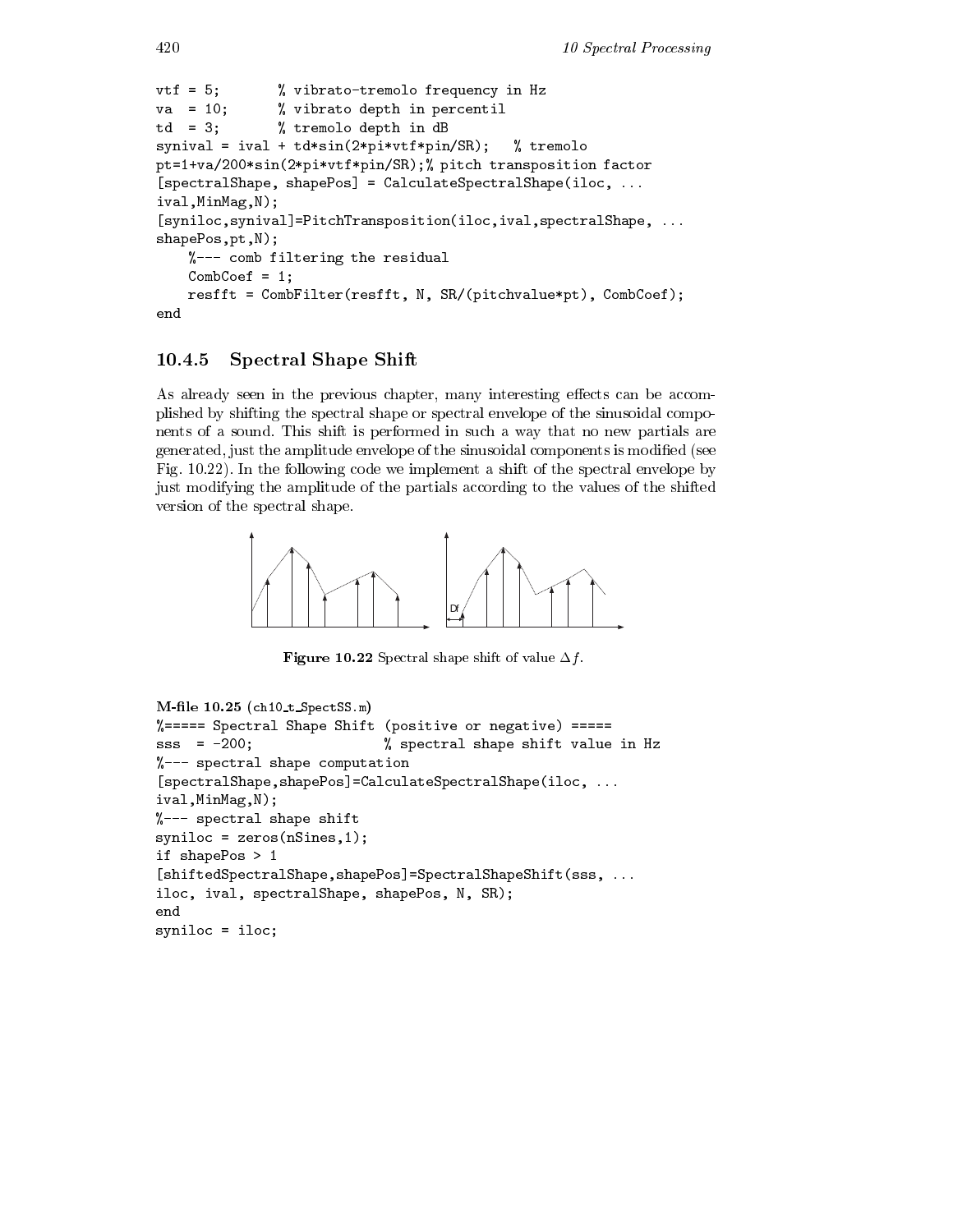```
"linear interpol. of the spectral shape for synival computation
if shapePos > 1synival = interp1(shiftedSpectralShape(1,1:shapePos+1)', ....
shiftedSpectralShape(2,1:shapePos+1)', syniloc, 'linear');
else
synival = ival;end
```
The function SpectralShapeShift is implemented as follows:

```
M-file 10.26 (SpectralShapeShift.m)
\frac{9}{6} ===== Spectral Shape Shift =====
function [shiftedSpectralShape, shapePos]=SpectralShapeShift(sss, ...
iloc, ival, spectralShape, shapePos, N, SR)
shiftedSpectralShape = spectralShape;
sssn = round (sss*N/SR); % spectral shape shift in number of bins
if sssn > 0shiftedSpectra1Shape(1,2:shapePos)=min(N/2, ...spectralShape(1,2:shapePos) + sssn);for i = shapePos:-1:1if shiftedSpectralShape(1,i) < N/2
         shapePos = i;
         break;
      end:
   end;
else
   shiftedSpectra1Shape(1,2:shapePos)=...max(1, spectralShape(1, 2:shapePos) + sssn);for i=1:shapePos
      if shiftedSpectralShape(1,i) > 1shiftedSpectralShape(1,2:2+shapePos+1-i) = ...shiftedSpectralShape(1,i:shapePos+1);
         shapePos = shapePos-(i-2);
         break;
      end;end;
end;
```
#### **Gender Change** 10.4.6

Using the results of  $10.4.3$  and  $10.4.5$  we can change the gender of a given vocal sound. Note how by combining different "basic" effects we are able to step higher in the level of abstraction and get closer to what a naive user could ask for in a sound transformation environment, such as having a gender control on a vocal processor.

In this implementation, we apply two transformations in order to convert a male voice into a female one (variable  $tr='m2f')$ ). The first one is a pitch transposition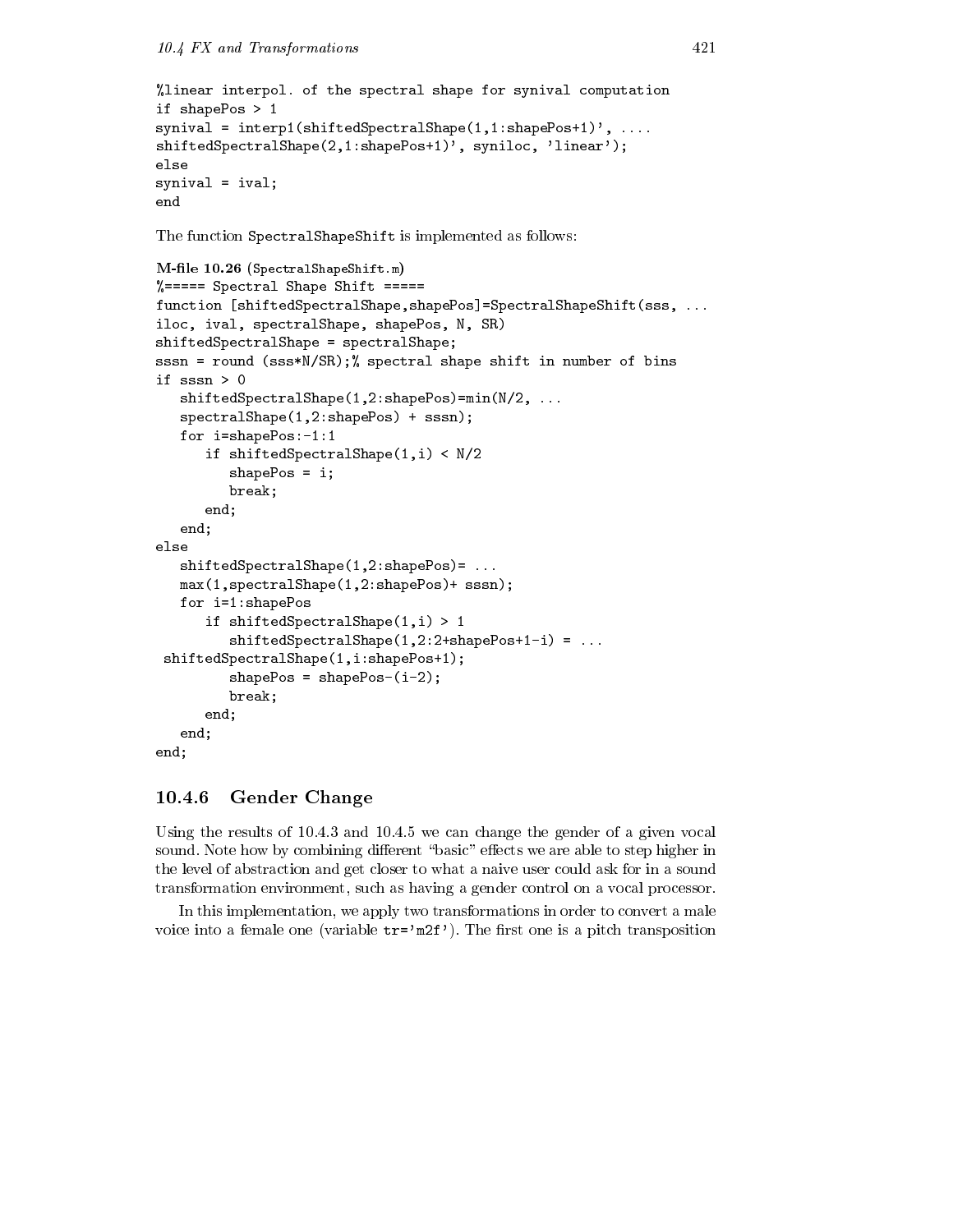an octave higher. The other one is a shift in the spectral shape. The theoretical explanation to this effect is that women change their formant (resonant filters) frequencies depending on the pitch. That is, when a female singer rises up the pitch, the formants move along with the fundamental frequency.

To convert a female into a male voice (variable  $tr='f2m')$  we also apply a pitch transposition and a shift in the spectral shape. This shifting has to be applied in a way the formants of the female voice remain stable along different pitches.

```
M-file 10.27 (ch10_t_gender.m)
\frac{9}{6} ===== gender change: woman to man =====
tr='m2f'; %male to female
%tr='f2m'; %female to maleif (islarm == 1)pitchmin=100;
pitchmax=500;
sssmax = 50;
if (pitchvalue<pitchmin)
sss = 0;elseif (pitchvalue>pitchmax)
sss = sssmax;else
sss = (pitchvalue-pitchmin)/((pitchmax-pitchmin)/sssmax);
end
if (tr=='f2m')sss = -sss;pt=0.5;else
pt=2:
end
%--- spectral shape computation
[spectralShape,shapePos]=CalculateSpectralShape(iloc,ival,MinMag,N);
% --- spectral shape shift
syniloc = zeros(nSines, 1);if shapePos > 1[shiftedSpectralShape,shapePos]=SpectralShapeShift(sss,iloc,...
ival, spectralShape, shapePos, N, SR);
end
syniloc = iloc;"linear interpol. of the spectral shape for synival computation
if shapePos > 1synival = interp1(shiftedSpectralShape(1,1:shapePos+1), ...
shiftedSpectralShape(2,1:shapePos+1)', syniloc, 'linear');
else
synival = ival;end
%--- pitch transposition
```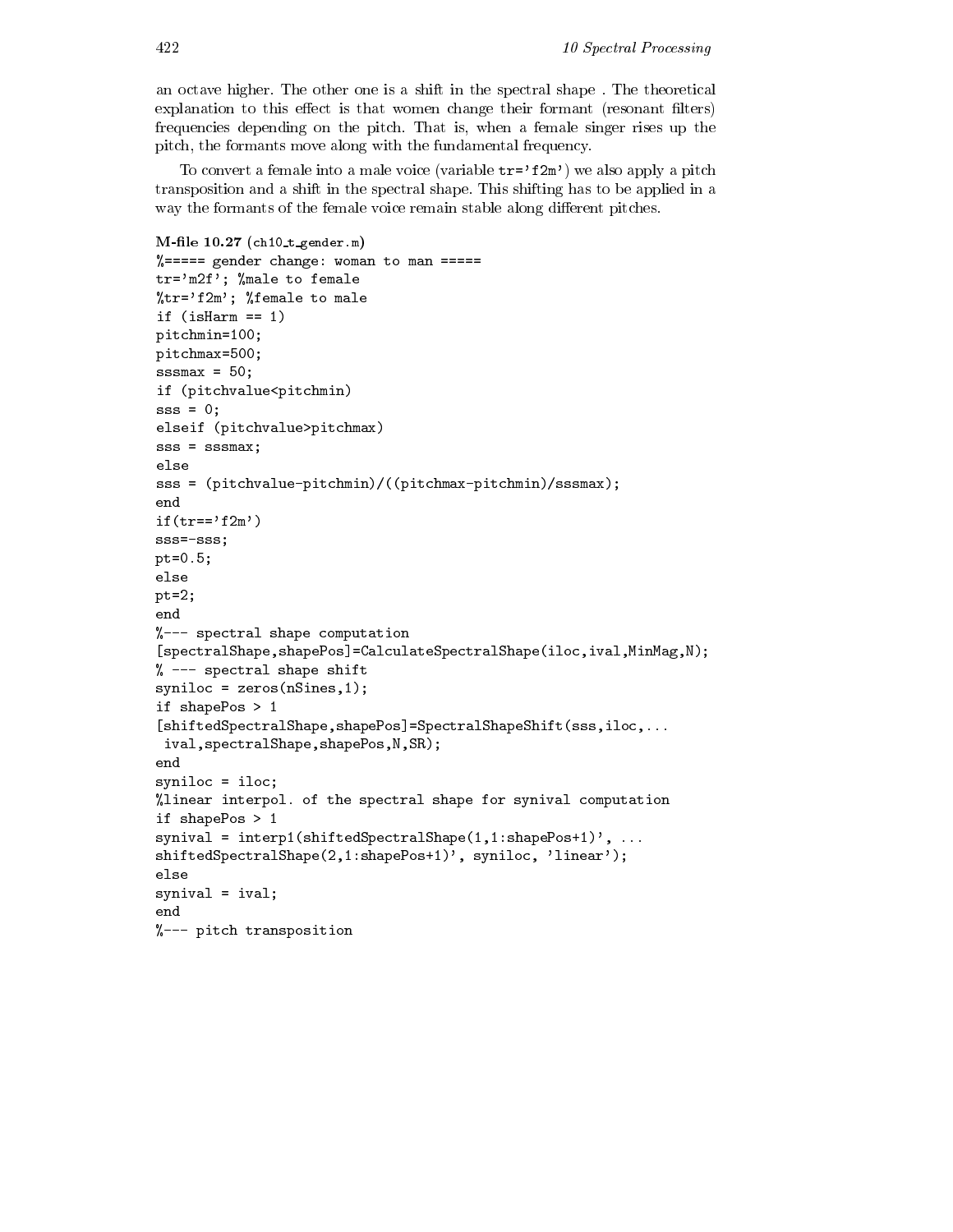```
pt = 0.5;
[syniloc, synival] = PitchTransposition(iloc,ival, spectralShape, ...shapePos,pt,N);%--- comb filtering the residual
CombCoef = 1;if (isHarm==1)
resfft = CombFilter(resfft, N, SR/(pitchvalue*pt), CombCoef);
end
end
```
#### 10.4.7 Harmonizer

In order to create the effect of a harmonizing vocal chorus, we can add pitch-shifted versions of the original voice (with the same timbre) and force them to be in tune with the original melody.

```
M-file 10.28 (ch10_t_harmonizer.m)
   \text{\%} ===== harmonizer =====
   nVoices = 2;nSynSines = nSines*(1+nVoices);[spectralShape, shapePos] = CalculateSpectralShape(....
      syniloc(1:nSines), synival(1:nSines), MinMag, N);
   synival(1:nSines) = synival(1:nSines) - 100;pt = [1.3 1.5]; % pitch transposition factor
   ac = [-1 -2]; % amplitude change factor in dB
   for i=1:nVoices
      [tmpsyniloc, tmpsynival] = PitchTransposition(...
     syniloc(1:nSines), synival(1:nSines), ...
         spectralShape, shapePos, pt(i), N);tmpsynival = tmpsynival + \text{ac}(i);
      syniloc(nSines*i+1:nSines*(i+1)) = tmpsyniloc;
      synival(nSines*i+1:nSines*(i+1)) = tmpsynival;
      if (pin > 0)distminindex(nSines* i+1:nSines*(i+1)) = ...distminindex(1:nSines) + nSines * i;end
   _{\rm end}
```
#### 10.4.8 **Hoarseness**

Although hoarseness is sometimes thought of as a symptom of some kind of vocal disorder [Chi94], this effect has sometimes been used by singers in order to resemble the voice of famous performers (Louis Armstrong or Tom Waits, for example). In this elemental approximation, we accomplish a similar effect by just applying a gain to the residual component of our analysis.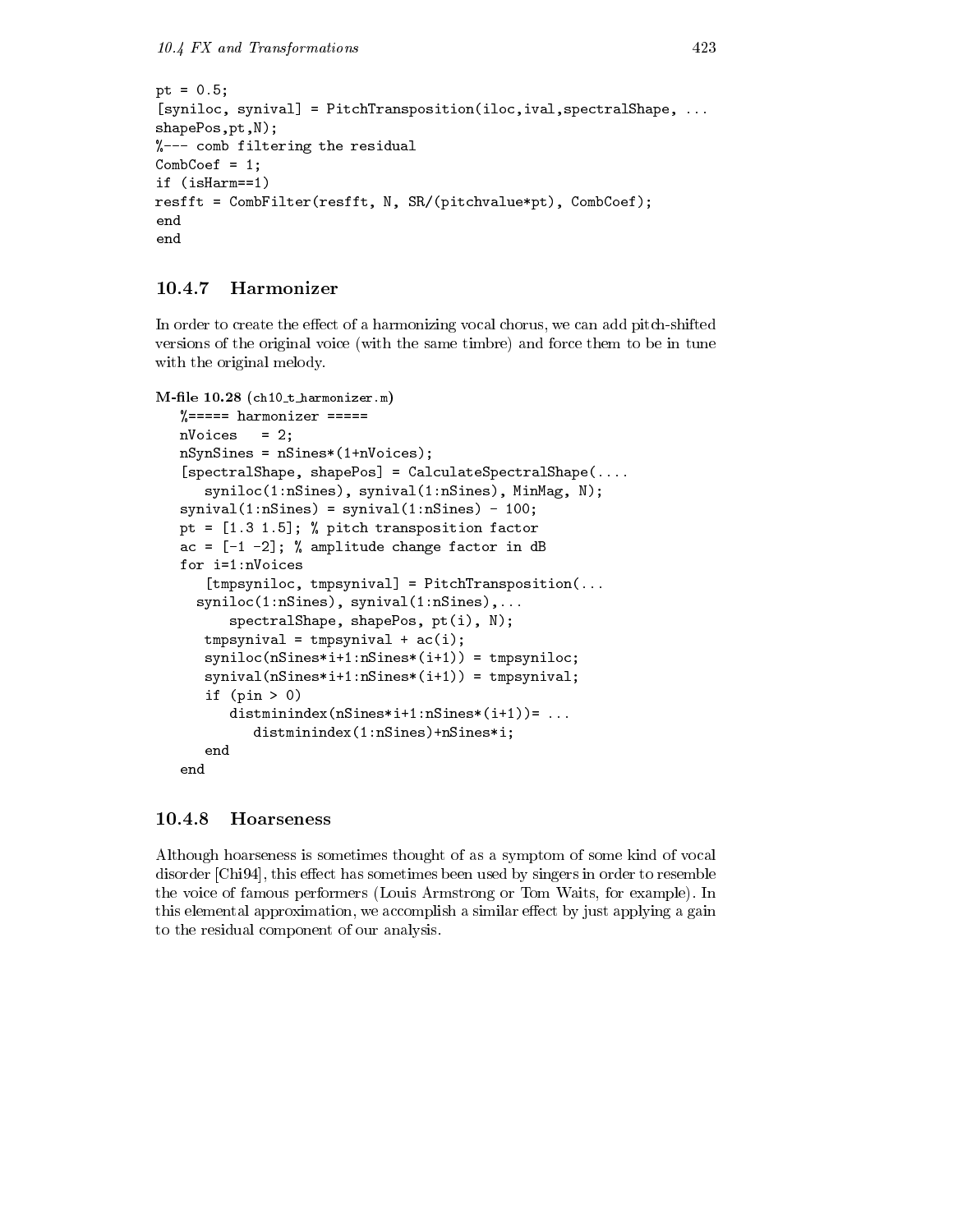```
M-file 10.29 (ch10_t_hoarse.m)
   rgain = 2; % gain factor applied to the residual
```
#### Morphing 10.4.9

Morphing is a transformation with which, out of two or more elements, we can generate new ones with hybrid properties.

With different names, and using different signal processing techniques, the idea of audio morphing is well known in the computer music community [Ser94, Tel95, Osa95, Sla96. In most of these techniques, the morph is based on the interpolation of sound parameterizations resulting from analysis/synthesis techniques, such as the Short-time Fourier Transform (STFT), Linear Predictive Coding (LPC) or Sinusoidal Models (see cross synthesis and spectral interpolation in sections 9.3.1) and  $9.3.3$ , respectively).

In the following Matlab code we introduce a morphing algorithm based on the interpolation of the frequency, phase, and amplitude of the sinusoidal component of two sounds. The factor alpha controls the amount of the first sound we will have in the resulting morph. Different controlling factors could be introduced for more flexibility. Note, that if the sounds have different durations, the sound resulting from the morphing will have the duration of the shortest one.

Next, we include the code lines that have to be inserted in the transformation part. However, the morph transformation requires two or more inputs we have not included in order to keep the code short and understandable. Therefore the code will have to include the following modifications:

1. Read two input sounds:

```
\text{DAFx}\_ \text{in1} = wavread('source1.wav');
\texttt{DAFx}\_in2 = wavread('source2.wav');
```
2. Analyze both sounds. This means every analysis code line will have to be duplicated using the variable names:

```
iloc1, iloc2, ival1, ival2,
iphase1, iphase2, syniloc1, syniloc2, synival1, synival2,
syniphase1, syniphase2, distminindex1, distminindex2,
previousiloc1, previousiloc2, previousival1, previousival2,
pitch1, pitch2, and pitcherror1, pitcherror2.
```

```
M-file 10.30 (ch10_t_morph.m)
\text{N} == \text{Morphism} ==%--- sorting the frequencies in bins; iloc1, iloc2
[syniloc1, ind1] = sort(iloc1);synival1 = ival1(int1);syniphase1 = iphase1 (ind1);
```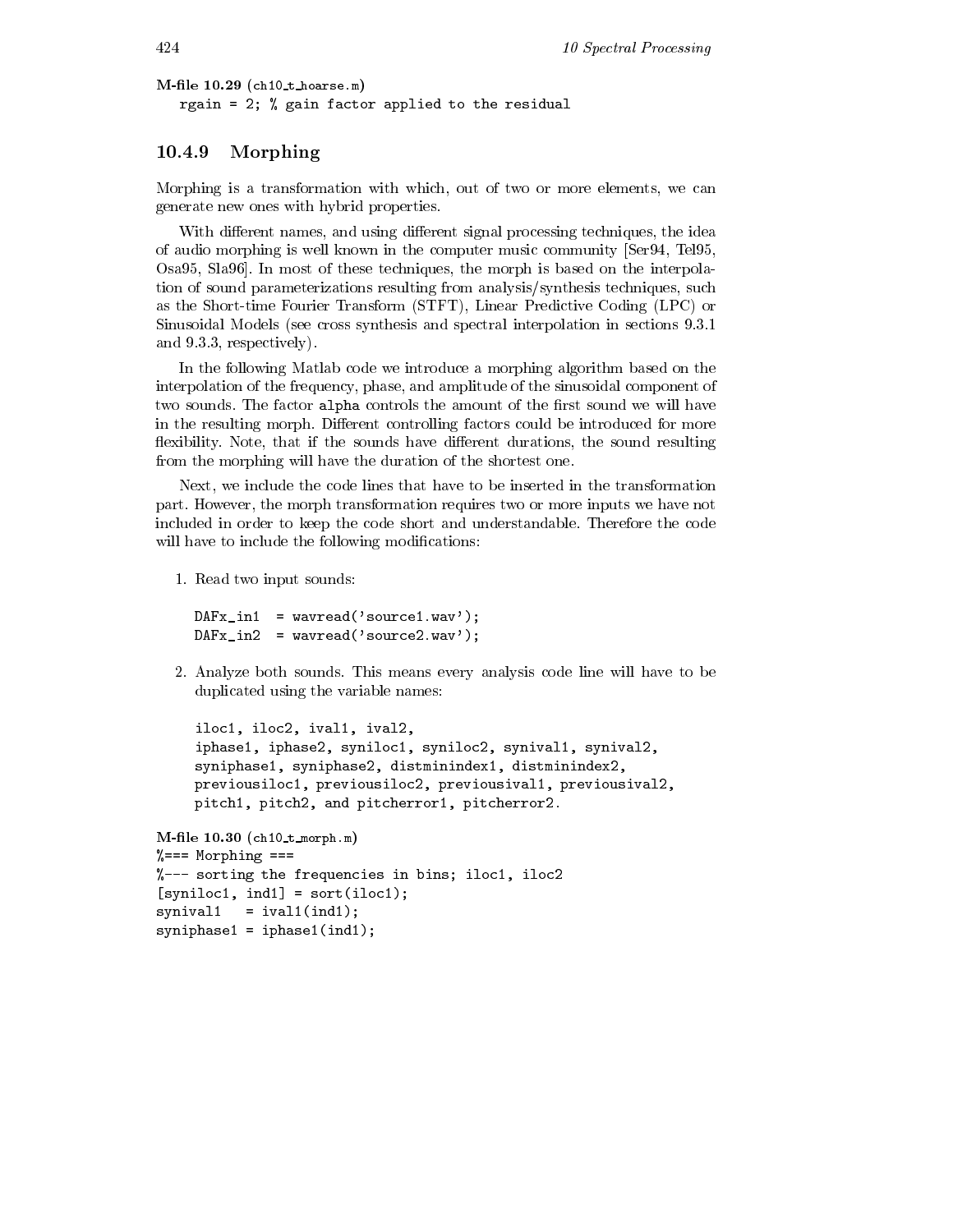```
distminindex1 = distminindex1(int1);[syniloc2, ind2] = sort(iloc2);synival2 = ival2(ind2);syniphase2 = iphase2(ind2);distminindex2 = distminindex2(intold2);%--- interpolation -----
                  % interpolation factor
alpha = 0.5;
syniloc
            = alpha*syniloc1 + (1-a1pha)*syniloc2;synival
            = alpha*synival1 + (1-a1pha)*synival2;%--- pitch computation
isHarmsyn = isHarm1*isHarm2;if (isHarmsyn ==1)
npitchpeaks = min(50, nPeaks);[pitchvalue, pitcherror]=
TWM(syniloc(1:npitchpeaks), synival(1:npitchpeaks), N, SR);
else
pitchvalue = 0;
pitcherror = 0;
end
if (pin==0) %--- for the first frame
nNewPeaks = nSines;else
%--- creation of new born tracks
for i=1:nSinesif (previoussyniloc(i)==0)
  [previoussyniloc(i), previoussynival(i)]=CreateNewTrack ...
  (syniloc, synival, previous syniloc, previous synival, nSines, MinMag);
  nNewPeaks = nNewPeaks - 1;end
and%--- peak tracking of the peaks of the synthetized signal
 [syniloc, synival, syniphase, previous syniloc, previous synival, ...
 distminindex] = peakTraceSimple (nSines, nPeaks, N, SR, pitchvalue, ...syniloc, synival, syniphase, is Harmsyn, previous syniloc, ...
 previoussynival);
end
```
#### **Content Dependent Processing** 10.5

The hierarchical data structure that includes a complete description of a given sound offers many possibilities for sound transformations. Modifying several attributes at the same time and at different abstraction levels achieve, as it has already been pointed out in the previous section, most musically or end-user meaningful transformations.

Higher-level transformations can refer to aspects like sound character, articula-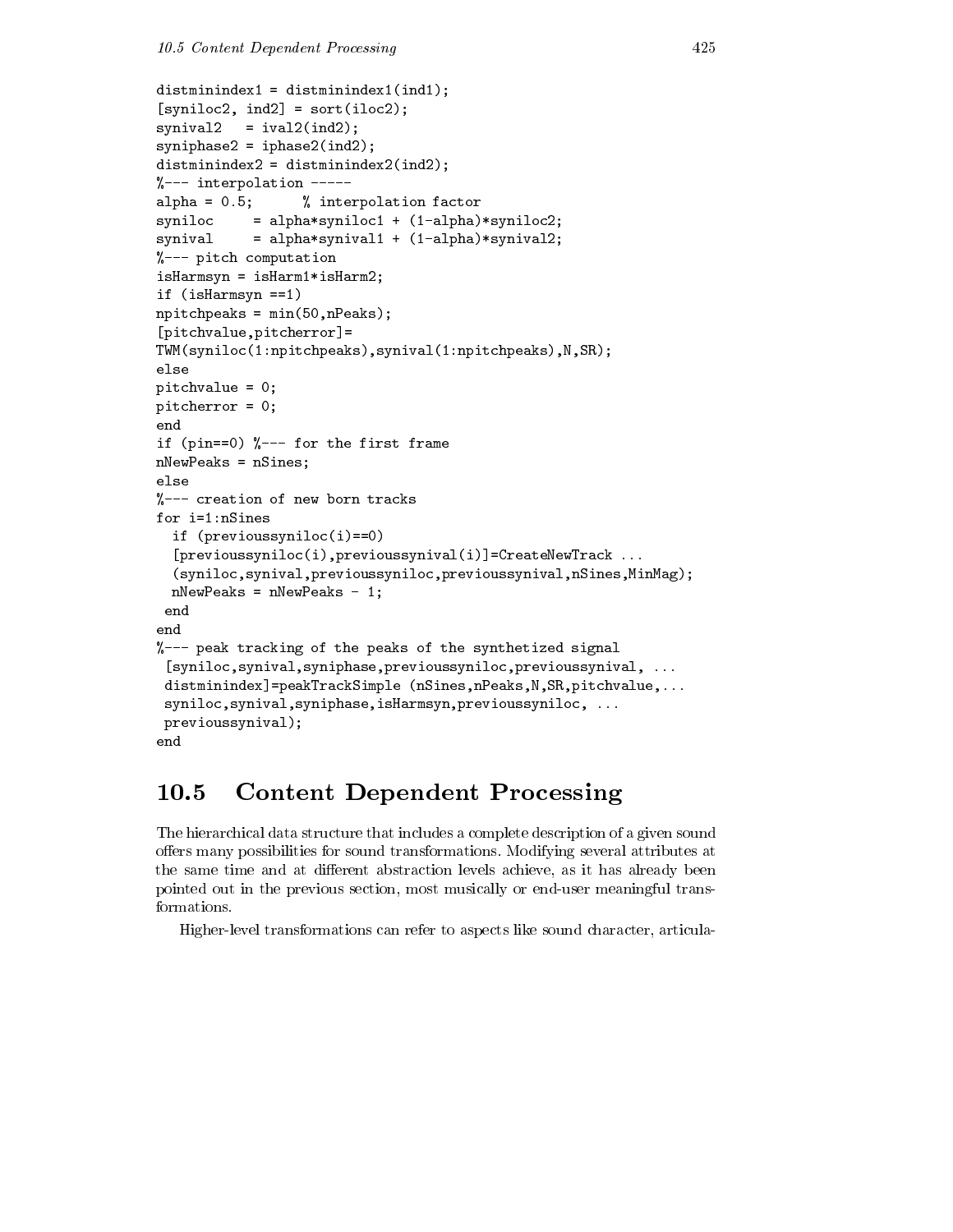tion or expressive phrasing. These ideas lead to the development of front ends such as graphical interfaces or knowledge-based systems [Arc97, Arc98] that are able to deal with the complexity of this sound representation.

In this section we introduce two applications that have been developed with these ideas in mind: a singing voice conversion and a time scaling module.

#### **Real-Time Singing Voice Conversion**  $10.5.1$

Here we present a very particular case of audio morphing. We want to morph, in real-time, two singing voice signals in such a way that we can control the resulting synthetic voice by mixing some characteristics of the two sources. Whenever this control is performed by means of modifying a reference voice signal matching its individual parameters to another, we can refer to it as voice conversion [Abe88].

In such a context, a karaoke-type application, in which the user can sing like his/her favorite singers, was developed [Can00]. The result is basically an automatic impersonating system that allows the user to morph his/her voice attributes (such as pitch, timbre, vibrato and articulations) with the ones from a pre-recorded singer, which from now on we will refer to as target.

In this particular implementation, the target's performance of the complete song to be morphed is recorded and analyzed beforehand. In order to incorporate the corresponding characteristics of the target's voice to the user's voice, the system first recognizes what the user is singing (phonemes and notes), looks for the same sounds in the target performance (i.e. synchronizing the sounds), interpolates the selected voice attributes, and synthesizes the morphed output voice. All this is accomplished in real-time.

Figure 10.23 shows the general block diagram of the voice impersonator system. The system relies on two main techniques that define and constrict the architecture: the SMS framework (see 10.2.2) and a Hidden Markov Model based Speech Recognizer (SR). The SMS implementation is responsible for providing a suitable parameterization of the singing voice in order to perform the morph in a flexible and musically-meaningful way. On the other hand, the SR is responsible for matching the singing voice of the user with the target.

Let's take an overview of the whole process. Before we can morph a particular song, we have to supply information about the song to be morphed and the song recording itself (Target Information and Song Information). The system requires the phonetic transcription of the lyrics, the melody as MIDI data, and the actual recording to be used as the target audio data. Thus, a good impersonator of the singer that originally sang the song has to be recorded. This recording has to be analyzed with SMS, segmented into morphing units (phonemes), and each unit labeled with the appropriate note and phonetic information of the song. This preparation stage is done semi-automatically, using a non-real time application developed for this task.

Once we have all the required inputs set we can start processing the user's voice. The first module of the running system includes the real-time analysis and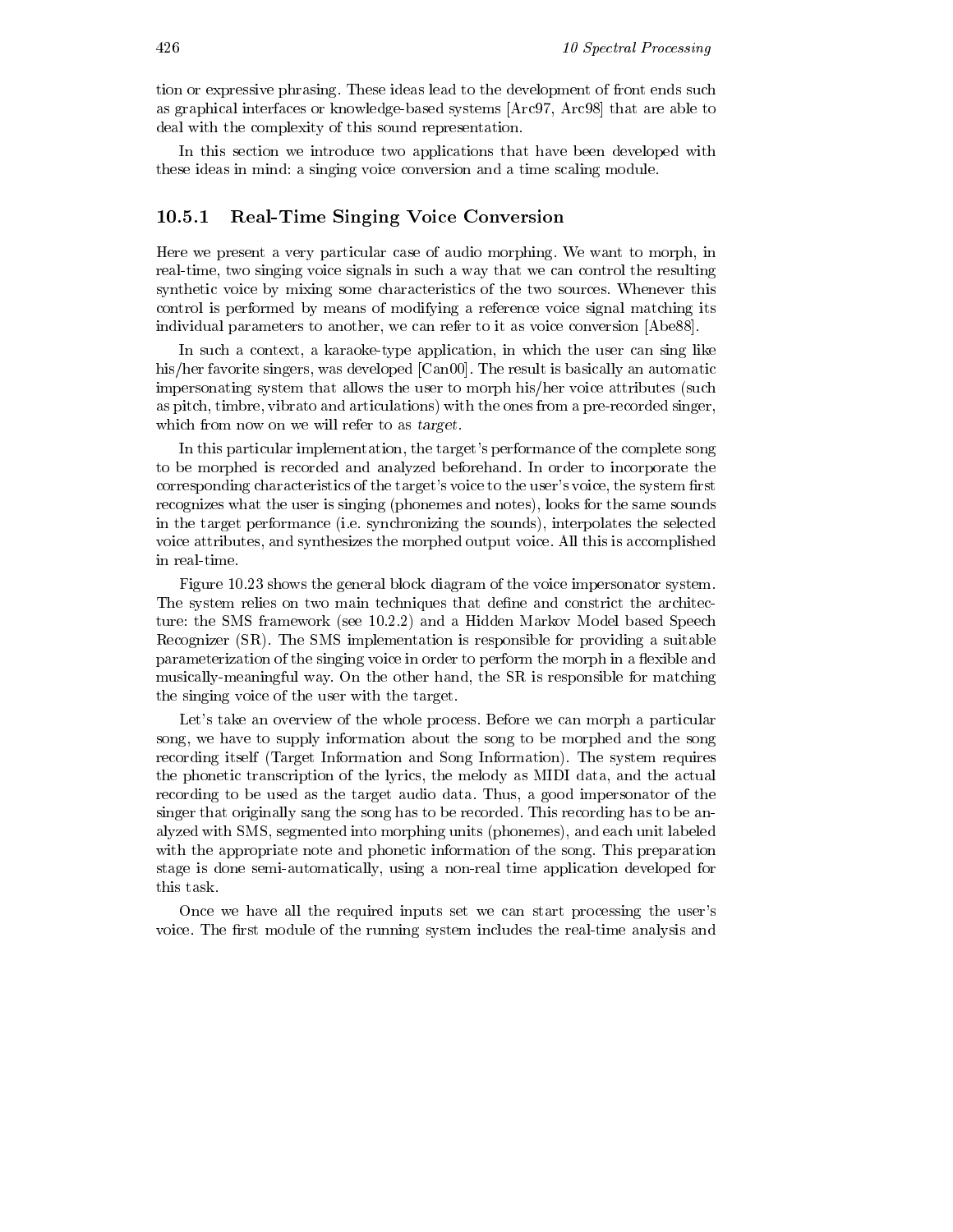

Figure 10.23 System block diagram.

the recognition/alignment steps. Each analysis frame, with the appropriate parameterization, is associated with the phoneme of a specific moment of the song and thus with a target frame. Once a user frame is matched with a target frame, we morph them by interpolating data from both frames and we synthesize the output sound. Only voiced phonemes are morphed and the user has control over which parameters are interpolated, and by how much. The frames belonging to unvoiced phonemes are left untouched, thus always having the user's unvoiced consonants in the output.

Several modifications are done to the basic SMS procedures to adapt them to the requirements of the impersonator system. The major changes include the real-time implementation of the whole analysis/synthesis process with a processing latency of less than 30 milliseconds and the tuning of all parameters to the particular case of the singing voice. These modifications include the extraction of higher-level parameters meaningful in the case of the singing voice and that will be later used in the morphing process.

The system includes an Automatic Speech Recognizer (ASR) based on phonemebase discrete HMM's in order to solve the matching problem. This ASR has been adapted to handle musical information and works with very low delay [Los99] since we cannot wait for a phoneme to be finished before it is recognized, moreover, we have to assign a phoneme to each frame. This would be a rather impossible/impractical situation if it was not for the fact that the lyrics of the song are known beforehand. This reduces a big portion of the search problem: all the possible paths are restricted to just one string of phonemes, with several possible pronunciations. The problem is cut down to the question of locating the phoneme in the lyrics and positioning the start and end points.

Besides knowing the lyrics, musical information is also available. The user is singing along with the music, and hopefully according to a tempo and melody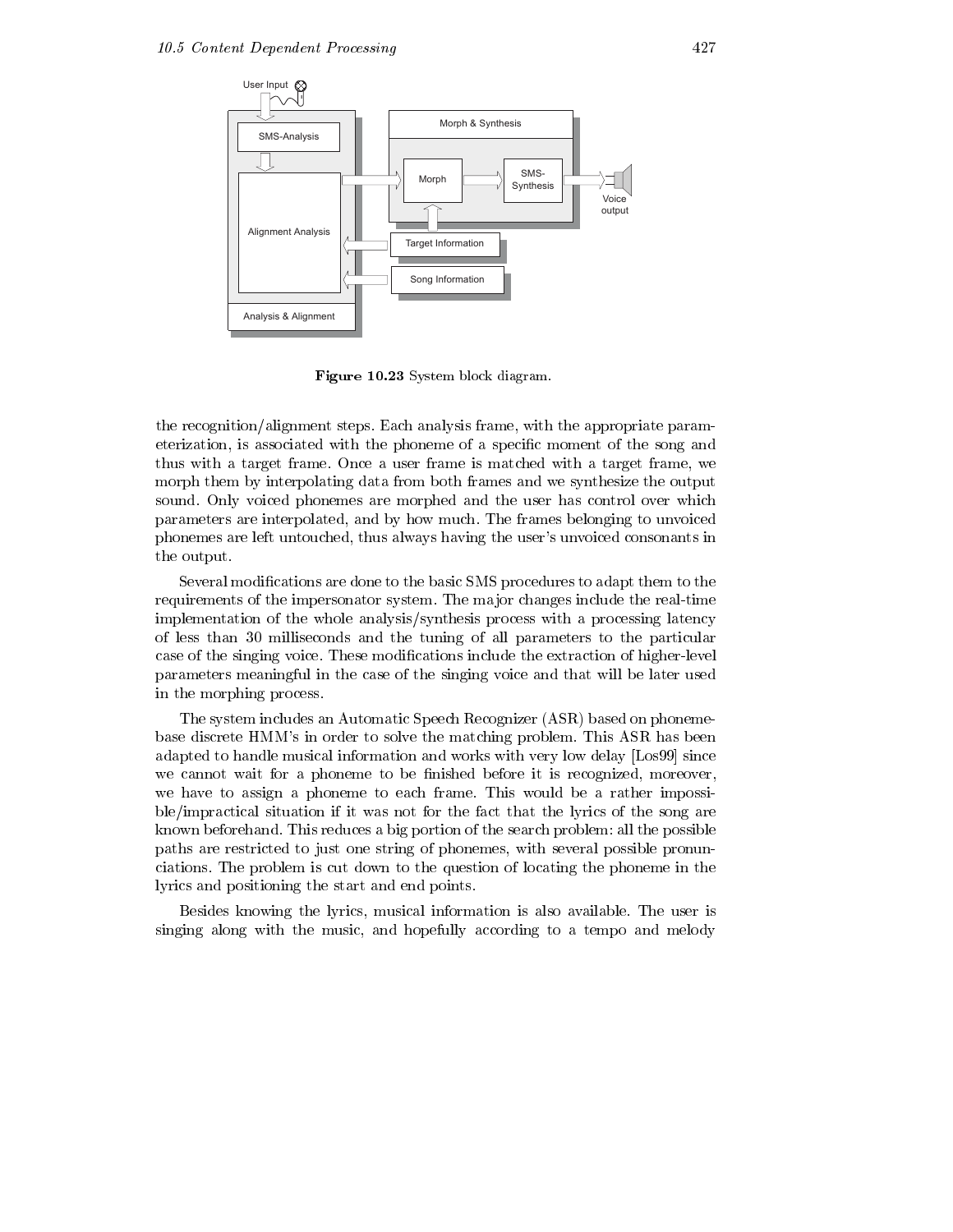already specified in the score. Thus, we also know the time at which a phoneme is supposed to be sung, its approximate duration, its associated pitch, etc. All this information is used to improve the performance of the recognizer and also to allow resynchronization, for example in the case of a singer skipping a part of the song.

Depending on the phoneme the user is singing, a unit from the target is selected. Each frame from the user is morphed with a different frame from the target, advancing sequentially in time. Then the user has the choice of interpolating the different parameters extracted at the analysis stage, such as amplitude, fundamental frequency, spectral shape, residual signal, etc. In general, the amplitude will not be interpolated, thus always using the amplitude from the user and the unvoiced phonemes will not be morphed either, thus always using the consonants from the user. This will give the user the feeling of being in control. This recognition and matching process is illustrated in Fig. 10.24.



Figure 10.24 Recognition and matching of morphable units.

Whenever the spectral shape is interpolated, and the morph factor is set around 50%, the resulting spectral shape is smoothed and looses much of its timbre characteristic. This problem can be solved if formants are included in the spectral shape model and they are taken into account in the interpolation step.

In most cases, the durations of the user and target phonemes to be morphed will be different. If a given user's phoneme is shorter than the one from the target, the system will simply skip the remaining part of the target phoneme and go directly to the articulation portion. In the case when the user sings a longer phoneme than the one present in the target data, the system enters in the loop mode. Each voiced phoneme of the target has a loop point frame, marked in the pre-processing, nonreal time stage. The system uses this frame for loop-synthesis in case the user sings beyond that point in the phoneme. Once we reach this frame in the target, the rest of the frames of the user will be interpolated with that same frame until the user ends the phoneme. This process is illustrated in Fig. 10.25.

The frame used as a loop frame requires a good spectral shape and, if possible, a pitch very close to the note that corresponds to that phoneme. Since we keep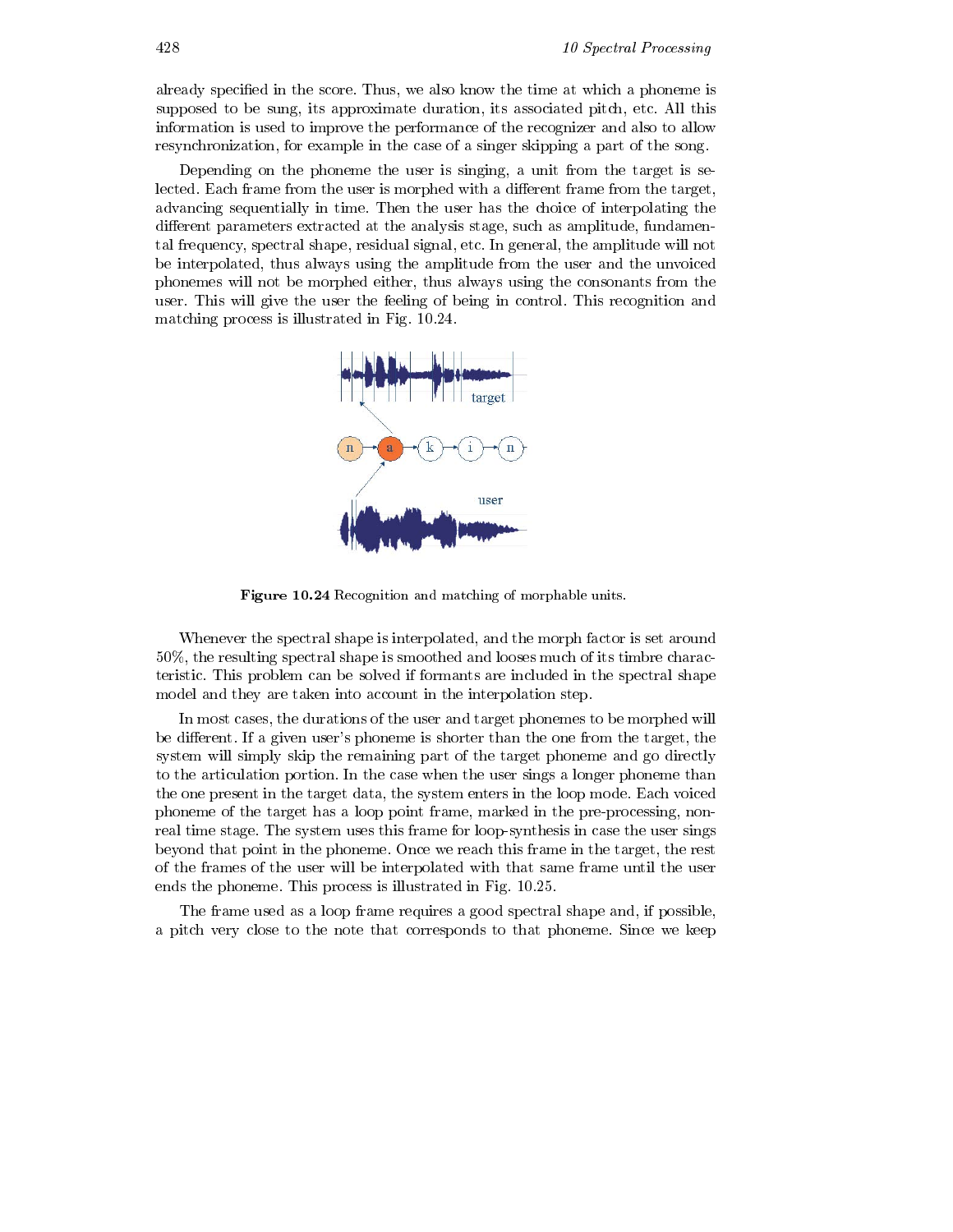

 $\blacksquare$  . The state of  $\blacksquare$  and  $\blacksquare$  and  $\blacksquare$  and  $\blacksquare$  and  $\blacksquare$  and  $\blacksquare$  and  $\blacksquare$  and  $\blacksquare$  and  $\blacksquare$  and  $\blacksquare$  and  $\blacksquare$  and  $\blacksquare$  and  $\blacksquare$  and  $\blacksquare$  and  $\blacksquare$  and  $\blacksquare$  and  $\blacksquare$  and  $\blacksquare$  and

 $\sim$  component specified since  $\sim$   $\sim$  models to the sometime of the specifies specifies of the specifies of  $\sim$ -  - @-A  - - - - - - & - -- - - -   $\ldots$  . The contrast contrast in the second contrast of the contrast contrast contrast  $\ldots$  . There is a second  - - - - -  - 

 $\alpha$  and  $\alpha$  are chosen becomes the second model with  $\alpha$  and  $\alpha$  are  $\alpha$   $\alpha$  . The model of  $\alpha$ are address watch to the watch of memorie require or the door. Into of memories to gette write  $\frac{1}{2}$  .  $\frac{1}{2}$  .  $\frac{1}{2}$  .  $\frac{1}{2}$  .  $\frac{1}{2}$  .  $\frac{1}{2}$  .  $\frac{1}{2}$  .  $\frac{1}{2}$  .  $\frac{1}{2}$  .  $\frac{1}{2}$ 

#### 10.5.2 Time Scaling

t into sociiting can corato signed mocans chemighing cho foligen of the social wrend at choose  $\mathcal{L}$  . The complete section of  $\mathcal{L}$  and  $\mathcal{L}$  are  $\mathcal{L}$  . The complete  $\mathcal{L}$  is a section of  $\mathcal{L}$  - - - - - - 6 - - - " - -  $\mathbf{r}$  , and  $\mathbf{r}$  , and  $\mathbf{r}$  are  $\mathbf{r}$  . Then  $\mathbf{r}$  are  $\mathbf{r}$  are an  $\mathbf{r}$  are an  $\mathbf{r}$  and  $\mathbf{r}$  are  $\mathbf{r}$  and  $\mathbf{r}$  are  $\mathbf{r}$  $\cdots$ ,  $\cdots$ ,  $\cdots$ ,  $\cdots$ ,  $\cdots$ ,  $\cdots$ ,  $\cdots$ ,  $\cdots$ ,  $\cdots$ ,  $\cdots$ ,  $\cdots$ ,  $\cdots$ ,  $\cdots$ ,  $\cdots$ ,  $\cdots$ ,  $\cdots$ ,  $\cdots$ ,  $\cdots$ ,  $\cdots$ ,  $\cdots$ ,  $\cdots$ ,  $\cdots$ ,  $\cdots$ ,  $\cdots$ ,  $\cdots$ ,  $\cdots$ ,  $\cdots$ ,  $\cdots$ ,  $\cdots$ ,  $\cdots$ ,  $\cdots$ ,  $\cdots$ we recognized a common contrad we refer to be found to the character and will contain of a gordon of :-((;

## The basic system

The general block diagram of the system is represented in Fig. 10.26. First, the input - - - && -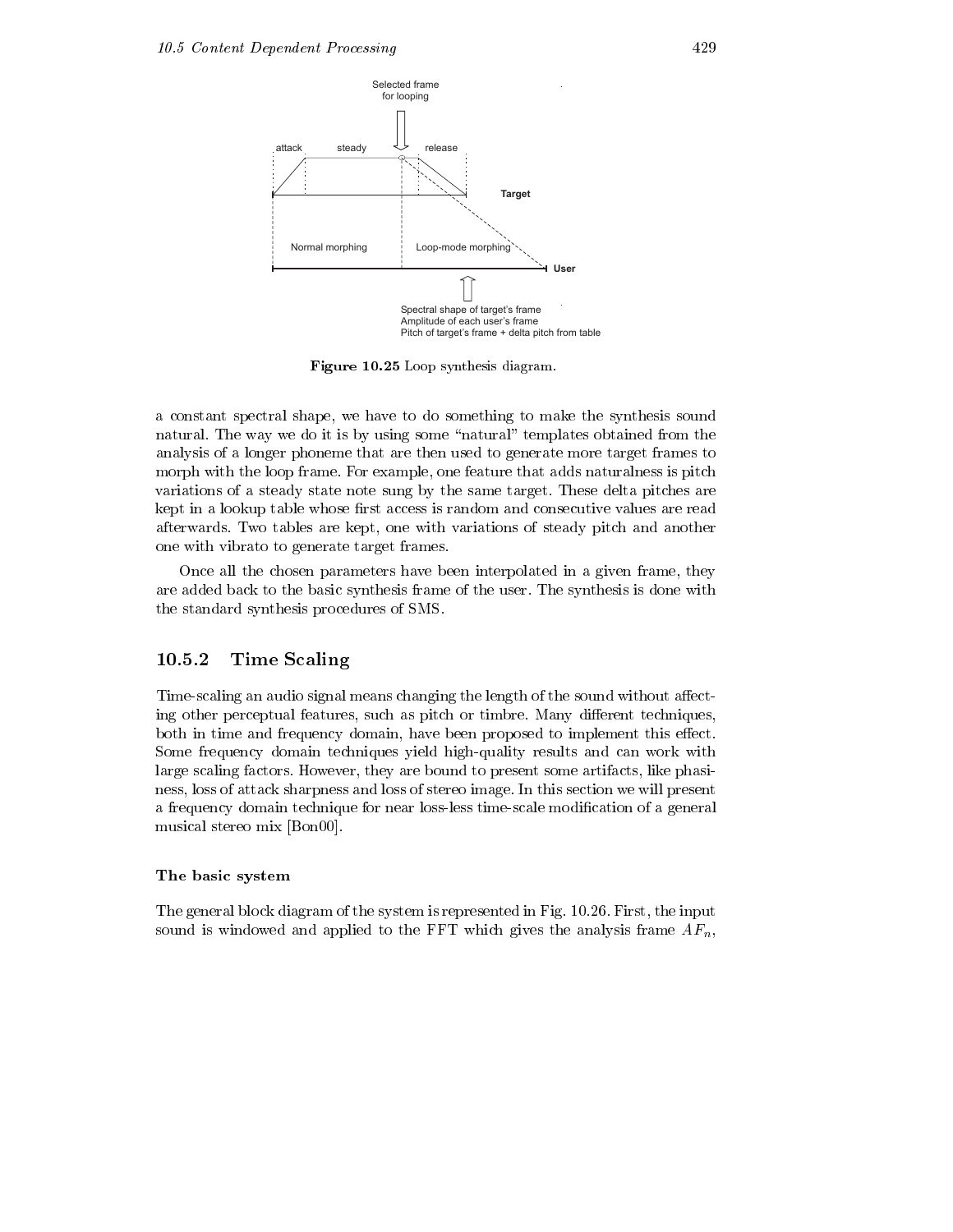that is, the spectrum bins and the amplitude and phase envelopes  $(n$  is the analysis frame index). Then the time scaling module generates the synthesis frame  $SF_m$ that is fed to the inverse FFT (IFFT,  $m$  is the synthesis frame index). Finally, the windowing & overlap-add block divides the sound segment by the analysis window and multiplies it by the overlap-add window, to reconstruct the output sound. The basics of the FFT/IFFT approach are detailed in chapter 8.



Figure 10.26 General diagram.

It is important to remark that the frame rate used in both the analysis and synthesis modules is the same, as opposed to the most broadly used time scaling techniques in which a change of frame rate in synthesis is used in order to achieve the effect. The window size and type must also be the same in both processes.

Figure 10.27 illustrates the operations for a time-scale stretching factor  $TS > 1$ , and a time compression factor  $TS < 1$ . The horizontal axis corresponds to the time of the center of the frame in the input audio signal. Therefore, when  $TS >$ 1, the time increments relative to the input audio signal will be shorter in the synthesis than in the analysis frames, but the actual frame rate will be exactly the same. Each synthesis frame points to the nearest look-ahead analysis frame. In some



Figure 10.27 Analysis and synthesis frames.

cases, as shown in Fig. 10.27, an analysis frame is used twice (or more) while in other cases some frames are never used. This technique will not add any artifacts, provided the frame size we use is small enough and the sound does not present abrupt changes in that particular region. In the case of a percussive attack, though. a frame repetition or omission can be noticed regardless of the analysis frame size. Therefore, some knowledge of the features of a sound segment is needed to decide where this technique can or cannot be applied.

Figure 10.28 shows a detailed block diagram of the time scaling module. The analysis frames  $AF_n$ , containing the spectrum amplitude and phase envelopes, are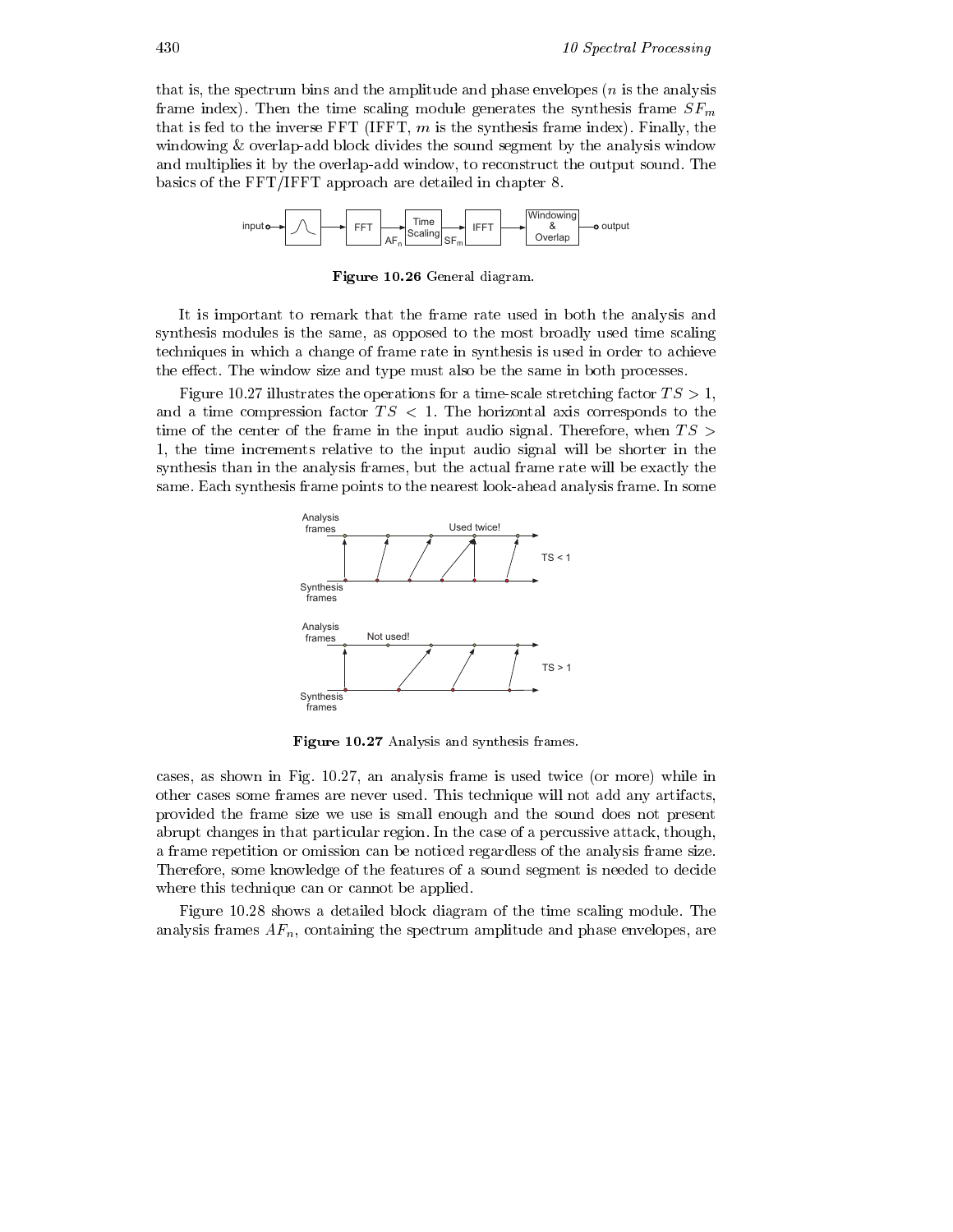" - 
 - continuation algorithm (see 10.3.1) on the current and previous  $z^{-1}$  amplitude en- - - 
 - - 
 - - - F - - - - -



 $\blacksquare$  .  $\blacksquare$   $\blacksquare$   $\blacksquare$   $\blacksquare$   $\blacksquare$   $\blacksquare$   $\blacksquare$   $\blacksquare$   $\blacksquare$   $\blacksquare$   $\blacksquare$   $\blacksquare$   $\blacksquare$   $\blacksquare$   $\blacksquare$   $\blacksquare$   $\blacksquare$   $\blacksquare$   $\blacksquare$   $\blacksquare$   $\blacksquare$   $\blacksquare$   $\blacksquare$   $\blacksquare$   $\blacksquare$   $\blacksquare$   $\blacksquare$   $\blacksquare$   $\blacksquare$   $\blacksquare$   $\$ 

 $\blacksquare$  . The pressure of contraction corresponds a suppression that is an individually restrict that  $\omega$ - - - - O % Fig. 10.29). The usage of the same frame rate in analysis and synthesis allows us to - - - 



r igar o rose o rom continuation and phase generation.

## -  
#

G . - - -  - - - - - -writewish the state sections are also sensingly because of shows which which sense showed - - - -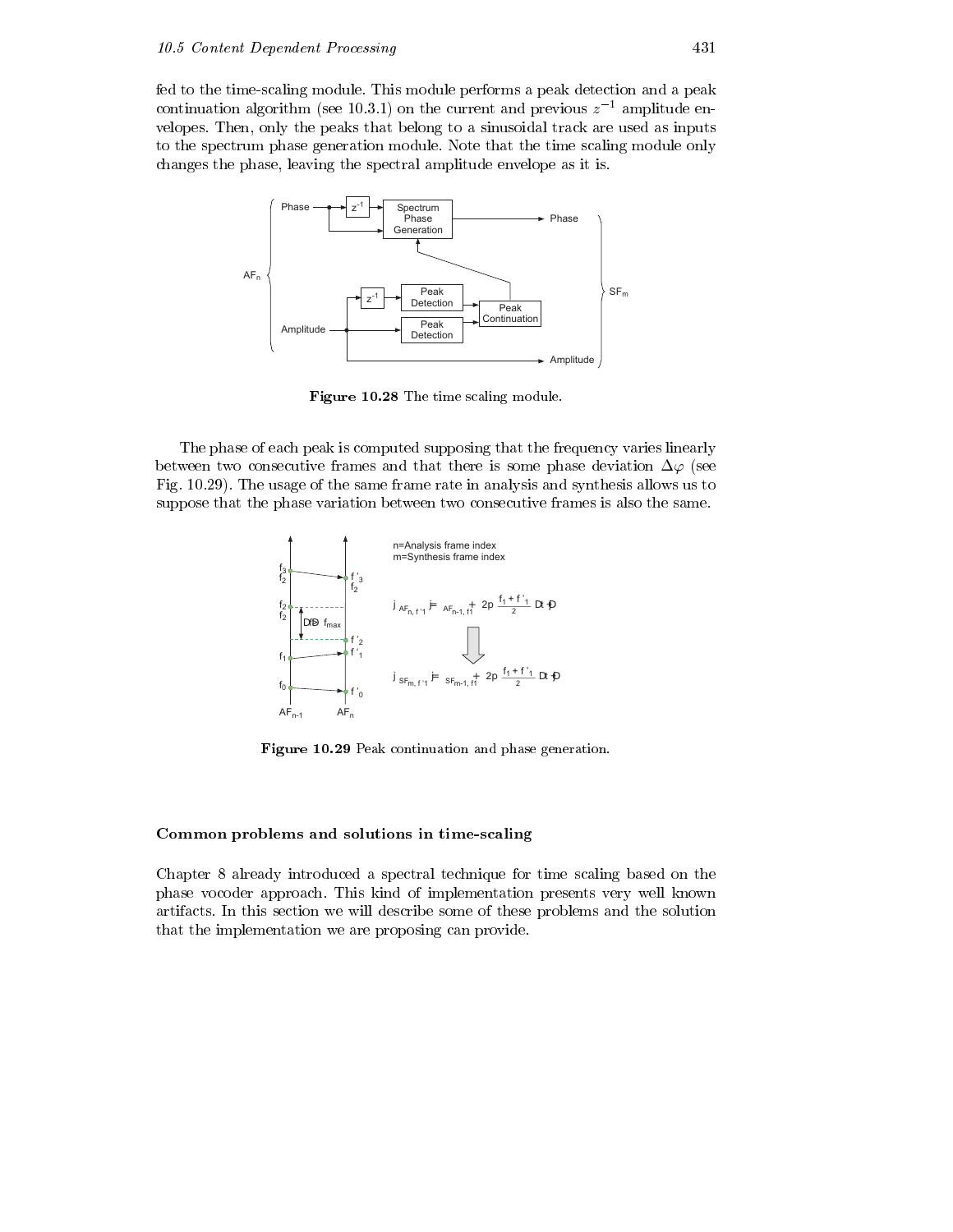## #

- - - - we cannot the power socialist of the chemical completence of the when pass hereon himself ene ennas ora: lo ae enen ennre secunity is applied; ene prices rooses fos engineer senter. the control is introduced who to the fact the site phases of cathing with the control of - % - .-+) Q - --  - -  - <sup>5</sup> - - :N/,;  ene specifican mos a chirerene regione a sien a phase reneca co chao er che pean. The  $\mathcal{L}$  , and  $\mathcal{L}$  and  $\mathcal{L}$  are considered applying and across prime removement or existing  $\mathcal{L}$ spectrum phase envelope (see Fig. 10.30).



r rydro roloo Original dolas pilabo ranocion around oach poam.

## **EV EVELOPE CONVEYER OF CHILD CITY**

 $\mathbf{1}$  - - 5  - - - - - :E/.; 5-  - " - - - - - - - (see Fig. 10.31). Consequently, and in order to preserve the overall scaling factor, a  $A$  .  $A$  .  $A$  .  $A$  .  $A$  .  $A$  .  $A$  .  $A$  .  $A$  .  $A$  .  $A$  .  $A$  .  $A$  .  $A$  .  $A$  .  $A$  .  $A$  .  $A$  .  $A$  .  $A$  .  $A$  .  $A$  .  $A$  .  $A$  .  $A$  .  $A$  .  $A$  .  $A$  .  $A$  .  $A$  .  $A$  .  $A$  .  $A$  .  $A$  .  $A$  .  $A$  .  $A$  .



Closest synthesis frame to  $AF_n$ 

- ( 

in dract to which the brother technique it is nothing to get active we are the state. - - - - - -- - extending collecting requested control come of the stress particles in the set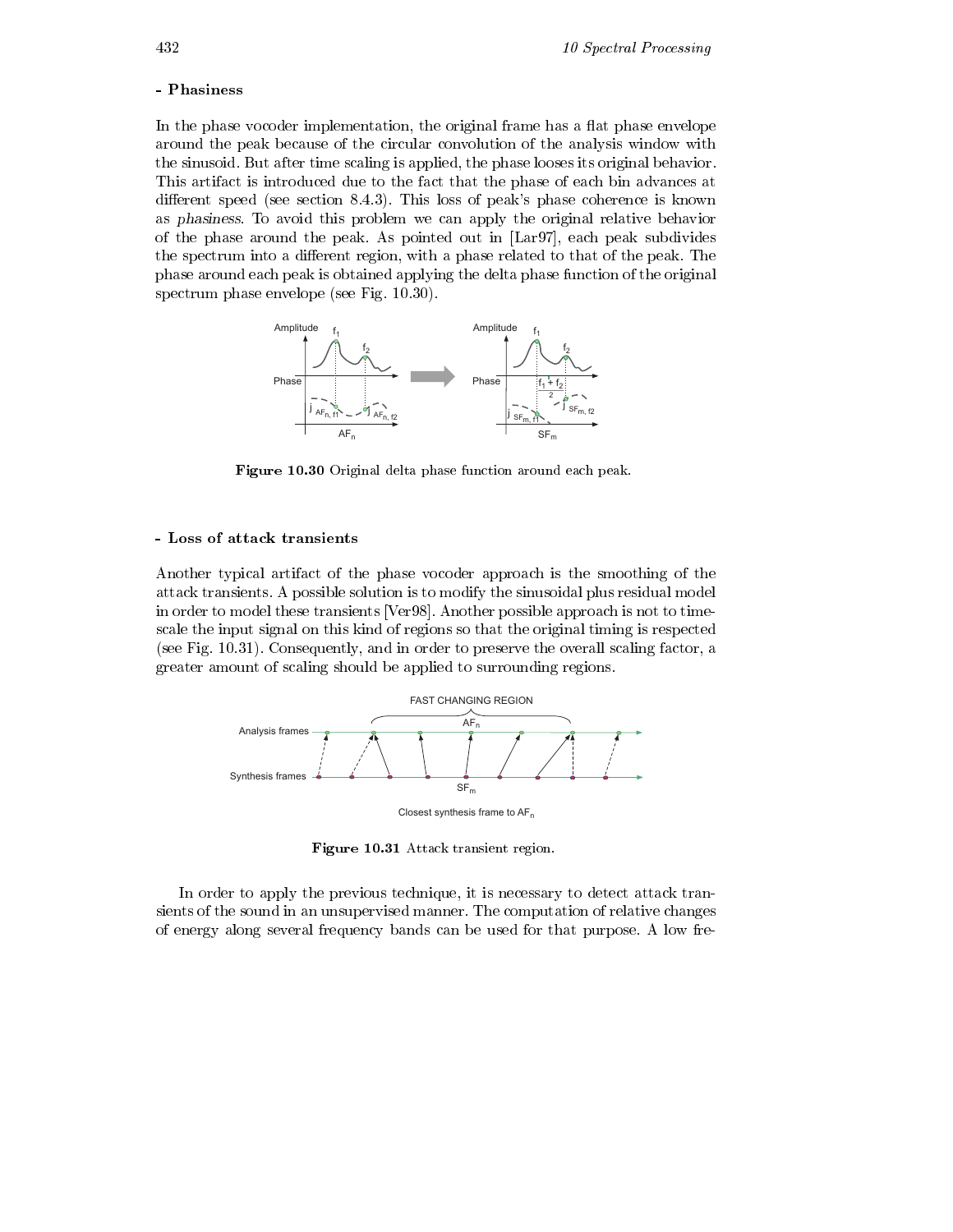quency band could, for example, detect sharp bass notes, while a high frequency band could be set to detect hits of a crash cymbal.

The spectrum of the input signal is given by

$$
X(sR_a, k) = |X(sR_a, k)| \cdot e^{j\varphi(sR_a, k)} \tag{10.23}
$$

where the FFT has been sampled every  $R_a$  samples in time, and s is the time index of the short-term transform. If we define a set of frequency bands  $B_i(k)$ , then the energy of the  $i^{th}$  band can be computed as

$$
E(s,i) = \sum_{i=0}^{N-1} B_i(k) \cdot X^2(sR_a, k)
$$
 (10.24)

and the relative change of energy  $C(s, i)$  at frame s as,

$$
C(s,i) = \frac{-2E(s-2,i) - E(s-1,i) + E(s+1,i) + 2E(s+2,i)}{E(s,i)}.
$$
 (10.25)

The maxima of  $C(s, i)$  over some threshold should then indicate the attack transients of the input signal at the desired band.

## - Frequency versus time resolution

As explained in 10.3.1, it is desirable to have long windows in order to achieve a high frequency resolution, but also to have short windows so to achieve a better time resolution. If the audio signal presents an important low frequency component, the use of a long window is a must, because the low frequency peaks will be too close to be distinguishable if we use a short window. On the other hand if we apply a very long window, the time-scaling process will add reverb and will smooth the sound.

The solution proposed is to use parallel windowing, that is, several analysis channels (see Fig. 10.32). Each channel is the result of an FFT with a specific window size, window type and zero-padding. Obviously, the window should be longer for low frequencies than for high frequencies. The peak detection process is applied to each of the channels while the peak continuation takes care of the desired channel frequency cuts, so it can connect peaks of different channels. Then the time scaling module fills the spectrum of all the channels (amplitude and phase envelopes) and applies a set of parallel filters  $H_k(f)$  that must add up to a constant (allpass filter).

If the cutoff frequency of a channel was close to a spectral peak, this would be broken apart into two different channels and we would be introducing some kind of artifacts. For that reason, and in order to guarantee that phase and amplitude envelopes around the peak behave the way we expect, we need to provide our system with time-varying frequency cuts. Each frequency cut is computed as the middle point between the two closest peaks to the original frequency cut (see Fig. 10.33).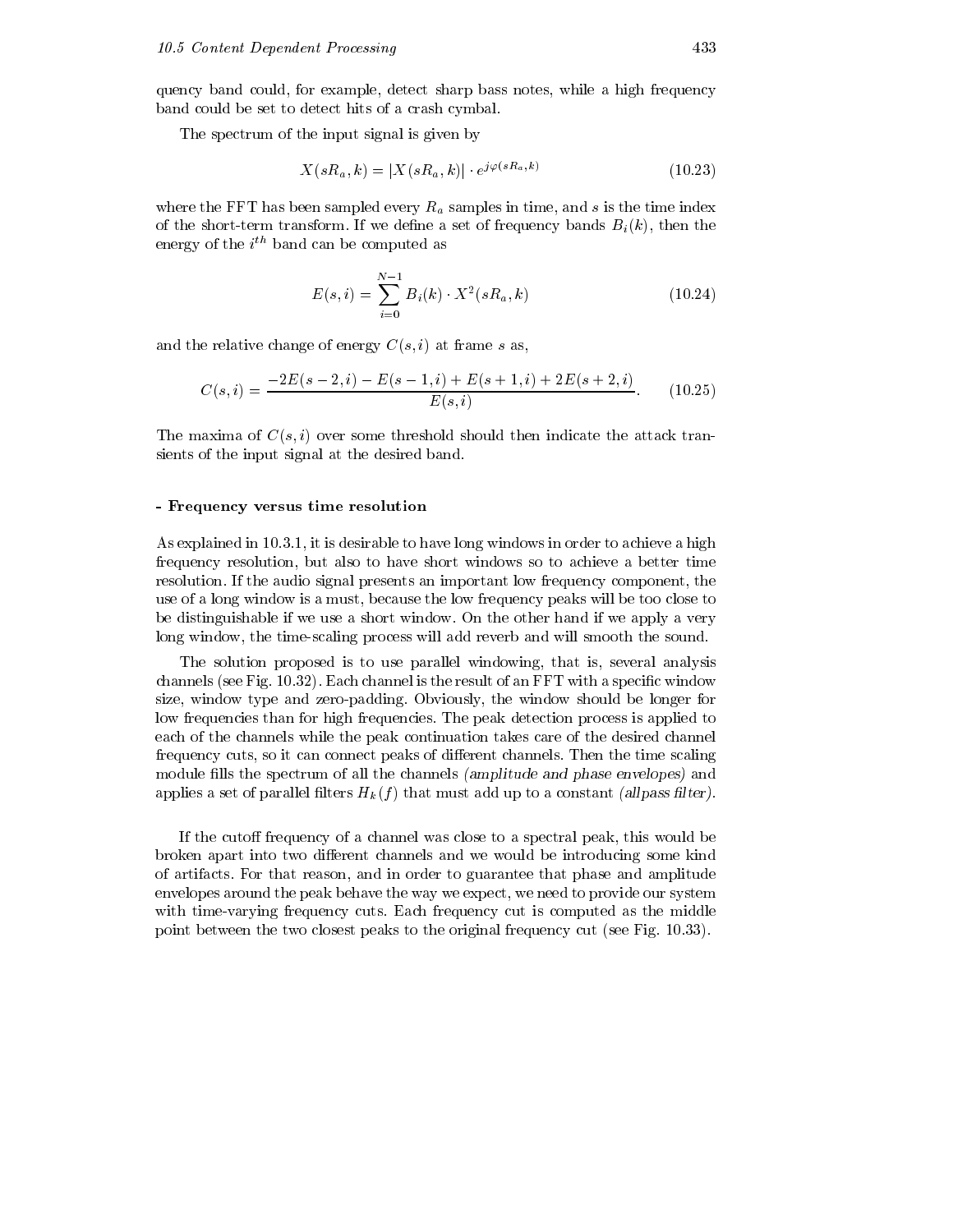

Figure 10.32 Multiple parallel windowing



Figure 10.33 Variable phase frequency cut.

## - Loss of stereo image

In the case of stereo signals, if we process each one of the channels independently, most of the stereo image is bound to be lost. This artifact is mainly due to the fact that the time scaling process changes the phase relationship between the two channels. Therefore, if we want to keep the stereo image, it is necessary to preserve the phase and amplitude relationship between left and right channels.

The fact that the system does not change the amplitude envelope of the spectrum guarantees that the amplitude relationship between channels will be preserved, provided we always use frames with identical time tags for both channels. For that purpose, we need to synchronize the attack transients between the two channels.

Figure 10.34 shows the simplified block diagram of the stereo time scaling system. Notice that the number of FFT and IFFT operations is multiplied by two and, as a consequence, the same happens to the processing time.

## Time-varying time scaling

The system presented can deal with time-varying scaling factors with no loss of quality tradeoff. The only significant change is that the time increments of the synthesis frames in the input signal are not constant.

The application of time-varying tempo variations opens up many new and interesting perspectives. The system could be easily adapted and used for alignment and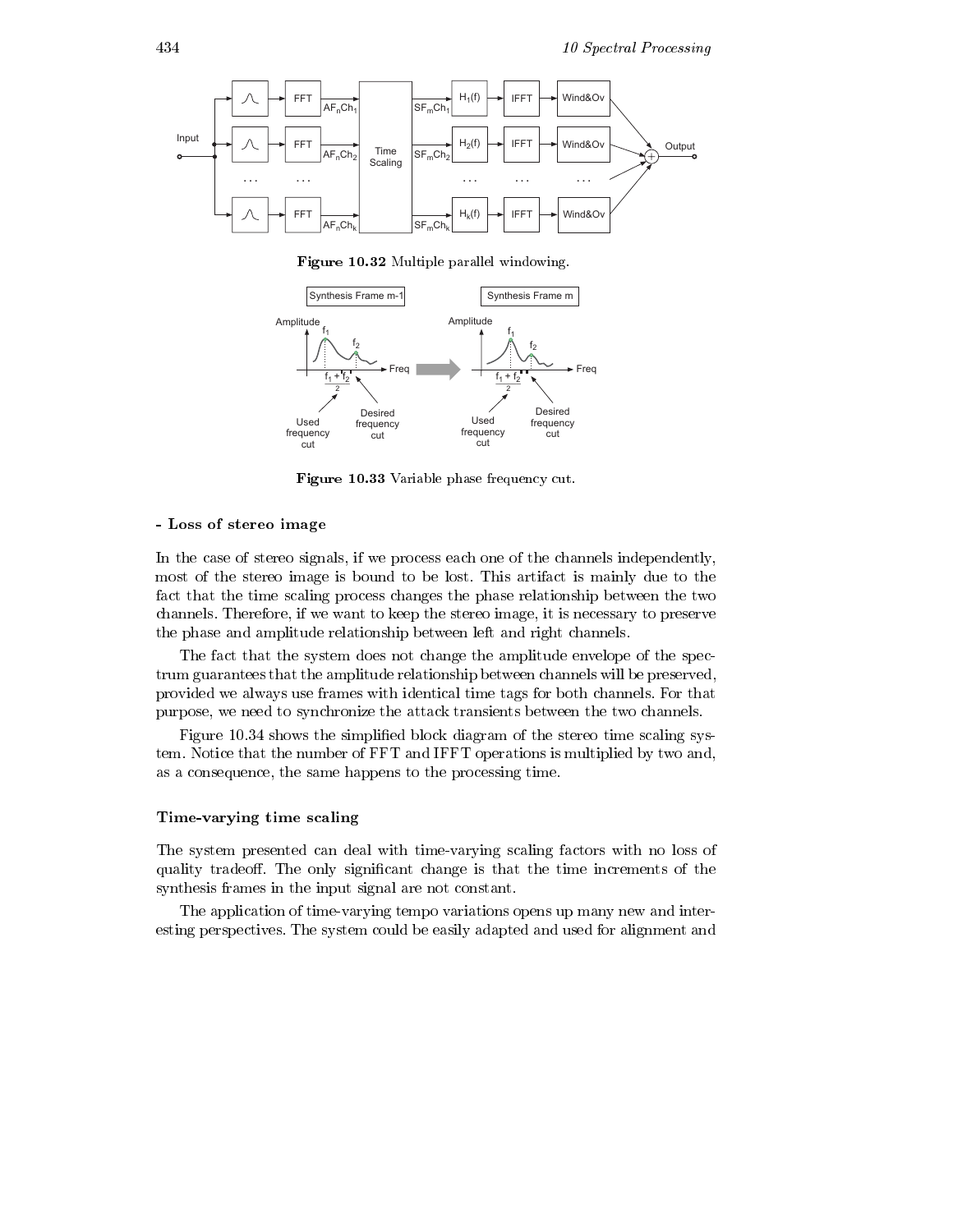

Figure 10.34 Stereo time scaling.

synchronization of two sound sources. Also, the amount of time scaling could be used in a wise way to inspire emotions. For example, to increase the climax or the suspense of a musical piece, by slowing or increasing the tempo during certain fragments. Another interesting application could be to control the time scaling factor in the same way as the orchestra conductor does and play in real-time a previously recorded background with a live performance.

### Conclusion **10.6**

Throughout this chapter, we have shown how the use of higher-level spectral models can lead to new and interesting sound effects and transformations. We have also seen that it is not easy nor immediate to get a good spectral representation of a sound, so the usage of this kind of approach needs to be carefully considered bearing in mind the application and the type of sounds we want to process.

For example, most of the techniques presented here work well only on monophonic sounds and some rely on the pseudo-harmonicity of the input signal.

Nevertheless, the use of spectral models for musical processing has not been around too long and it has already proven useful for many applications, as the ones presented in this chapter. Under many circumstances, higher-level spectral models, such as the Sinusoidal plus Residual, offer much more flexibility and processing capabilities than more immediate representations of the sound signal.

In general, higher-level sound representations will offer more flexibility at the cost of a more complex and time-consuming analysis process. It is important to remember that the model of the sound we choose will surely have great effect on the kind of transformations we will be able to achieve and on the complexity and efficiency of our implementation. Hopefully, the reading of this chapter, and the book as a whole, will guide the reader towards making the right decisions in order to get the desired results.

## **Bibliography**

[Abe88] M. Abe, S. Nakamura, K. Shikano and H. Kuwabara, Voice Conversion through Vector Quantization. Proc. ICASSP-1988, pp. 655-658, 1988.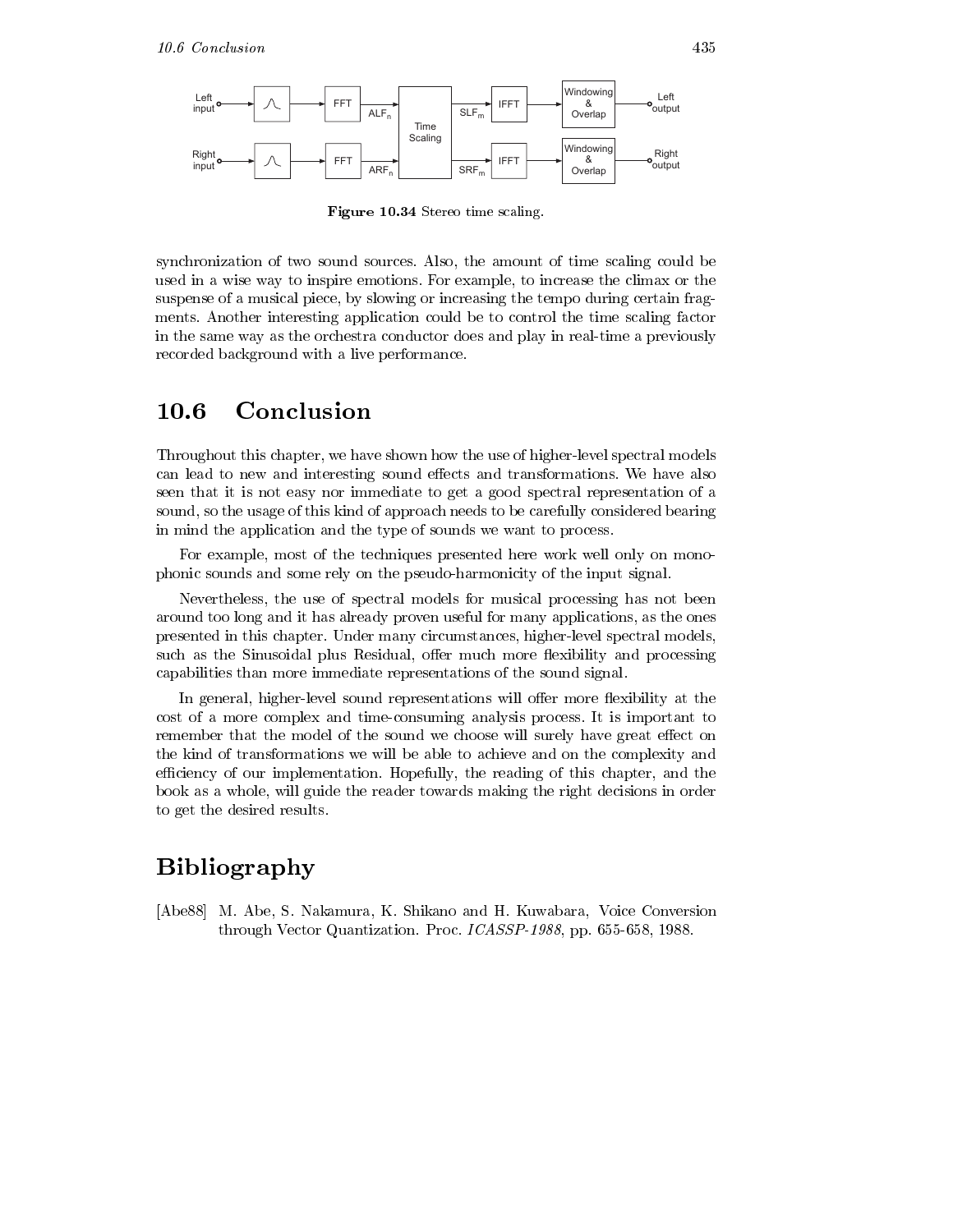- $[Arc97]$ J.L. Arcos, R. López de Mántaras and X. Serra. Saxex: a Case-Based Reasoning System for Generating Expressive Musical Performances. Proc. International Computer Music Conference, pp. 25-30, 1997.
- $[Arc98]$ J.L. Arcos, R. López de Mántaras and X. Serra. Saxex: a Case-Based Reasoning System for Generating Expressive Musical Performances. Journal of New Music Research, Vol. 27, No. 3, pp. 194-210, Sept. 1998.
- [Bon00] J. Bonada. Automatic technique in frequency domain for near-lossless time-scale modification of audio. Proc. International Computer Music Conference, pp. 396-399, 2000.
- [Can98] P. Cano. Fundamental Frequency Estimation in the SMS Analysis. Proc. Digital Audio Effects Workshop (DAFX98), Barcelona, pp. 99-102, November 1998.
- [Can00] P. Cano, A. Loscos, J. Bonada, M. de Boer and X. Serra. Voice Morphing System for Impersonating in Karaoke Applications. Proc. International Computer Music Conference, pp. 109-112, 2000.
- [Chi94] D.G. Childers. Measuring and Modeling Vocal Source-Tract Interaction. IEEE Transactions on Biomedical Engineering, Vol. 41, No. 7, pp. 663-671, July 1994.
- $\left[\text{Cox71}\right]$  M.G. Cox. An algorithm for approximating convex functions by means of first-degree splines. *Computer Journal*, Vol. 14, pp.  $272-275$ , 1971.
- $[Dep93]$ Ph. Depalle, G. Garcia and X. Rodet. Analysis of Sound for Additive Synthesis: Tracking of Partials Using Hidden Markov Models. Proc. International Computer Music Conference, pp. 94-97, 1993.
- [Dep97] Ph. Depalle and T. Hélie. Estraction of Spectral Peak Parameters using a Short-Time Fourier Transform Modeling and no Sidelobe Windows. Proceedings of the 1997 IEEE Workshop on Applications of Signal Processing to Audio and Acoustics, Monhonk, pp. 298-231, 1997.
- $[Din97]$ Y. Ding and X. Qian. Sinusoidal and Residual Decomposition and Residual Modeling of Musical Tones Using the QUASAR Signal Model. Proc. International Computer Music Conference, pp. 35-42, 1997.
- $[Fit00]$ K. Fitz, L. Haken and P. Christensen. A New Algorithm for Bandwidth Association in Bandwidth-Enhanced Additive Sound Modeling. Proc. International Computer Music Conference, pp. 384-387, 2000.
- [Goo96] M. Goodwin. Residual Modeling in Music Analysis-Synthesis. Proc. IEEE  $ICASSP-1996$ , pp. 1005-1008, Atlanta, 1996.
- [Goo97] M. Goodwin. Adaptative Signal Models: Theory, Algorithms and Audio Applications. Ph.D. Dissertation, University of California. Berkeley, 1997.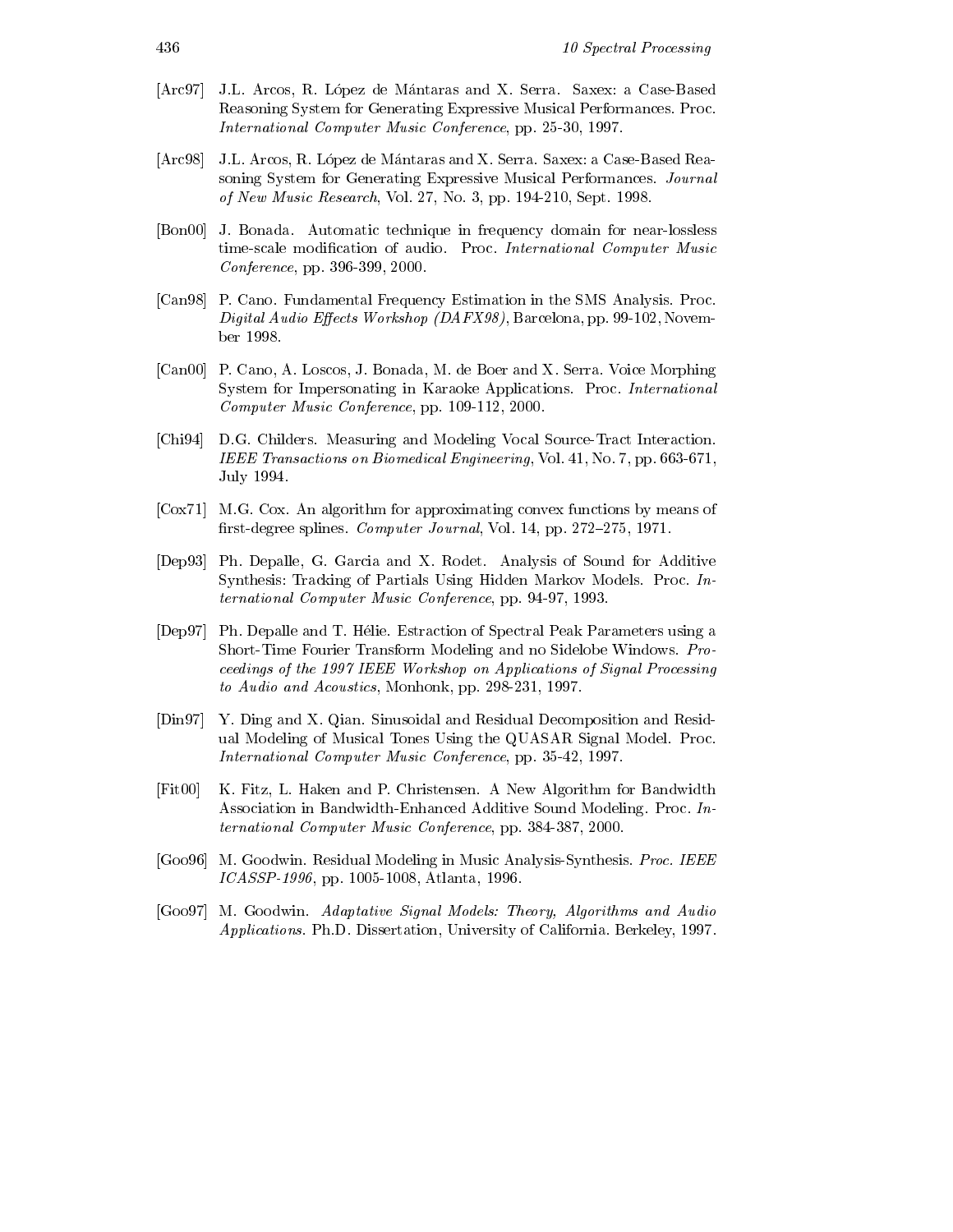- [Har 78] F.J. Harris. On the use of windows for harmonic analysis with the discrete Fourier transform. *Proceedings IEEE*, Vol. 66, pp. 51-83, 1978.
- [Her98] P. Herrera and J.Bonada. Vibrato Extraction and Parameterization in the Spectral Modeling Synthesis Framework. Proc. Digital Audio Effects Workshop (DAFX98), pp. 107-110, Barcelona, November 1998.
- $[Hes83]$ W. Hess. Pitch Determination of Speech Signals. New York, Springer-Verlag, 1983.
- J. Laroche and M. Dolson. About this phasiness business. Proc. Interna- $\left[ \text{Lar}97\right]$ tional Computer Music Conference, pp. 55-58, 1997.
- $[Loss99]$ A. Loscos, P. Cano and J. Bonada. Low-delay Singing Voice Alignment to Text. Proc. International Computer Music Conference, pp. 437-440, 1999.
- [Mah94] R.C. Maher and J.W. Beauchamp. Fundamental Frequency Estimation of Musical Signals using a two-way Mismatch Procedure. Journal of the Acoustical Society of America,  $95(4)$ :2254-2263, 1994.
- [Mak75] J. Makhoul. Linear Prediction: A Tutorial Review. Proceedings of the IEEE, Vol. 63, No. 4, pp. 561-580, 1975.
- [Mar75] J.D. Markel and A.H. Gray. *Linear Prediction of Speech*. Springer-Verlag, 1975.
- [McA86] R.J. McAulay and T.F. Quatieri. Speech Analysis/Synthesis based on a Sinusoidal Representation. IEEE Transactions on Acoustics, Speech and Signal Processing, 34(4):744-754, 1986.
- [Osa95] N. Osaka. Timbre Interpolation of sounds using a sinusoidal model. Proc. International Computer Music Conference, pp. 408-411, 1995.
- [Rod92] X. Rodet and Ph. Depalle. Spectral Envelopes and Inverse FFT Synthesis. Proc. 93rd AES Convention. San Francisco, AES Preprint No. 3393 (H-3), October 1992.
- [Ros98] S. Rossignol and others. Feature Extraction and Temporal Segmentation of Acoustic Signals. Proc. International Computer Music Conference, 1998.
- [Sed88] R. Sedgewick. Algorithms. Reading, Massachusetts: Addison-Wesley, 1988.
- $\left[$ Ser $89\right]$ X. Serra. A System for Sound Analysis/Transformation/Synthesis based on a Deterministic plus Stochastic Decomposition. Ph.D. Dissertation, Stanford University, 1989.
- X. Serra and J. Smith. Spectral Modeling Synthesis: A Sound Analy- $\lbrack \mathrm{Ser90} \rbrack$ sis/Synthesis System based on a Deterministic plus Stochastic Decomposition. Computer Music Journal, Vol. 14, No. 4, pp. 12-24, 1990.